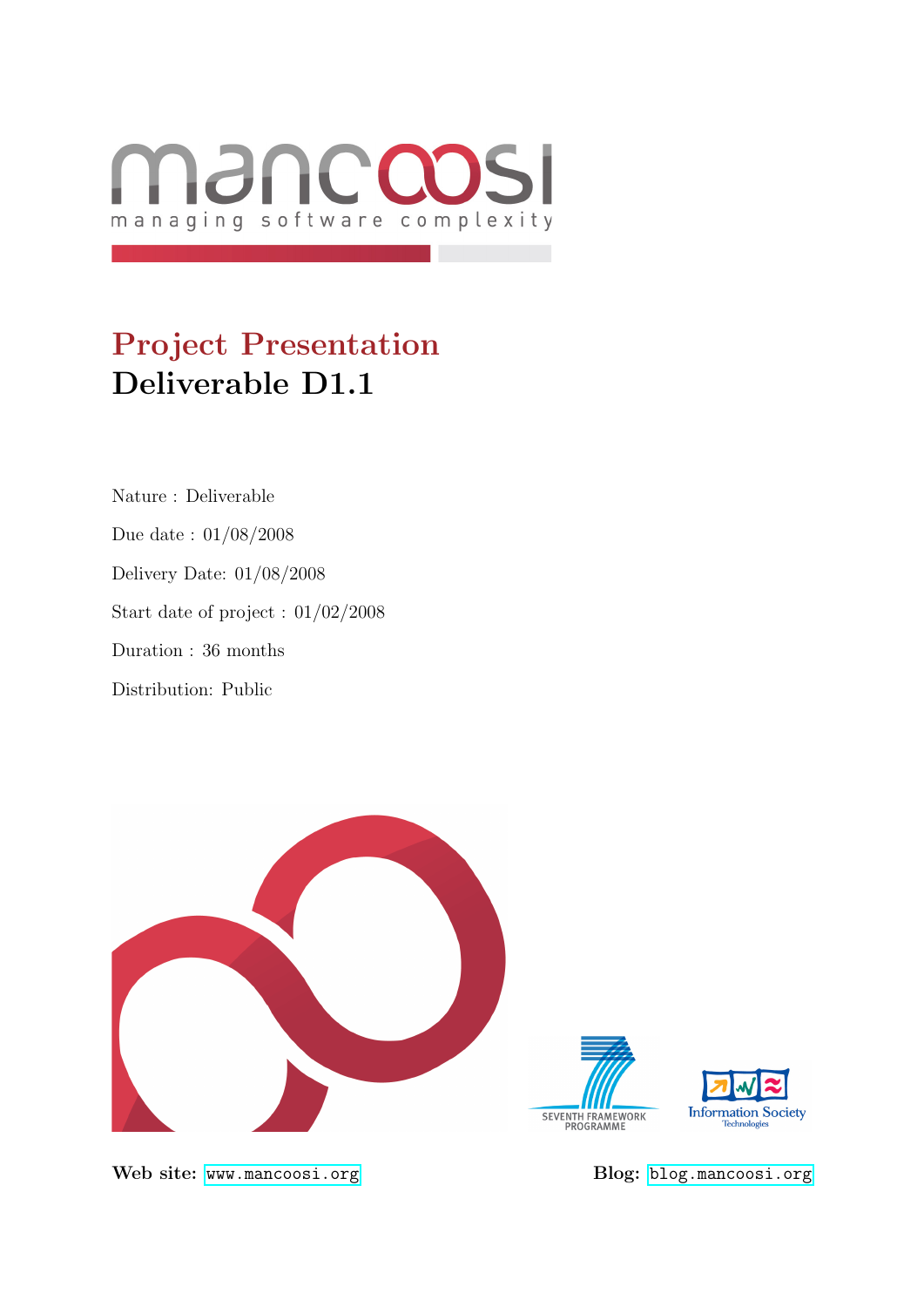manccosi

December 7, 2009



Specific Targeted Research Project Contract no.214898 Seventh Framework Programme: FP7-ICT-2007-1

List of the authors

| Project acronym        | <b>MANCOOSI</b>                                           |
|------------------------|-----------------------------------------------------------|
| Project full title     | Managing the Complexity of the Open Source Infrastructure |
| Project number         | 214898                                                    |
| Author list            | Roberto Di Cosmo                                          |
|                        | Sophie Cousin                                             |
| Workpackage number     | WP1                                                       |
| Deliverable number     |                                                           |
| Document type          | Deliverable                                               |
| <b>Version</b>         |                                                           |
| Due date               | 01/08/2008                                                |
| Actual submission date | 01/08/2008                                                |
| Distribution           | Public                                                    |
| Project coordinator    | Roberto Di Cosmo (roberto@dicosmo.org)                    |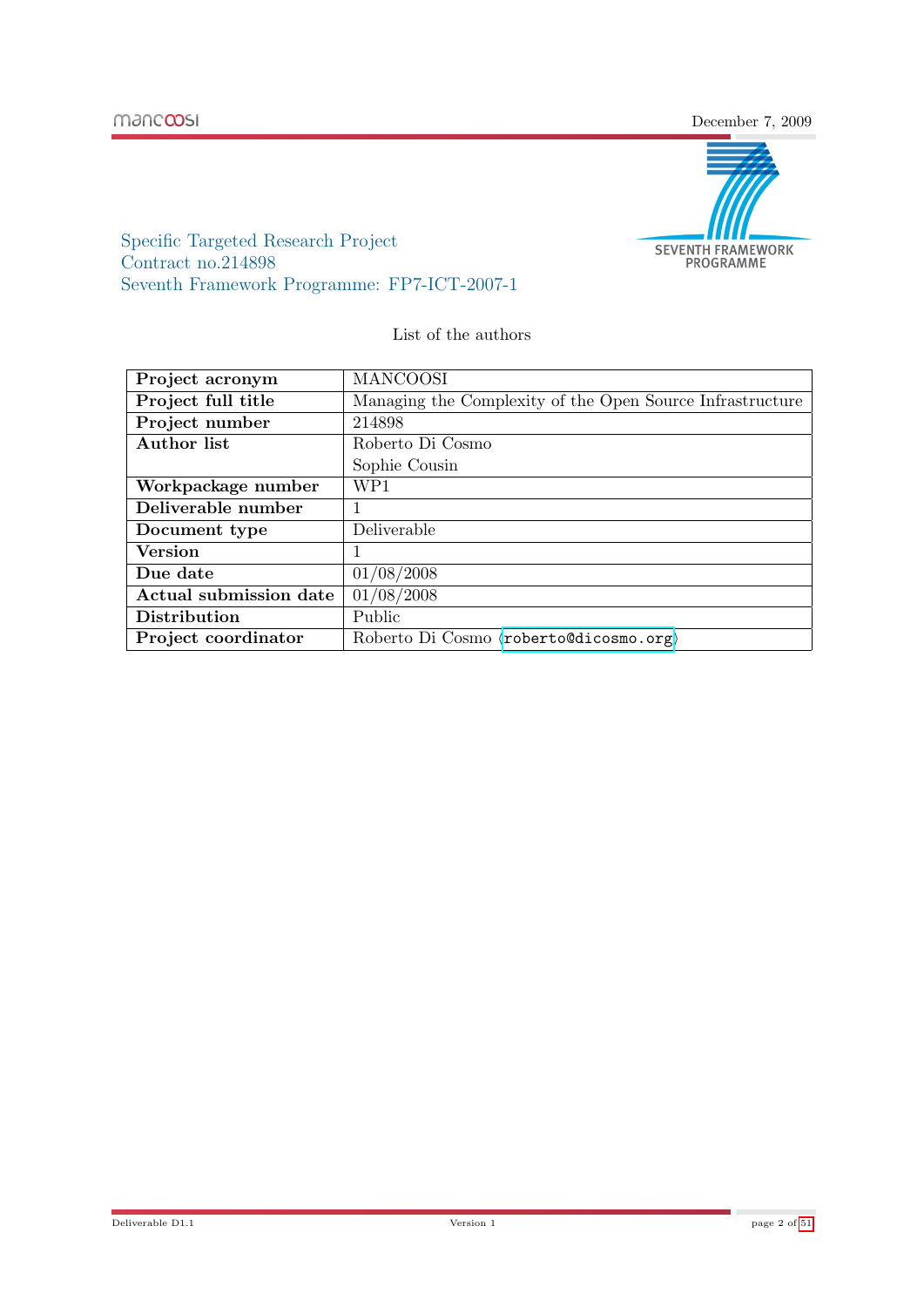# **Contents**

| 1              |     |       | Overview of the project                                                                                                                                             | 5              |
|----------------|-----|-------|---------------------------------------------------------------------------------------------------------------------------------------------------------------------|----------------|
|                | 1.1 |       |                                                                                                                                                                     | $\overline{5}$ |
|                | 1.2 |       |                                                                                                                                                                     | $\overline{7}$ |
| $\overline{2}$ |     |       | Concept and objectives, progress beyond state-of-the-art                                                                                                            | 9              |
|                | 2.1 |       |                                                                                                                                                                     | 9              |
|                |     | 2.1.1 |                                                                                                                                                                     | 10             |
|                |     | 2.1.2 |                                                                                                                                                                     | 11             |
|                |     | 2.1.3 | A fundamental challenge: managing the evolution of the $F/OSS$ complex                                                                                              | 11             |
|                |     | 2.1.4 |                                                                                                                                                                     | 13             |
|                | 2.2 |       |                                                                                                                                                                     | 15             |
|                |     | 2.2.1 |                                                                                                                                                                     | 18             |
|                | 2.3 |       |                                                                                                                                                                     | 19             |
|                |     | 2.3.1 |                                                                                                                                                                     | 19             |
|                |     | 2.3.2 |                                                                                                                                                                     | 21             |
|                |     | 2.3.3 | Work package 2: Models for the description of software artifacts and the<br>upgradeability process $\ldots \ldots \ldots \ldots \ldots \ldots \ldots \ldots \ldots$ | 22             |
|                |     | 2.3.4 |                                                                                                                                                                     | 25             |
|                |     | 2.3.5 | Work package 4: Study and development of specialized upgradability solvers 27                                                                                       |                |
|                |     | 2.3.6 | Work package 5: International competition of constraint solvers for up-<br>gradeability problems                                                                    | $\,29$         |
|                |     | 2.3.7 |                                                                                                                                                                     | 31             |
|                |     | 2.3.8 | Work package 7: Collaboration with ICT SSAI&E Projects                                                                                                              | 33             |
|                | 2.4 |       |                                                                                                                                                                     | 34             |
|                |     | 2.4.1 | University Paris Diderot (JRU - Joint Research Units)                                                                                                               | 35             |
|                |     | 2.4.2 |                                                                                                                                                                     | 36             |
|                |     | 2.4.3 |                                                                                                                                                                     | 37             |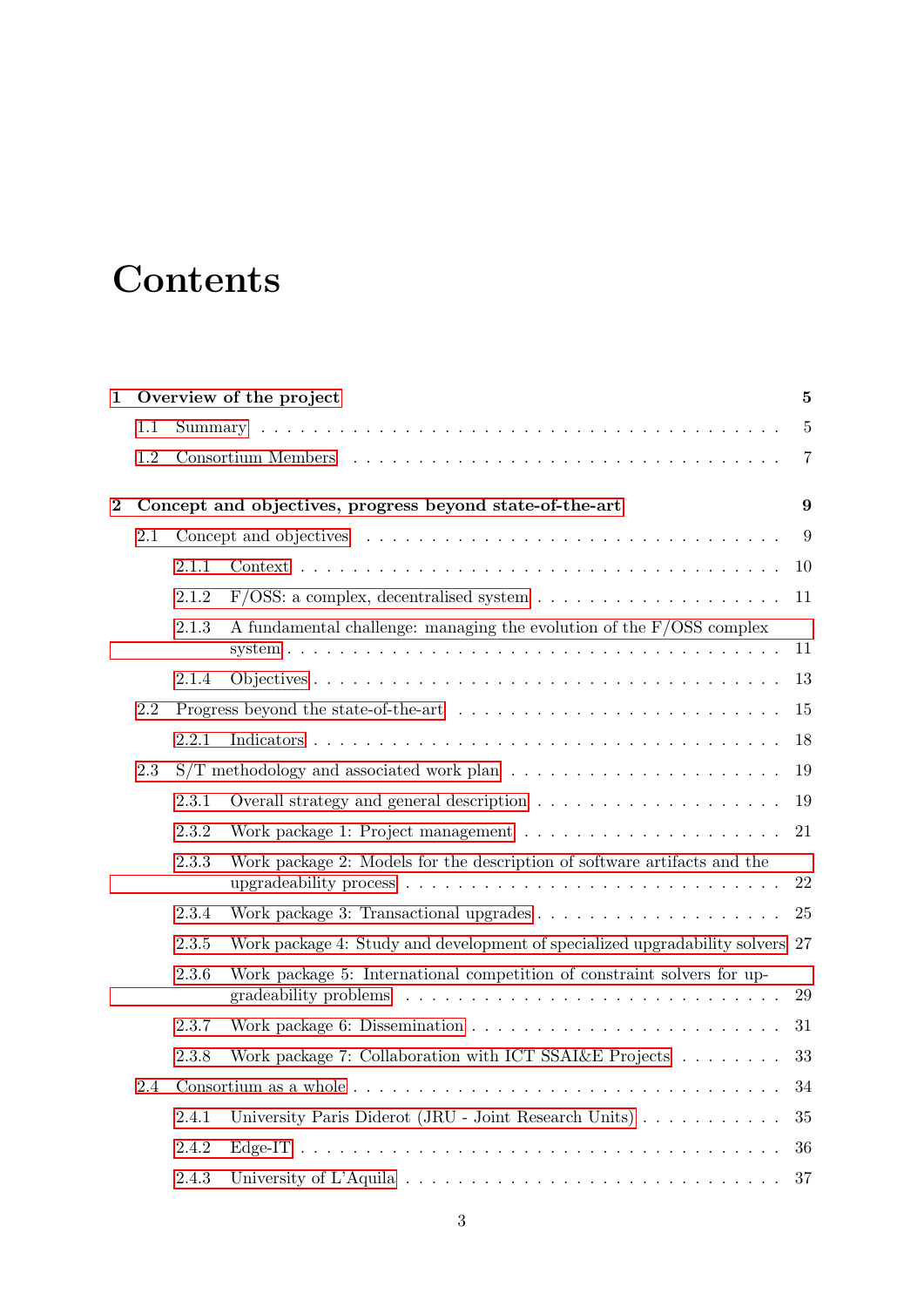÷

|          | 2.4.5 |                                                                                          |    |
|----------|-------|------------------------------------------------------------------------------------------|----|
|          | 2.4.6 | University of Nice-Sophia Antipolis (JRU - Joint Research Units) 40                      |    |
|          | 2.4.7 |                                                                                          |    |
|          | 2.4.8 |                                                                                          |    |
|          | 2.4.9 |                                                                                          |    |
|          |       |                                                                                          |    |
|          |       |                                                                                          |    |
| 3 Impact |       |                                                                                          | 45 |
| 3.1      |       |                                                                                          |    |
| 3.2      |       | Plan for the use and dissemination of foreground $\ldots \ldots \ldots \ldots \ldots$ 47 |    |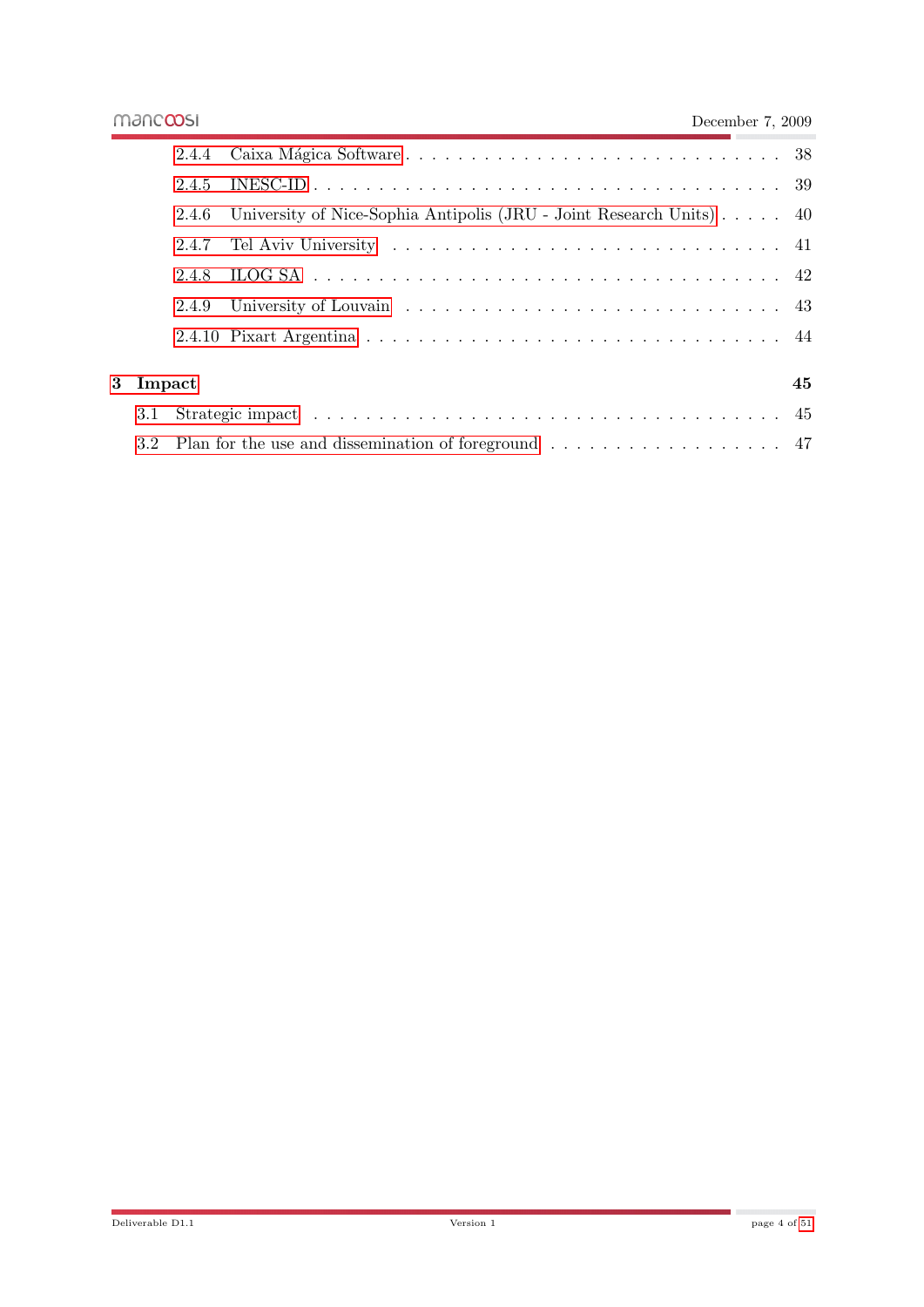## <span id="page-4-0"></span>Chapter 1

# Overview of the project

## <span id="page-4-1"></span>1.1 Summary

#### Project summary

Mancoosi aims to develop the scientific knowledge and build the tools necessary to manage the complexity of the open source infrastructure, which is one of the essential building blocks of tomorrow's software architectures: the success of LAMP (Linux, Apache, Mysql, Php) inside and outside the data centers is clear evidence of this. Yet, this infrastructure undergoes a fast-paced and distributed evolution that is too often maintained in ad-hoc ways using tools and processes that have clearly attained their limits today: we need new and innovative technology.

We explicitly target the difficult problems that arise when one wants to efficiently and safely upgrade a set of software components in complex software infrastructures, like those found in open source software distributions. These are among the most complex software systems known, made of tens of thousands of components that evolve over time without centralized design, and provide today a real-world example of what tomorrow's complex, quickly changing software systems will look like: technologies developed in Mancoosi will pave the way to the maintainability of the systems of the future.

Mancoosi will provide: a model of the infrastructure, and the transformations it undergoes when adding or removing components; advanced algorithms to choose efficient evolution paths when updating a platform; a forum to attract leading experts by organizing an international competition; tools that incorporate these findings and advance the state of the art in the field.

Mancoosi is precisely focused on Objective ICT-2007.1.2 (c) of the present call, by enabling mastery of complexity, dependability and behavioral stability in the complex system of software infrastructures evolving over time in a decentralized manner.

We bring together innovative industries from the Open Source world with deep first-hand experience in the practical issues of the problem, and a priviledged channel for dissemination of the results; members of the Open Source community who are able to provide high-quality access to the community; and leading researchers who have the knowledge necessary to elaborate the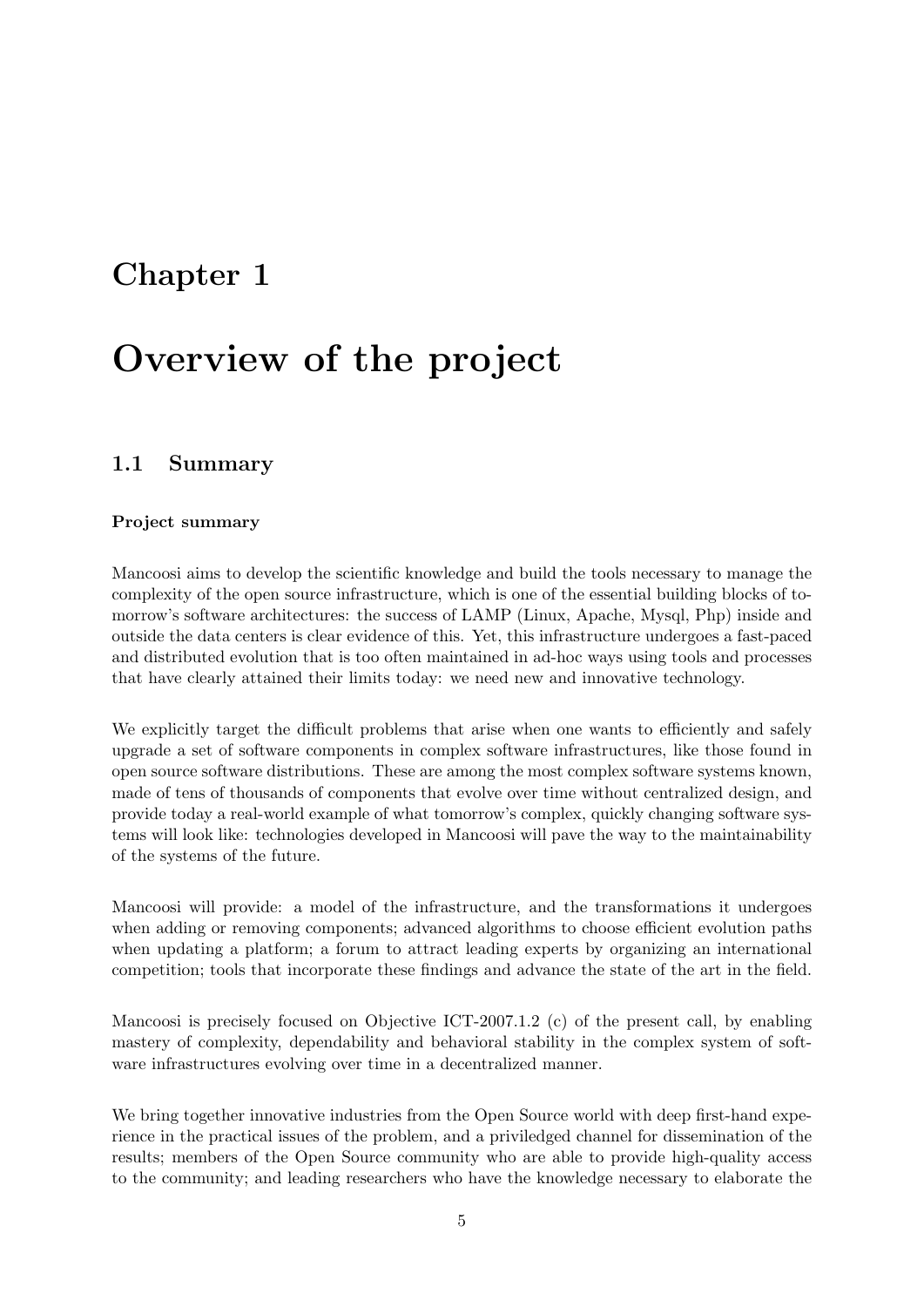sophisticated models and algorithms needed to solve the underlying problems.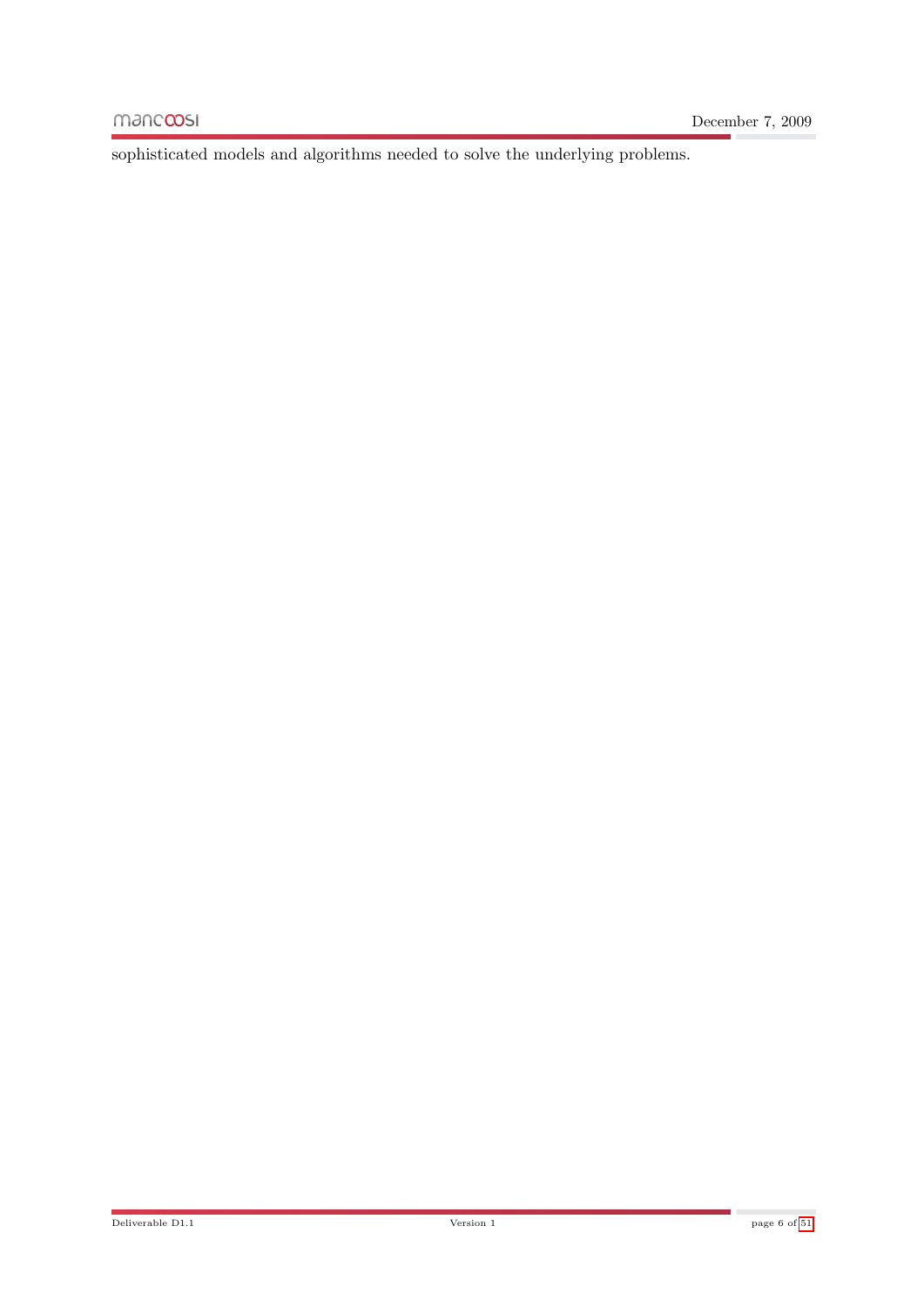## <span id="page-6-0"></span>1.2 Consortium Members

| Role | Number         | Name                     | Short Name  | Country   | Date Enter | Date Exit |
|------|----------------|--------------------------|-------------|-----------|------------|-----------|
| CO   |                | University Paris Diderot | <b>UPD</b>  | France    |            | 36        |
| CR   | $\overline{2}$ | $Edge-IT$                | <b>EDG</b>  | France    |            | 36        |
| CR   | 3              | University of L'Aquila   | <b>UDA</b>  | Italy     |            | 36        |
| CR   | $\overline{4}$ | <b>INESC-ID</b>          | INI         | Portugal  |            | 36        |
| CR   | 5              | Caixa Magica             | <b>CXA</b>  | Portugal  |            | 36        |
| CR   | 6              | University of Nice       | <b>UNSA</b> | France    |            | 36        |
| CR   | 7              | University of Tel Aviv   | TAU         | Israel    |            | 36        |
| CR   | 8              | <b>ILOG</b>              | <b>ILG</b>  | France    |            | 36        |
| CR   | 9              | University of Louvain    | UCL         | Belgium   |            | 36        |
| CR   | 10             | Pixart                   | <b>PXT</b>  | Argentina |            | 36        |

Role: CO=Coordinator; CR=Contractor.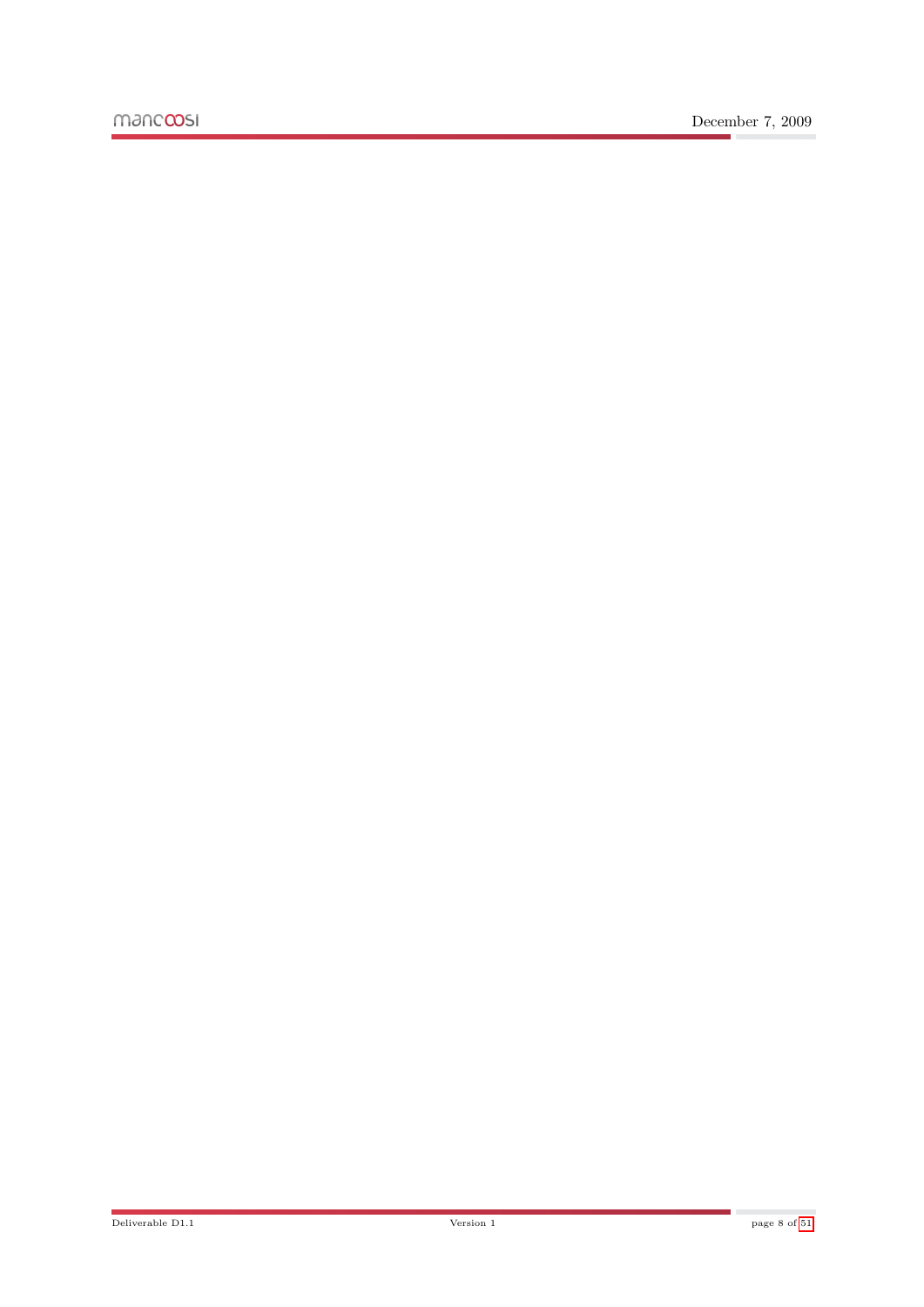## <span id="page-8-0"></span>Chapter 2

# Concept and objectives, progress beyond state-of-the-art

## <span id="page-8-1"></span>2.1 Concept and objectives

The main objective of the Mancoosi project is to develop the scientific knowledge and build the tools necessary to manage the complexity of the open source infrastructure. This infrastructure is one of the essential building blocks of tomorrow's software architectures: the success of LAMP (Linux, Apache, MySQL, Php) inside as well as outside the data centers is clear evidence of this. Yet, this infrastructure undergoes a fast-paced and distributed evolution that is too often maintained in ad-hoc ways using tools and processes that have clearly attained their limits today. There is a need for new and innovative technology, and this is what Mancoosi will provide.

We explicitly target the difficult problems that arise when one wants to efficiently and safely upgrade a set of software components in complex software infrastructures, like those found in open source software distributions, which are among the most complex software systems known, made of tens of thousands of components that evolve over time without centralized design: this is a challenging endeavor.

This goal makes the Mancoosi project precisely focused on Objective ICT-2007.1.2 (c) of the present call:

Service and Software Architectures, Infrastructures and Engineering. Strategies and technologies enabling mastery of complexity, dependability and behavioral stability in complex systems and in systems evolving over time without central design.

We adopt a very focused strategy bringing together innovative industries from the Open Source world that have deep first-hand experience in the practical issues of the problem, members of the Open Source community that are able to provide high-quality access to the community, and leading researchers that have the knowledge necessary to elaborate the sophisticated models and algorithms needed to solve the underlying problems.

We have chosen the Open Source infrastructure as our main target, as it provides today a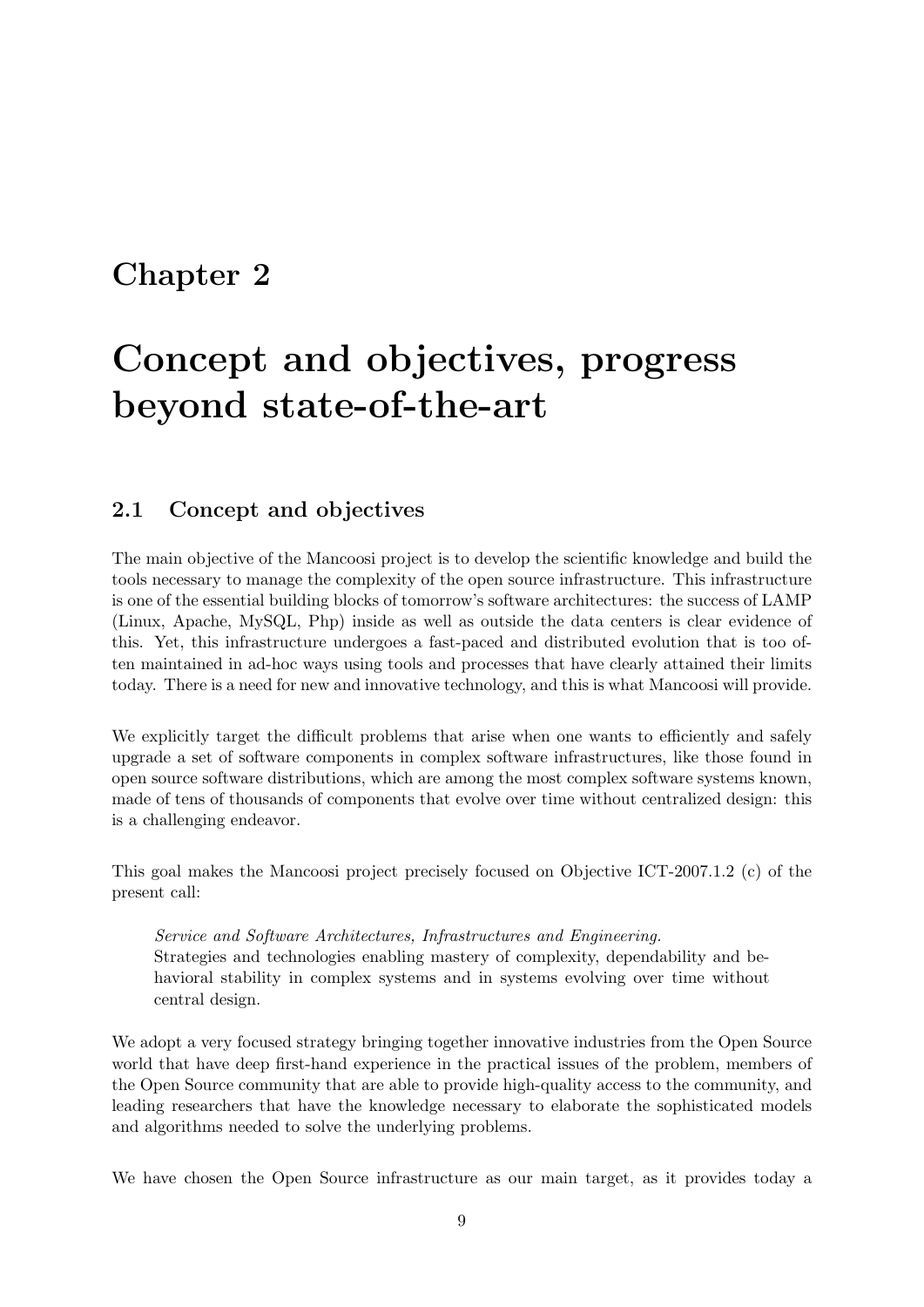real-world example of what tomorrow's complex, quickly changing software systems will look like: the applicability of these models and algorithms goes far beyond Open Source software, and technologies developed in Mancoosi will pave the way to the maintainability of the software systems of the future, especially for systems of systems, even when they are not Open Source.

In the following we will present in detail these issues and the organization of the project.

## <span id="page-9-0"></span>2.1.1 Context

Today's software systems are very complex modular entities, made up of many interacting components that must be deployed and coexist in the same context.

Modern operating systems provide the basic infrastructure for deploying and handling all the components that are used as the basic blocks for building more complex systems. These infrastructures are the very foundation of any distributed system, from the Internet to the ones Service Oriented Architectures are built on.

The world is moving towards an on-line mode of operation where most of the activities are performed through services that are accessed through the Net. Since users rely on these services to carry out their daily work, service providers must guarantee a high quality of service. Long downtimes due to maintenance problems could compromise the work of thousands of people and might cause big loss for the parties who manage the service itself, both in terms of money and reputation.

With the shift towards an on-line mode of operation the "minimal acceptable standard" for the quality of service of distributed systems has been raised to a very high level. We almost never see an Error page on Google Mail or on their search Engine. But when it happens, even temporarily for a single search, we already start to feel disappointed. Being unable to access an online service for several minutes might be considered unacceptable. For example, a Google search page with a banner saying "Down for maintenance from 10am to 12am" would be unconceivable. As small and medium enterprises rely more and more on these distributed systems for their daily businesses, this concern is not restricted to big corporations.

Any of these players in the modern information infrastructure is faced with the dilemma of

- on the one hand having to maintain their data centers and production machines in a healthy state, in order to guarantee the availability today's users expect,
- and on the other hand maintaining their systems in an always up-to-date state, not only because of the evolution in the core technologies, but especially to address security vulnerabilities that are found very frequently and must be corrected immediately in order to protect the system from malicious attackers that could compromise it with catastrophic consequences.

One of the most challenging environments where these issues arise is that of Free and Open Source Software (F/OSS) distributions. The  $F/OSS$  movement has gained — and is still gaining — momentum; applications developed by F/OSS communities are being deployed in many contexts, be it private users, education and research, public administration or professional Internet service providers. It is no surprise that big companies such as Google and Linden Lab, or large public bodies, like the french Ministry of Finance, build an important part of their information technology infrastructures relying on F/OSS components.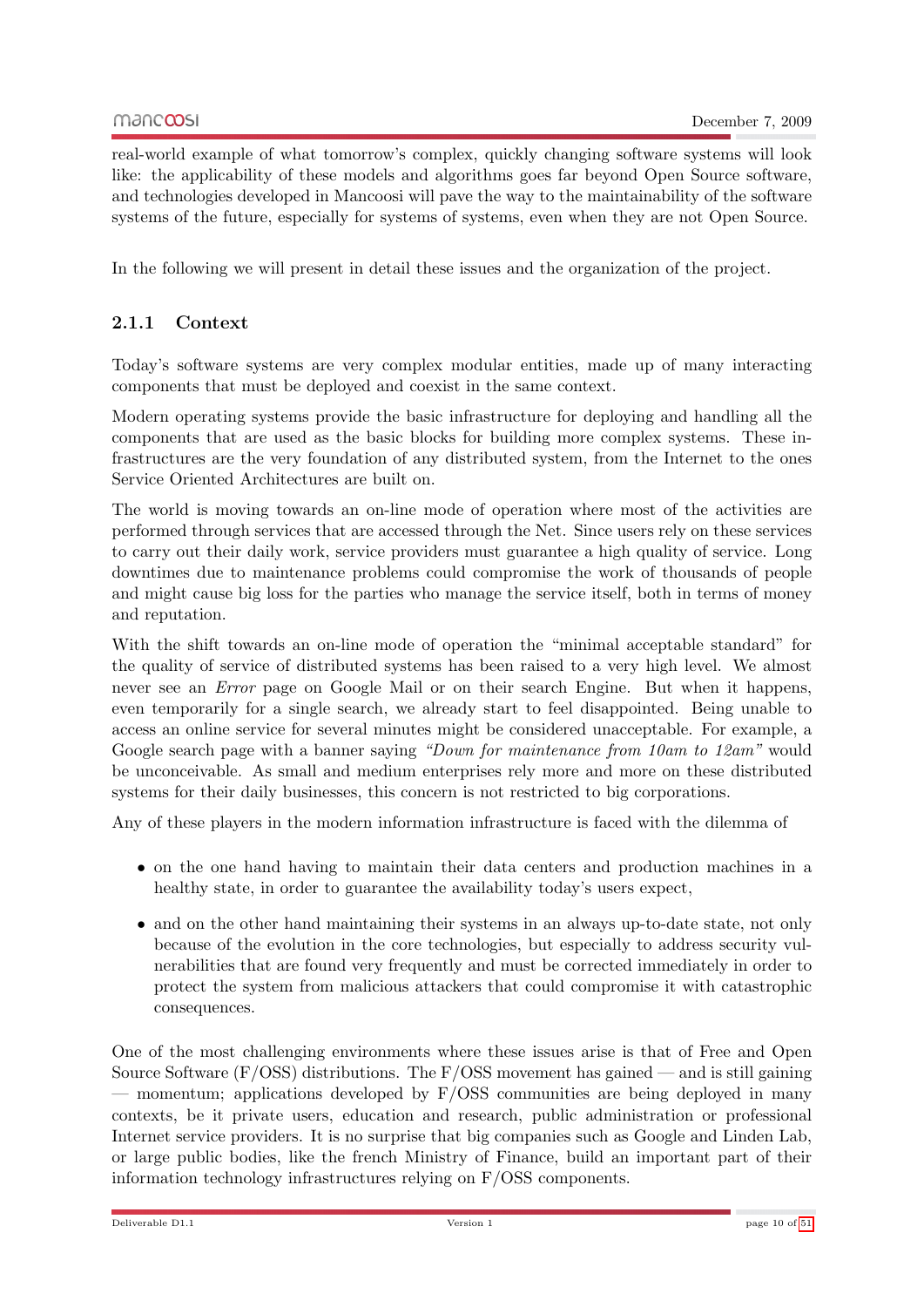## <span id="page-10-0"></span>2.1.2 F/OSS: a complex, decentralised system

In the F/OSS world components evolve independently from each other. Development projects may be short-lived or longed-lived, have a central organizational structure or no organizational structure at all, may be conducted by a single person, a small homogeneous group of developers, an open group where contributors join or leave at will, or a large and geographically distributed group of developers. Projects may fall into a state of suspension, and suspended projects may be picked up and put back to live under a completely different organizational structure. As a consequence, project management, objectives, quality assurance procedures, version control, release process and contributors' goals and motivation vary widely.

While it is in principle possible to deploy a complete F/OSS infrastructure by fetching the sources and recompiling each components from scratch and independently, the complexity of this task is daunting, and has led to the development of what are now called distributions, which have a privileged place in the F/OSS market. This problem has become so complex that there are now even intermediate agents creating software bundles from different sources, which then in turn are taken up by distribution editors. Examples of these are the CPAN network of Perl libraries, or bundles of typesetting utilities for the  $T_F X$  system like tex-live.

A distribution is a consistent and functional collection of software components comprising all the software that is necessary to set up a system, in other words a complete operating system. Distributions may be general purpose or cater for a specific application domain. There are desktop-oriented distributions for the large public (e.g., Mandriva, Ubuntu, Fedora, etc.), server-oriented distributions for managing and running distributed systems providing services to the users, and even more specific ones targeted to mobile phone, home appliances and so on. Some general-purpose distributions like for instance Debian have spawned off domain-specific, so-called custom distribution, for instance for educational purposes (Skolelinux) or medical applications.

A distribution contains at least one kernel of the operating system (today often a GNU/Linux kernel and/or a BSD kernel, in the future we may see in addition the choice of a GNU hurd kernel), all the essential software components that are necessary to make a basic system operative (this is usually an implementation of the well-know UNIX tools), and a choice of user applications.

## <span id="page-10-1"></span>2.1.3 A fundamental challenge: managing the evolution of the F/OSS complex system

Typically a distribution has an automated mechanism for managing the components it is made of. These components, in fact, are often provided in a packaged form, i.e., in a format that can be easily processed by automatic tools, like dpkg and rpm, and that contains some additional information useful to handle their installation, removal and update. The most important information concerns the specification of inter-package relationships such as dependencies (i.e, what a package needs in order to be correctly installed and to function correctly), and conflicts (i.e., what should not be present on the system in order to avoid malfunctioning).

Because of the huge amount of  $F/oss$  components (and packages) available, it is not easy to manage the life-cycle of a distribution; users are in fact allowed to choose and install a wide variety of alternatives whose consistency cannot be checked a priori to their full extent. It is then possible to easily make the system unusable by installing or removing some packages that "break" the consistency of what is installed in the system itself. In the case of commercial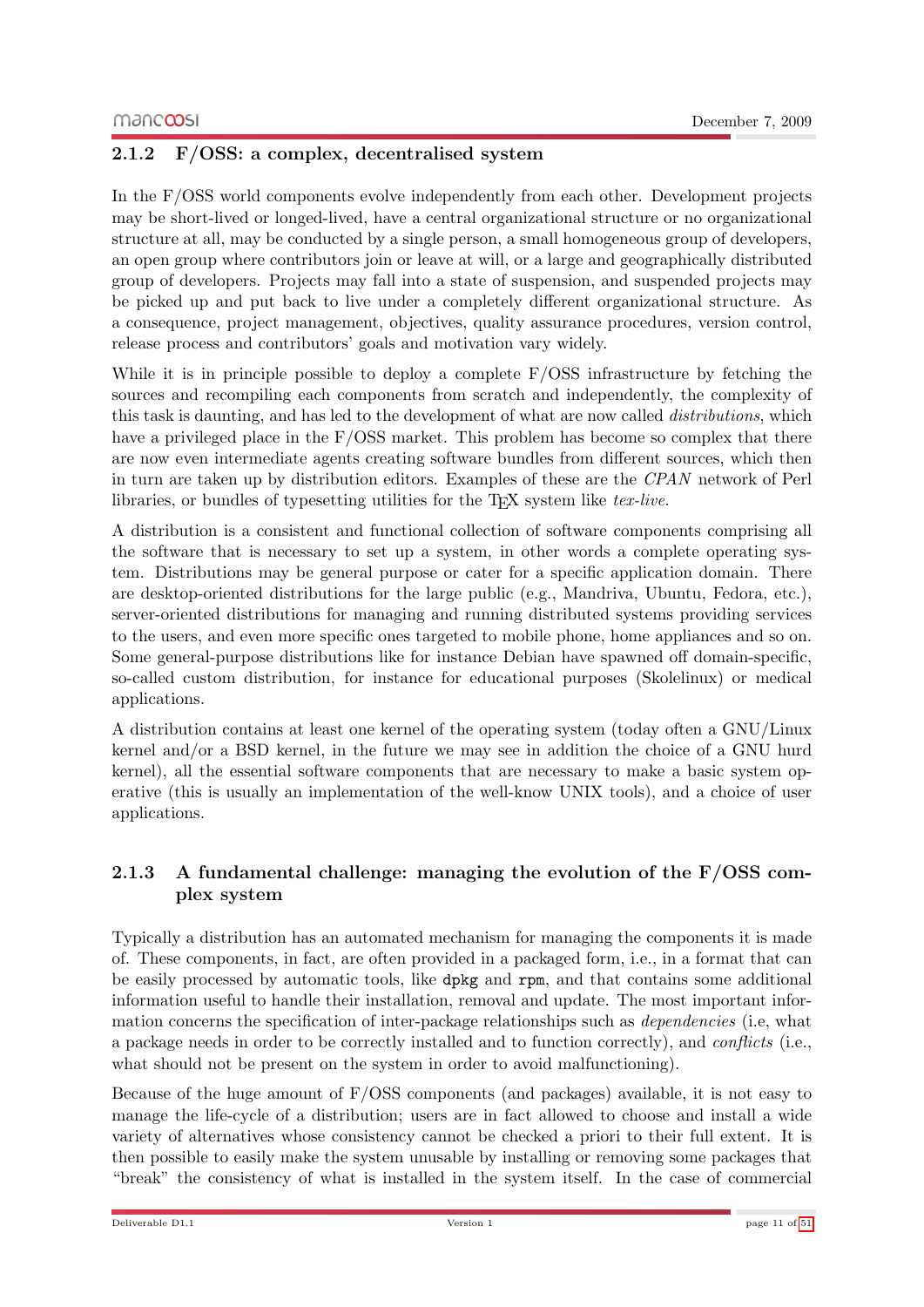operating systems where the core components are developed and controlled by a single entity this problem is either mitigated or partly hidden: it is not possible, for example, to change the boot loader or the graphical subsystem of Windows, as only Microsoft is allowed to do that consciously and hopefully safely; still, the dreaded DLL hell problem is fully present even if the user is too often left with the impression that any problem comes necessarily from a third party vendor.

Another problem consists in ensuring the correct upgrade of such a kind of system. This is an even more complex problem than the installation of single packages since we might have to preserve some additional properties and find an "optimal-path" to migrate the system from the current state to the targeted new state. Of course the basic property that we want to preserve is the consistency of the system. Since an upgrade is no more than a removal of some components and the installation of more recent ones, all the issues that apply to the installation of single packages are also valid in this context. There may, however, be additional constraints. For example, it would be reasonable to ask for an upgrade of the whole system that "preserves" the web-server infrastructure in its current state, (e.g., we don't want our Apache 1.3 to be upgraded to the latest available version). Or, alternatively, it would be reasonable as well to ask for upgrades that minimize the size of the installed packages (e.g., in the case of limited devices or home appliances) or that remove the least number of packages (e.g., we would like to preserve as much as possible of the previous system).

This highlights the necessity of taking also into account non-functional aspects in the package selection and installation. With this respect, non-functional parameters in this setting can be partitioned into two categories: (i) environmental parameters - that are the ones affecting the downloading of packages, such as the availability and throughput of network connections to different sites hosting copies of the same package, (ii) system parameters - that are proper to the running system and are affected by the characteristics of different package versions, where a choice between different types of (functionally equivalent) packages is in place.

All these constraints complicate the management of the system, and it would be useful to have some tools that can handle this complexity by exploring the space of possible solutions and report to the users, in a succinct but meaningful way, the different possibilities and trade-offs. And, of course, these tools must also be able to enact the changes and to take the system to the new state correctly. Additional constraints shall be formulated to guarantee a certain level of Quality of Service upon installing new packages by taking into account non-functional aspects such as reliability, performance, etc.

Until now, these issues have been dealt with in ad-hoc ways. Maintainers of a server machine, anxious to satisfy very high availability expectations, play conservatively and use a "do not touch anything" approach, by keeping things that work in that state until modifications become unavoidable (e.g., to fix a severe security issue). Moreover, in critical systems, people often maintain and modify systems by hand, seldom relying on automatic tools. This is reasonable when the size of the server installations are small but becomes unacceptable when this size grows.

Software distributors strive to ensure the existence of safe upgrade paths between successive versions of their distribution, unfortunately with varying degrees of success. Distributions aiming at desktop users are under the pressure that they have to provide the latest "cutting-edge" software, and they are sometimes tempted to compromise quality assurance for the perceived benefit of being closest to the edge. Much too often this results in users following a "backup and redo from scratch" approach: upgrade by actually doing a fresh installation of the new system, often after having unsuccessfully tried to perform an "automatic update". This may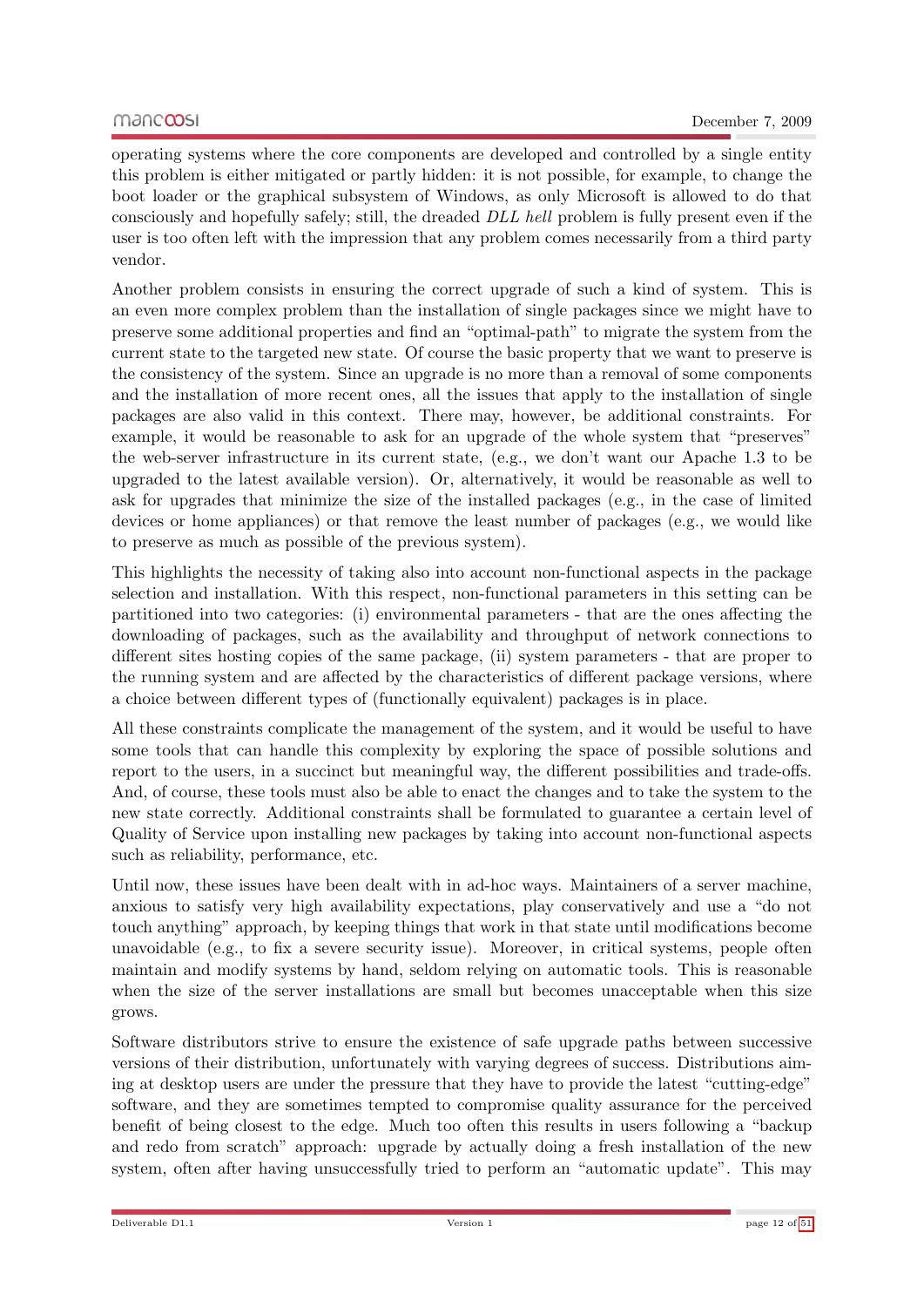be reasonable for a single desktop system not requiring a heavily customized configuration and for which a downtime of several hours is without consequence, but it is absolutely unacceptable in an enterprise context where there are hundreds of workstations.

Given the challenging nature of the F/OSS world and its widespread utilization, we want to focus on this context in order to provide advanced technology for handling the previously described scenarios. So our ultimate objective is to improve the state of the art for upgrading and maintaining complex Free and Open Source platforms, with a particular focus on GNU/Linux distributions.

## <span id="page-12-0"></span>2.1.4 Objectives

The main objective of this project is to give a significant contribution to the management of complex software systems that are built of components that evolve in a non centralized fashion, and that can be composed in unforeseen ways. Such scenarii are occurring in widely different frameworks that use component-based architectures.

One particular example of such component based architecture, which is extremely significant for its high complexity, large user base, and diversity of components is the Open Source infrastructure, and we want to improve its manageability by developing formal models, algorithms and tools to ensure that a complex Open Source infrastructure can always be kept in an upto-date and consistent state, and keep up with the fast pace with which new components and technologies are released in the Open Source world.

Our strategy to reach this objective is twofold: on one side, we will build a formal model of the effects of the installation/removal of a software package on a system, that will enable us to conceive and implement a transactional update process, which is an essential component for ensuring maintenability of a system; on the other side, we will tackle the upgradeability problem.

The upgradeability problem we are attempting to solve can be stated as the following: we have a system in a state U, a set of resource S, and an update request  $R$ ; we want to bring U to a state  $U'$  that contains R using resources of S ensuring the  $U'$  is "correct" (i.e., nothing is broken with respect to the functionality provided by the system in the new state  $U'$ ), and the request R is fully satisfied.

Upgradeability is an emerging problem present in various domains: it is a quite fundamental issue in GNU/Linux distributions, which have a variety of formats for representing the metadata of the components; it is present in various object component models, that use some other metadata to describe dependencies and conflicts; it also appears in the description of composition of services.

An upgradeability problem comes with its own cost and utility model, and is in general extremely complex to solve (in many cases beyond  $NP$ -completeness<sup>[1](#page-12-1)</sup>): it is of paramount importance to find *efficient* optimization algorithms that provide good approximate solutions to upgradeability and maintenance problems.

In this project, we specifically target the upgradeability problems that arise in  $F/oss$  (Linux, \*BSD, etc.) distributions for the following reasons:

<span id="page-12-1"></span><sup>1</sup>NP-completeness is commonly considered as one of the most significant barriers separating tractable from intractable problems, yet approximate solutions can sometimes be efficiently found even for problems whose complexity is beyond NP.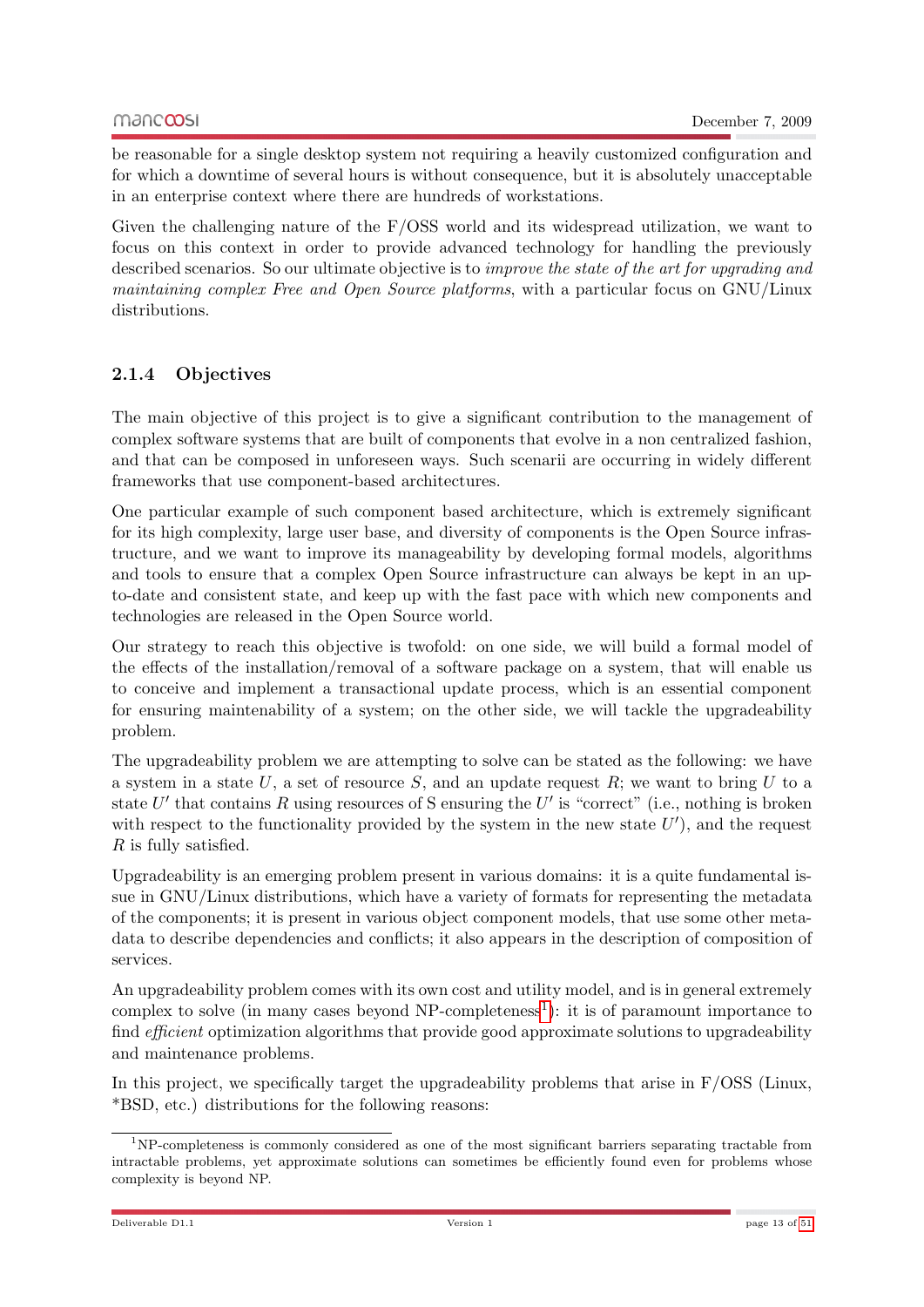- they embody the essence of a "complex" system that evolves with no central control, and they are rich of use cases that highlight the issues we are addressing;
- they are widely used either to power "server-side" infrastructures and "client-side" workstations. So, though the purpose of the usage is different, problems are almost the same; providing tools for handling these problems would have a big impact and they will be beneficial for a large spectrum of activities;
- they are used by millions of users worldwide, in a very demanding way, everyday: as such, they provide the potential to collect very significant experimental data to test and validate our proposed solutions (Milestones M5.2 and M5.3);
- F/OSS distribution provide today a real-world example of what tomorrow's complex, quickly changing software systems will look like: technologies developed in Mancoosi will pave the way to the maintainability of the systems of the future.

The outcome of the project will be a framework that will comprise generic models for describing the state of a system (in particular of GNU/Linux systems) and a set of algorithms and tools that, operating on these models, will be able to provide to end users the means for handling, in way as automatic as possible, the state of the systems and to perform changes and upgrades on it (Milestones M2.2, M2.3, M3.2 and M4.4).

This corresponds precisely to the organization of the different workpackages:

- models of the system state which is transformed during upgrade operations (Workpackage 2);
- tools and algorithms to enact these operations in a transactional way (Workpackage 3);
- specialized optimization algorithms to discover efficient upgrade paths (Workpackage 4);
- an international competition specially designed to attract researchers to collaborate in improving these algorithms (Workpackage 5).

The models, tools and algorithms created by the Mancoosi project will actually lower the perceived complexity of the systems and provide to end users an effective and efficient way to manage their complexity in a simple and correct way (Milestones M2.3, M4.3).

The project is a highly innovative project targeting concrete issues, with a very high potential impact:

- Innovation. The optimization and solution-search problems that must be solved have a high degree of scientific interest. Efficient solutions to optimization problems are a research topic which attracts a lot of research activity. One of the outcomes of the project will be the automatic generation of a large body of real-world and non-trivial optimizations problems. This will provide a base of use cases that can be used by researchers in the field to test their results. This will be to the benefit both for the progress of the research per se, and for the outcomes that this research will have in terms of techniques and technological advances in this context (Milestone M5.4).
- Big Impact. Open Source infrastructures, and in particular, GNU/Linux systems, are widely used, with users ranging from big enterprise data centers to small and stand-alone desktop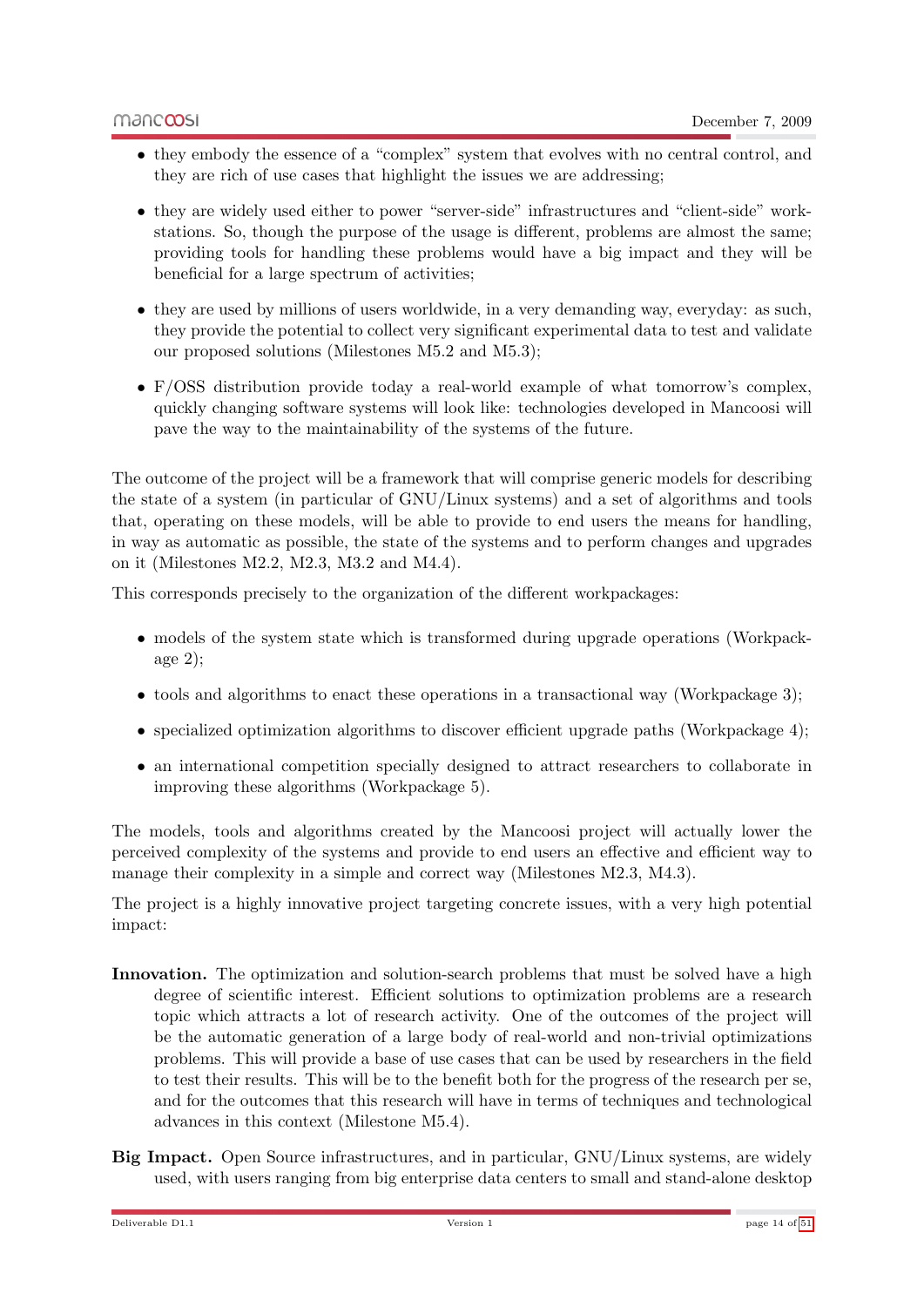systems. Having the technology and tools for managing the very foundational problems (i.e., maintaining and upgrading the system state in a correct way) will have a very real impact for an enormous "audience" (Milestones M2.3, M3.3, M4.3).

Focus on a concrete and frequently occurring problem. Despite all the active work done by the Open Source community, upgrade problems are still done in ad-hoc ways. There is little scientific work in this area and there currently are no satisfactory solutions to the upgradability problem that stand on a sound foundation. Nevertheless, there is a well-recognized need in the Open Source community for good solutions. By focusing on this problem, we are going to tackle issues that are considered fundamental, that are perceived as an important and difficult problem in the Open Source world, and we are going to provide cutting-edge solutions and define the new state of the art in this field (Milestones M4.2 and M2.2).

## <span id="page-14-0"></span>2.2 Progress beyond the state-of-the-art

State of the art in the management of package-based software systems and F/OSS distributions Some of the Mancoosi partners have collaborated in the framework of the EDOS FP6 project<sup>[2](#page-14-1)</sup> which was devoted to the specific problem of *building* Linux distributions, and have built deep and significant knowledge of the issues related to package-based software systems. This has led, among the various other results of the EDOS project, to the development of ground-breaking tools that allow to efficiently check the consistency of a set of packages: these tools are described in  $[MBDC+06]$  $[MBDC+06]$ , and are today succesfully adopted and used daily in mainstream Linux distributions ranging from Caixa Magica, to Debian and Mandriva.

It was clearly stated in the goals of the EDOS project that the focus there was on improving the stability of a distribution *from the point of view of the distribution editor*, and not the stability of a particular user installation, which is Mancoosi's main target.

Indeed, the problem of maintaining a user installation is quite more difficult: one needs to take into account the evolution over time of the installation, the availability of software coming from different distributions, or even from third parties, as well as sophisticated user preferences.

A survey of existing tools and technologies for maintaining user installations shows clearly that no satisfactory solution is available today: in the field of component models, one often finds methodologies where the software programmer is explicitly requested to ensure compatibility of a component with all previous versions, which is an unrealistic expectation when building very complex systems. In the field of Linux distributions, tools like apt-get, urpmi, smart, synaptic and others lack a lot of important features: efficient dependency solving, roll-backing, distributed retrieving of packages and better mechanisms for hardware drivers distribution. These tools do not have rollback mechanisms - with the exception of Apt-get through the preliminary Caixa Magica contribution - and have poor fault-recovery support. Distributed retrieval of packages, for instance using a peer-to-peer network, is not realized in today's metainstallers.

<span id="page-14-1"></span> $^{2}$ <http://www.edos-project.org>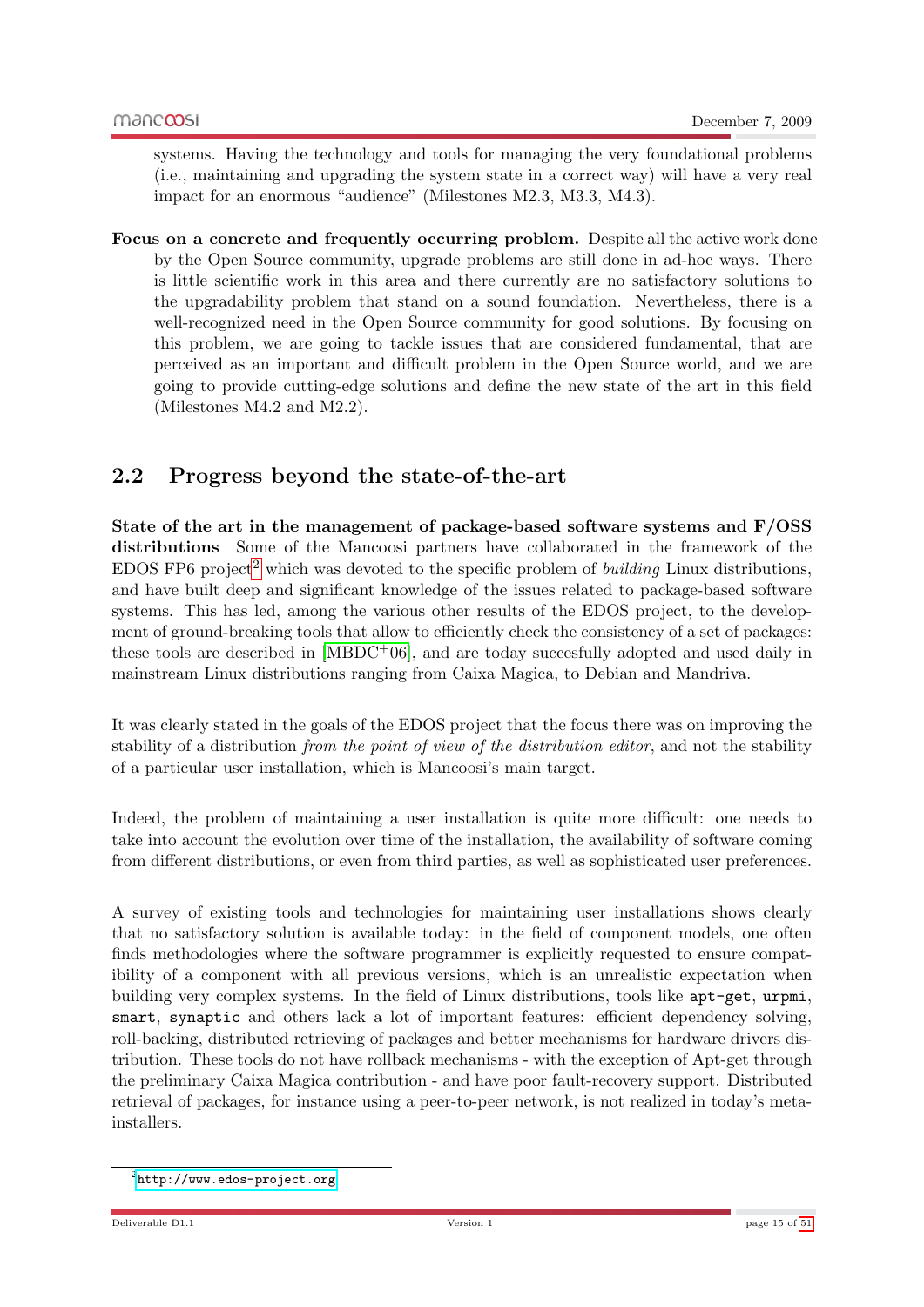Regarding dependency solving, which is probably the most urgent problem in the short run, different approaches exist, but all the mainstream tools are either incomplete (unable to find an upgrade path when it exists), explosive (they do not give an answer in acceptable time), or both.

No serious attempt at solving these problems using advanced problem solving techniques from academia has been made before, even if some interest on these issues is starting to build up as a consequence of the success of EDOS in the related, but different, problem of checking consistency of components.

Towards a new generation of tools By pulling together academia, industry and user communities, Mancoosi will provide advanced algorithms and tools that will constitute significant progress with respect to the existing technologies. We will incorporate state-of-the art problem solving technology into a new generation of meta-installers (the common name given to tools like the ones surveyed above), On a first phase, we envision applying existing state-of-the-art solvers (e.g. MiniSAT, MiniSAT+, Pueblo, bsolo) to the upgradability problem. On a second phase, we plan to further develop existing solvers or even developing new solvers. Such new solvers should extend the ideas in SAT/PB solvers to naturally deal with the the upgradability problem.

We will propose a common upgradability description format (CUDF) for describing instances of upgradability problems, and of their solutions. CUDF will comprise the basic elements of common package description formats (like Red Hat's RPM format or debians deb format) that have already been identified in the EDOS project like unit name, version number, dependencies and conflicts. The format will only contain those elements that are essential for computing upgrade paths and will abstract from details that are specific to a particular distribution infrastructure. The purpose of this format is to evaluate the capacity of solvers to find upgrade paths, the format is not intended to replace existing package description formats. In particular, this format will be used in the solver competition which will be organised by the project. Solvers that are extended, or newly developed, by us in this project should be able to read directly CUDF problem descriptions, and therefore have dedicated data structures, as well as to receive information about which packages are more critical to update and to incorporate this information into the decision heuristic.

We will also propose a new generation of tools for managing the configuration of complex systems, that will allow a more refined description of the state of a system as it is altered by package installation or removal.

Models will play a key role here since they permit to have rigorous descriptions of the current state of systems and hence to enable different kinds of analysis and verifications. For instance, with respect to the abstraction of the system provided by the models, it will be possible to perform "upgrades from external sources", that is to inspect the state of the system and to understand what it is needed by an unpackaged software in order to be deployed on the system. The specification of precise models that can be automatically analyzed and manipulated requires the definition of metamodels, i.e. the precise definition of the abstract syntax of models and the interrelationships between model elements.

Up to now, metamodeling formalisms and technologies (for instance OMG's Meta-Object Facility [\[OMG03\]](#page-50-2), Eclipse Modeling Framework [\[Ecl05\]](#page-50-3)) have never been used to support solutions for the upgradability problem. In this project, such technologies will be exploited in order to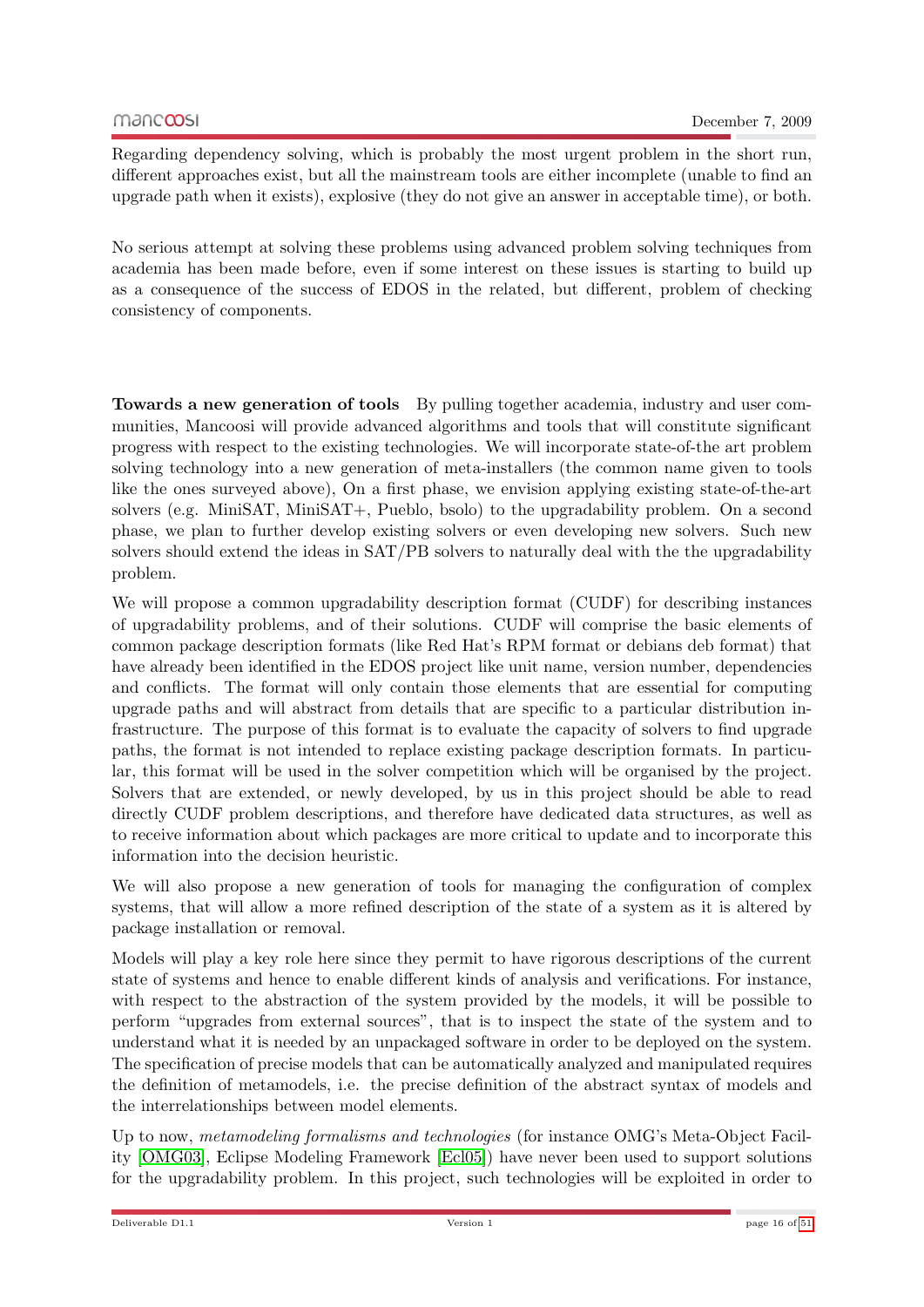formally define metamodels that capture the most used and relevant information that is used while managing complex systems. Moreover, the project will provide a representation of changes from a model version to another in order to isolate possible "failure points" and conflicts. We believe that the outcomes of this study will benefit the overall area of model versioning. In fact, today's available approaches supporting model difference/evolution are often limited to UML and proprietary representations. In a first phase of the project, such techniques will be improved in order to represent model differences in general; then they will be used to reflect the evolution that a system undergoes throughout its life-cycle.

State of the art in problem solving technologies We plan to further develop existing solvers to naturally deal with the upgradability problem. As a side effect, this will lead us to advance the state of the art in the research field of problem solving.

Two different techniques for solving complex combinatorial problems are at the basis of this project, namely Constraint Programming and Boolean Satisfiability.

Constraint programming (CP) is a programming paradigm which integrates concepts and techniques from artificial intelligence, operational research and logic programming. Constraint programming is an embedding of constraints in a host language. The first host languages used were logic programming languages; the field was consequently in the beginning called constraint logic programming. The two paradigms share many important features, like logical variables and backtracking. Today most Prolog implementations include one or more libraries for constraint logic programming. The first implementations of constraint logic programming were Prolog III, CLP(R), and CHIP. The most popular constraint logic programming interpreters are GNU Prolog, ECLiPSe (open source), and SICStus (proprietary). Constraints can also be embedded in an imperative language via constraint solving toolkits, which are separate libraries for an existing imperative language. ILOG CP and Gecode are examples of such constraint programming libraries for C++. Constraint programming has become a mature technology. ILOG CP is used in numerous applications as for instance scheduling, routing, or car sequencing. Constraint programming is still an active domain of research with dedicated international conferences and journals.

Boolean Satisfiability (SAT) is the problem of finding a truth assignment that satisfies a Boolean formula, or proving that such assignment does not exist. SAT was the first problem to be proved NP-complete in 1971, and for that reason it is since a long time a very well known problem from a theoretical point of view. The first significant algorithmic approaches for solving the SAT problem were proposed by Davis and Putnam in 1960 (DP) and further developed by Davis, Logemann and Loveland in 1962 (DPLL). The former algorithm is based on resolution and requires exponential space in the worst case, whereas the latter is based on backtrack search, thus avoiding a memory explosion. However, only in the 90's the first effective algorithms for solving real world problems were introduced with GRASP and relsat. These algorithms incorporate learning techniques to avoid repeating the same mistakes and allow performing nonchronological backtracking. Later on, the Chaff SAT solver incorporated lazy data structures and a dynamic branching heuristic, which turned out to make SAT solvers even more efficient. Currently, SAT solvers are used in different domains including hardware and software verification, automated deduction, FPGA routing, planning, knowledge discovery and bioinformatics. Furthermore, SAT is nowadays interpreted in a broad sense: besides Boolean satisfiability, it includes the domains of pseudo-Boolean constraint solving and optimization (PB), quantified boolean formulae (QBF), constraint programming techniques (CSP) for word-level problems and their propositional encoding, and satisfiability modulo theories (SMT).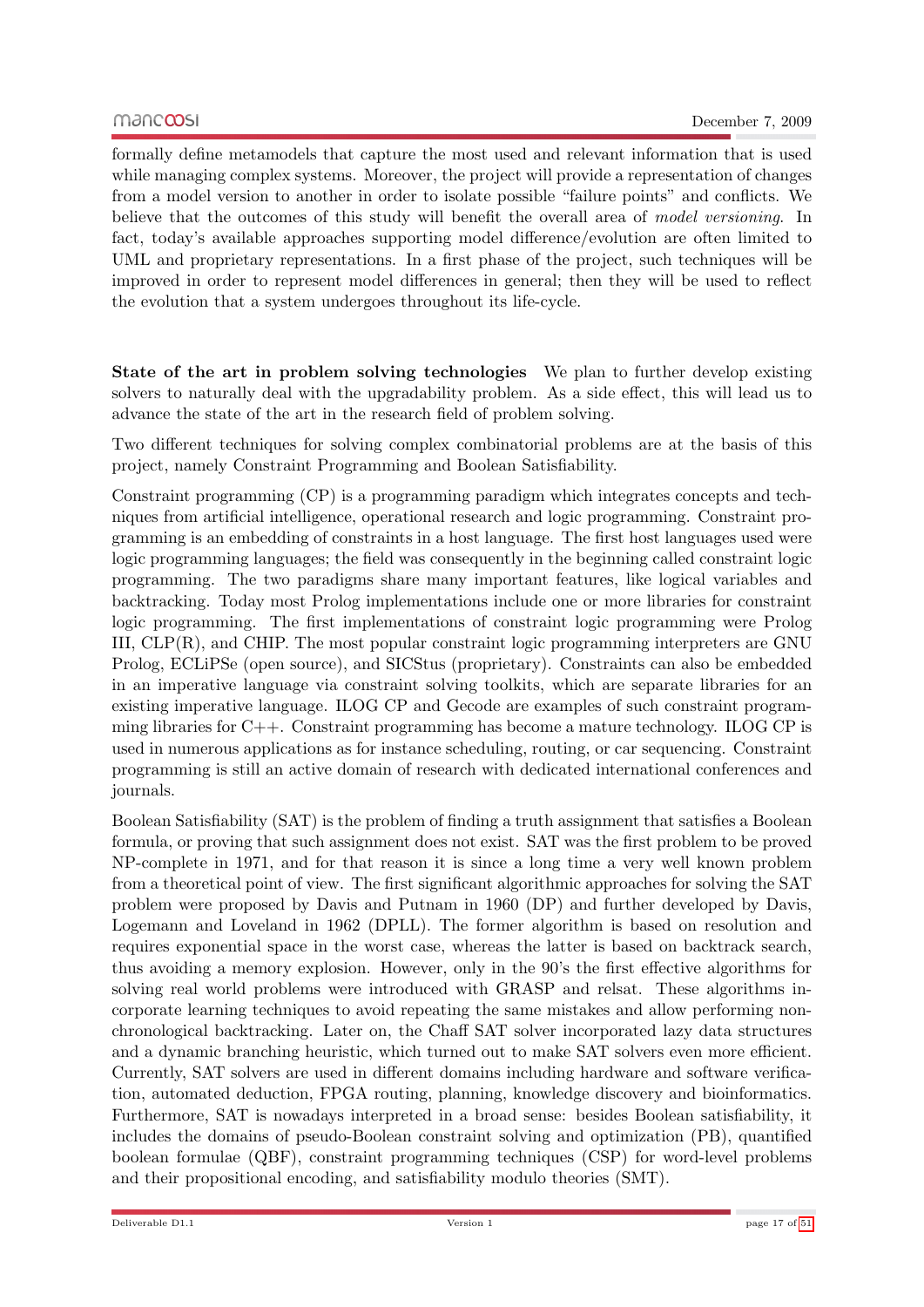The integration of Constraint programming techniques and SAT techniques is a hot topic. SAT and CP techniques are two problem solving technologies which share many similarities. The techniques used in SAT (propagation, activity-based heuristics, conflict analysis, restarts...) constitute a very successful combination which makes modern DPLL solvers robust enough to solve large real world instances. Not all problems are nevertheless effectively expressed in a Boolean format, and one limitation of SAT solvers is that they provide no native support for constraints on numeric or other non-Boolean domains. There is therefore considerable interest in cross-fertilizing SAT techniques with techniques developed for more general problems in the Constraint Programming literature.

## <span id="page-17-0"></span>2.2.1 Indicators

Our project clearly focuses on Objective 1.2 (c): Strategies and technologies enabling mastery of complexity, dependability, and behavioural stability.

The overall indicators for the target outcome, and their target objectives at the end of the project are indicated in the following table:

| Indicator                                        | Target                                                                                                                   |
|--------------------------------------------------|--------------------------------------------------------------------------------------------------------------------------|
| Peer reviewed articles<br>Open source repository | 6 in international conferences like ASE, CP, SAT, ICSE, etc.<br>1 reference repository for the development of the tools, |
|                                                  | with a user community of several thousands                                                                               |
| International Workshops                          | 2 associated to international conferences like CP, SAT, ASE, ICSE, etc.                                                  |
| Dissemination                                    | 2 articles in user journals like Linux Journal, etc.                                                                     |

The overall impact indicators, and their target objectives at the end of the project are indicated in the following table:

| Indicator                                     | Target                                                                                                                                                      |
|-----------------------------------------------|-------------------------------------------------------------------------------------------------------------------------------------------------------------|
| Open and standard<br>platforms and interfaces | integration of an instance of the installation tools<br>from Mancoosi in at least a mainstream<br>distribution for each of the deb and rpm package formats. |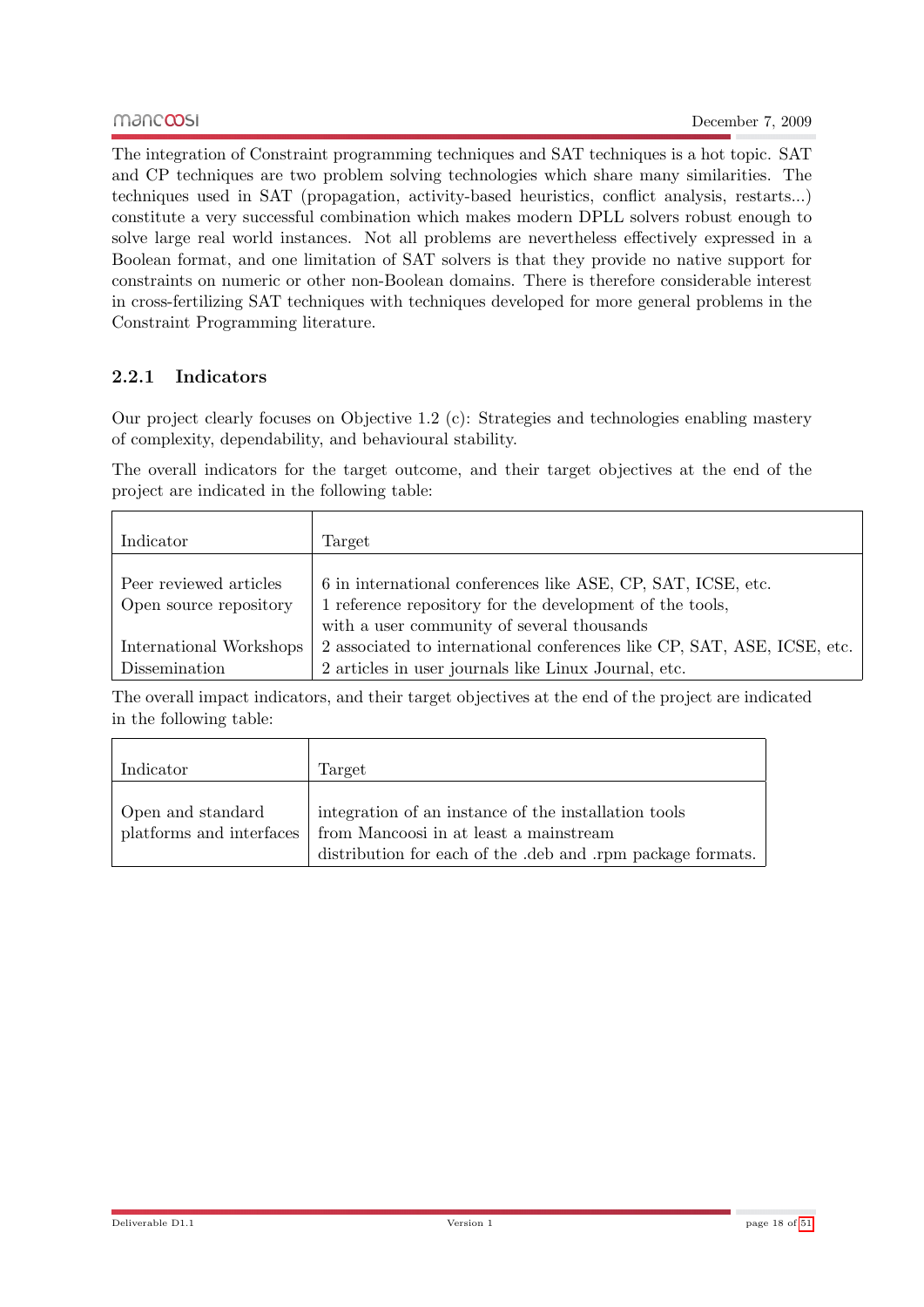## <span id="page-18-0"></span>2.3 S/T methodology and associated work plan

## <span id="page-18-1"></span>2.3.1 Overall strategy and general description

Let's recall that the project is clearly focused on advancing the processes and tools necessary to master the evolution of an open source platform: we want to make sure it is possible to keep it always up-to-date and in a consistent state, by adding and/or removing components in an optimal way.

Our strategy to reach this objective is twofold: on one side, we build a formal model of the effects of the installation/removal of a software package on a system, that will enable us to conceive and implement a transactional update process, which is an essential component for ensuring maintenability of a system; on the other side, we will tackle the upgradeability problem using advanced techniques from constraint optimization and boolean satisfiability.

The following picture gives an overview of the overall integrated architecture we will build as an outcome of the Mancoosi project: a user that wants to update or maintain their software platform will

- use a platform management interface that will allow them to specify in various ways their preferences about the new state (these may be functional preferences, like a mail service or a web service, as well as non functional preferences like size, speed, stability or quality of the updates);
- an optimization layer will compute upgrade paths, in the form of sets of components to replace, install or remove, according to the user preferences;
- the transactional component manager will perform the actual installation, removal or replacement of components, saving or restoring configuration information as appropriate.

| Platform management interface    |
|----------------------------------|
| Optimal upgrade path computation |
| Transactional component manager  |
| Software Platform                |

We have accordingly split the work in Mancoosi among two main sets of workpackages:

- the definition of formal models of a software platform's state which is transformed during upgrade operations (WP2) and the developement of a transactional update engine (WP3);
- the design of algorithms and tools for the discovery and optimization of upgrade paths (WP4), with the help of a large research community mobilized through an international competition that will multiply the impact of the project (WP5); competitions like the one we will organize have already shown to be extremely successful in attracting leading researchers and dramatically improving automated tools [\[MZ07,](#page-50-4) [Sut07,](#page-50-5) [SAT\]](#page-50-6). The competition should be organized in conjunction with a major international conference like for instance the International Conference on Theory and Applications of Satisfiability Testing (SAT), the International Conference on Principles and Practice of Constraint Programming (CP), or the International Conference on Automated Planning and Scheduling (ICAPS).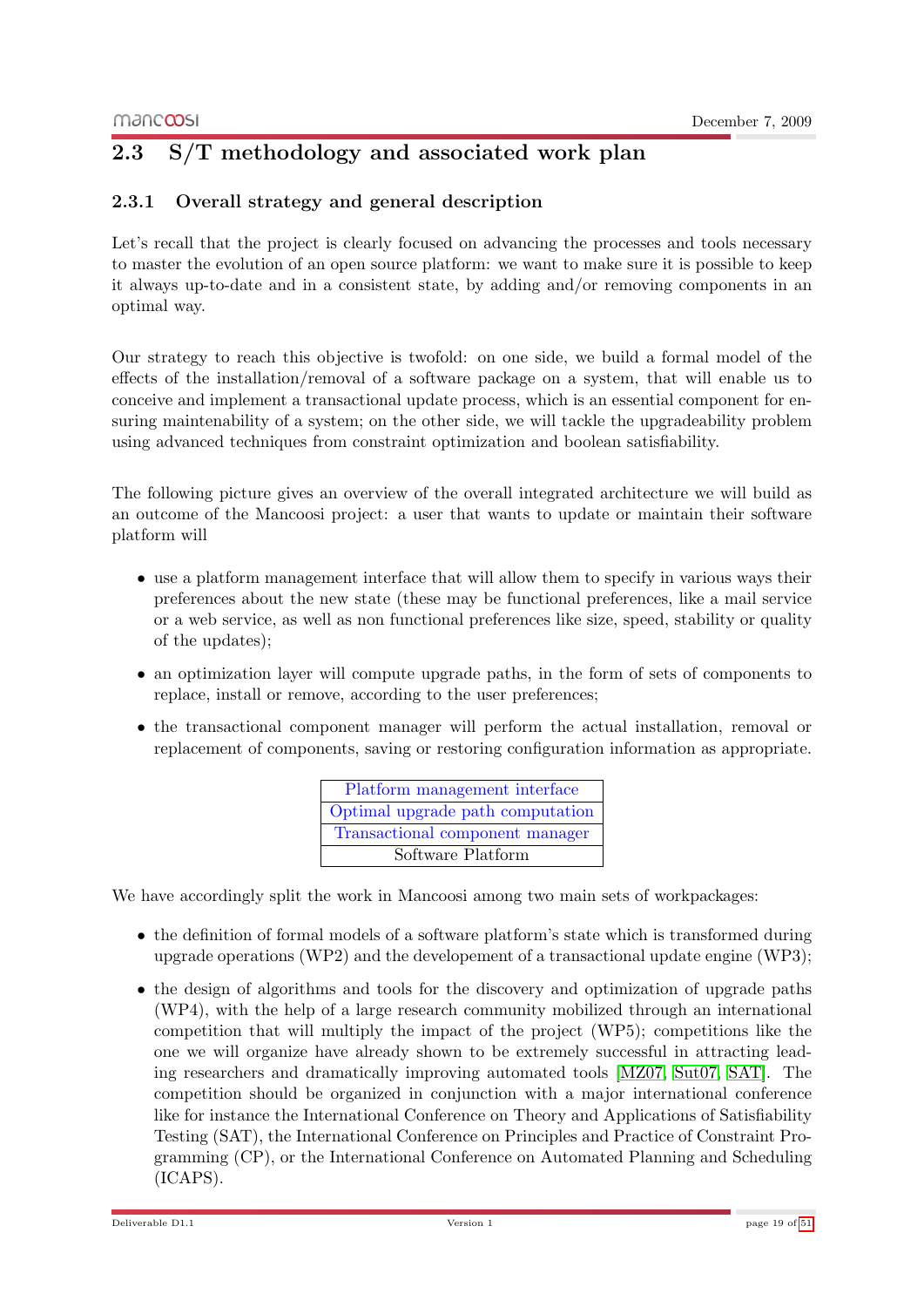To these workpackages, we have added a workpackage for the management of the consortium and the liaison with the commission (WP1), an a workpackage devoted to dissemination (WP6).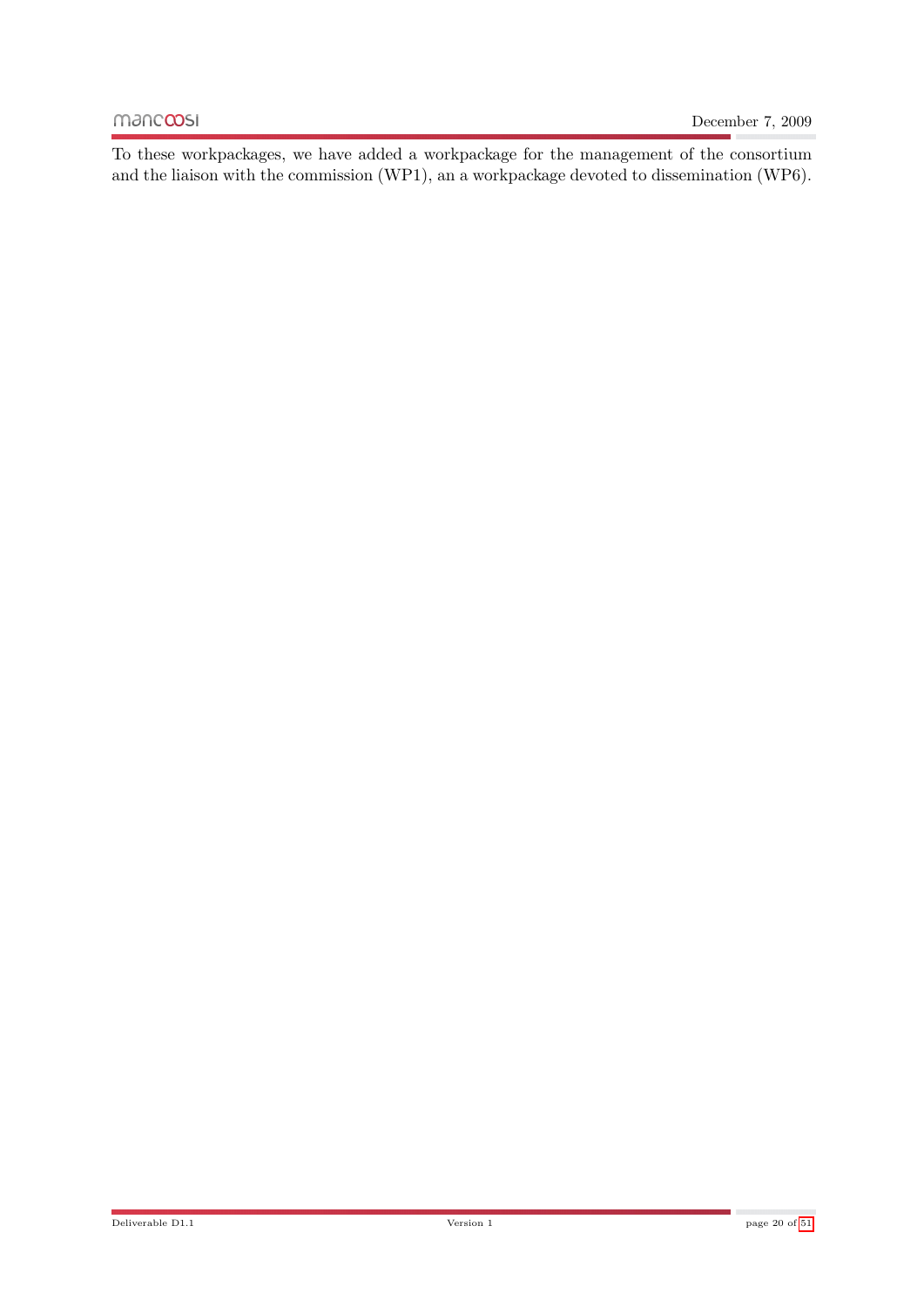## <span id="page-20-0"></span>2.3.2 Work package 1: Project management

Work package leader: University Paris Diderot

#### Objectives:

The objectives of this work package are the following:

- to initiate, manage and administer the project.
- to ensure the timely progress of the project with respect to the workplan and contractual commitments.
- to ensure the scientific and technical quality of the work.
- to provide an appropriate communication infrastructure for the project.
- to provide a communication channel between the consortium and the European Commission.

#### Description of work:

This workpackage is concerned with project management and therefore includes the work of the Project Management Board and Technical Committee as well as the project's coordinator and administrative co-ordinator.

The project co-ordinator will provide overall project management in consultation with the two controlling bodies, the Project Management Board responsible for all policy and strategic management matters and the Project Technical Committee responsible for technical and operational issues related to workpackages.

| Deliverables:    |                  |                                                           |
|------------------|------------------|-----------------------------------------------------------|
| <b>Name</b>      | Due date         | Description                                               |
| D <sub>1.1</sub> | $t0+6$           | Project presentation                                      |
| $D1.\{2,3\}$     | $(t0+12, t0+24)$ | Progress periodic report                                  |
| D <sub>1.4</sub> | $t0 + 36$        | Final report, including report on awareness and wider so- |
|                  |                  | cietal implications                                       |

#### Milestones:

|      |           | Name   Due date   Description                      |
|------|-----------|----------------------------------------------------|
| M1.1 | $t0 + 6$  | Project presentation                               |
| M1.2 | $t0 + 12$ | End of the first reporting period.                 |
| M1.3 | $t0 + 24$ | End of the second reporting period.                |
| M1.4 | $t0 + 36$ | End of the last reporting period and final report. |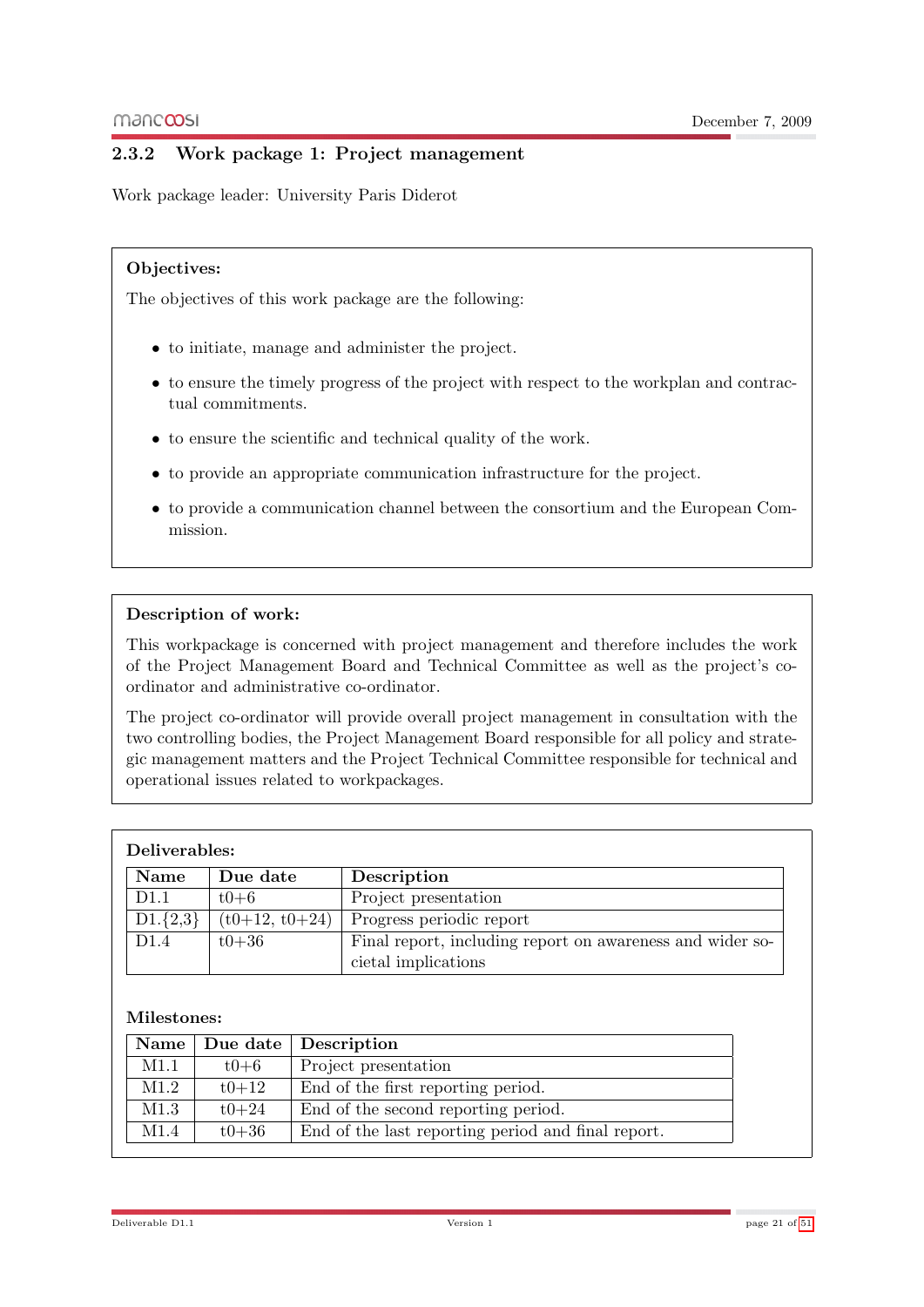## <span id="page-21-0"></span>2.3.3 Work package 2: Models for the description of software artifacts and the upgradeability process

Work package leader: University of L'Aquila

#### Objectives:

A model describing a complex system and the interdependencies occurring among its assets can be of crucial relevance for the management of system configurations. In fact, it permits to analyze rigorous descriptions to verify that configuration scripts provided with packaged components can safely be performed with respect to the abstraction of the system provided by the model. Also, the evolution and the modifications the system underwent during its life cycle can consistently be recorded. Models can be used to perform "upgrades from external sources", that is to inspect the state of the system and to understand what is needed by an unpackaged software in order to be recompiled and installed in the system.

The specification of precise models that can be automatically analyzed and manipulated requires a precise definition of the abstract syntax of models and the interrelationships between model elements. In particular, metamodeling allows the construction of a collection of concepts within a certain domain formalized in a metamodel which describes the common properties of its instances according to the underlying semantics. A model is said to conform to its metamodel like a program conforms to the grammar of the programming language in which it is written.

A complex system may be composed of many loosely coupled machines. Similarly, knowledge about the properties of software pieces may be distributed among various external sources. A flexible model that accounts for such distributed scenarios allows for comprehensive system management.

By using well known metamodeling formalisms and technologies (e.g., OMG's Meta-Object Facility [\[OMG03\]](#page-50-2), Eclipse Modeling Framework [\[Ecl05\]](#page-50-3)), in conjunction with distributed P2P data management technology, one of the objectives of this work package is to build a metamodel that enables the modeling of the relevant aspects of a complex system. In order to identify the elements and artifacts that should be modeled, the collaboration between Caixa Magica and UDA will elicit use cases that capture the most relevant information that is used while managing complex systems. Since it is not possible to specify in detail every single part of systems, trade-offs between model completeness and usefulness must also be evaluated in order to have a good model that fits well with them. Systems will be described under software and hardware perspectives even though, due to inherent limitations in hardware description and metadata, a limited set of drivers/hardware will be taken into account. The reference platform will be GNU/Linux systems where a high degree of complexity is already present, and which constitute a challenging target to be investigated.

The models that conform to the metamodel above should be "versionable", i.e., models should be "diff-friendly" and it should be easy to represent changes from a version to another in order to isolate possible "failure points" and conflicts. Current approaches to model versioning are often limited to UML and proprietary representation, thus this work package will provide the support for representing model differences that will be taken into account by WP3 to manage the evolution that a system undergoes throughout its life-cycle. The evolution of the system must necessarily reflect how configuration scripts adopted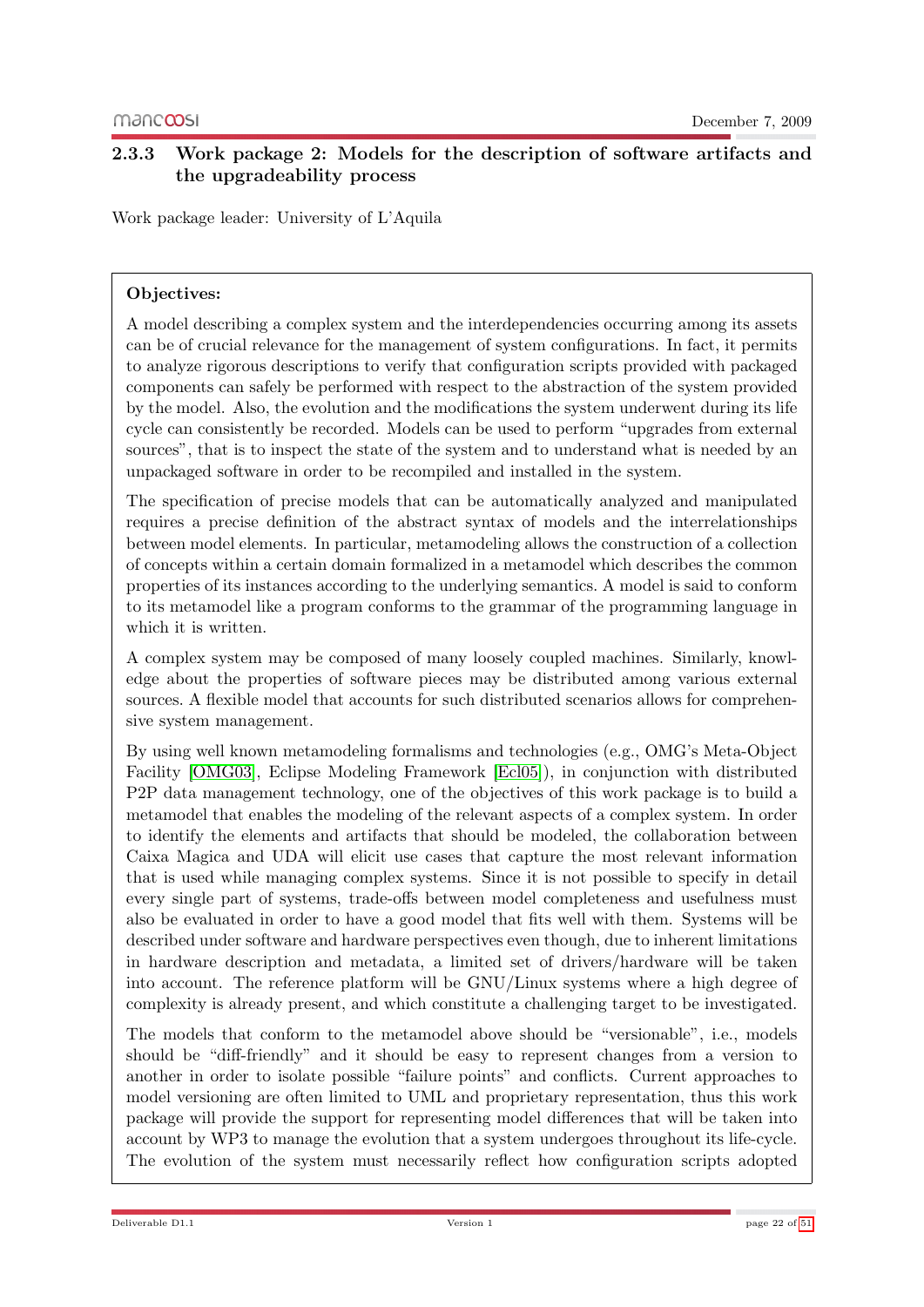while installing or removing a package affect the overall state of the system. Thus, one of the goals of this work package is to investigate how to keep both the system and the model synchronized. In other words, the model describing the system after a package installation or removal is automatically obtained by a model transformation which captures the modifications due to the package configuration script.

#### Description of work:

- Task 2.1 Find use cases that capture the most used and relevant information that is used while managing complex systems. In particular, given the standard life-cycle of a GNU/Linux system, identify what are the elements and artifacts that should be modeled.
- Task 2.2 Develop a metamodel that captures the previously identified elements and that allows a reasonable description of the state of the system and the representation of its evolution over time, taking also into account non-functional aspects. Particular attention will be dedicated to building the metamodel in an adaptable and extensible way, so that it could be used in other contexts besides the reference one.
- Task 2.3 Instantiate the metamodel on a GNU/Linux distribution (e.g., Mandriva) and develop a set of tools supporting the querying and manipulation of models.
- Task 2.4 Develop a prototype for integrating the metamodel with system configuration/management tools (e.g., extensions to the package management system that takes into account the information provided by the model of the system before doing actual operations). This prototype will actually implement a framework that can be deployed and used for handling GNU/Linux distributions. Though the framework is specific for this kind of environments, an effort will be done to make it as generic as possible by clearly identifying and separating the parts that can be reused even in other environments that are specific to GNU/Linux distributions.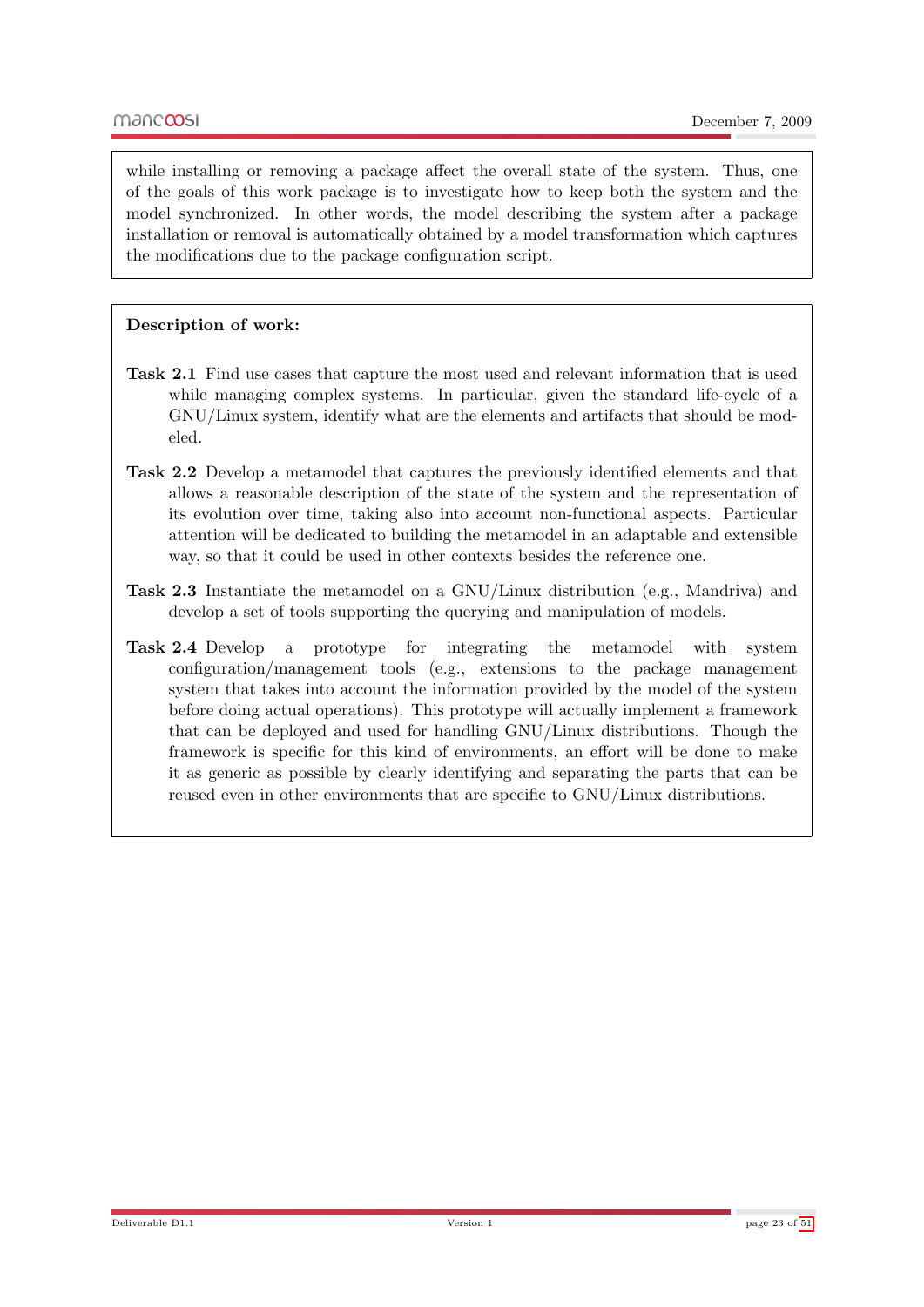| Deliverables:   |           |                                                       |
|-----------------|-----------|-------------------------------------------------------|
| $\mathbf{Name}$ |           | Due date   Description                                |
| D2.1            | $t0 + 12$ | Metamodel for describing system structure and state.  |
| D2.2            | $t0 + 24$ | Instantiation of the metamodel on a wide-used         |
|                 |           | GNU/Linux distribution.                               |
| D2.3            | $t0 + 36$ | Model-based framework for managing the complexity and |
|                 |           | the state of the GNU/Linux instantiation.             |

#### Milestones:

|      |           | Name   Due date   Description                            |
|------|-----------|----------------------------------------------------------|
| M2.1 | $t0 + 12$ | First version of the metamodel.                          |
| M2.2 | $t0 + 24$ | First version of the model for a given GNU/Linux distri- |
|      |           | bution                                                   |
| M2.3 | $t0 + 36$ | Final version of the framework for a given GNU/Linux     |
|      |           | distribution and validation.                             |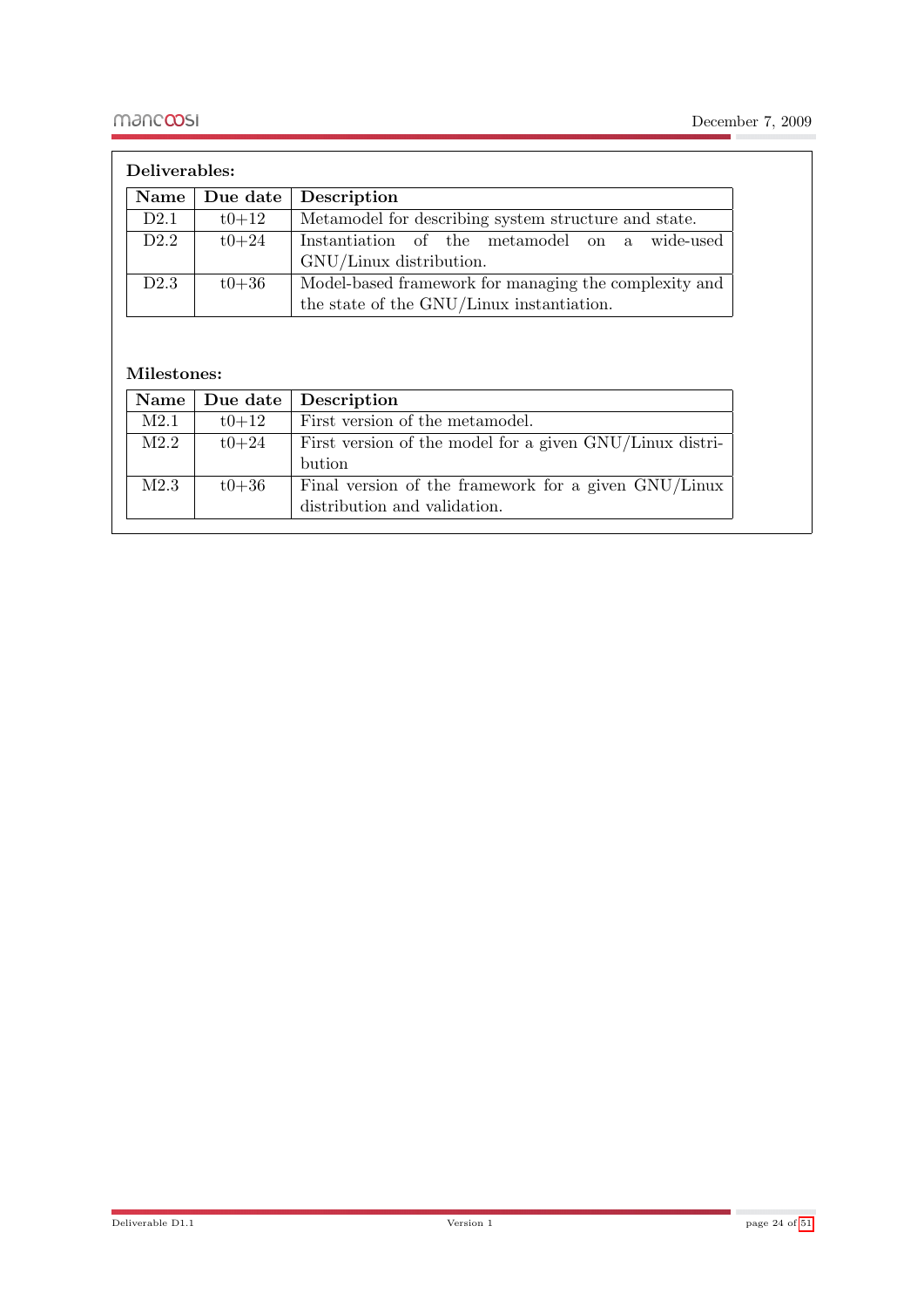## <span id="page-24-0"></span>2.3.4 Work package 3: Transactional upgrades

Work package leader: Caixa Magica

#### Objectives:

The main objective of this package is to provide the technology for handling system evolution in a correct and safe way. By using the model developed in work package 2, the goal is to provide tools and algorithms to keep track of the evolution of the system and to revert the system to previous (working) states and retrieve it in an efficient way (for instance, using if applicable P2P technology).

We want to develop a transactional model of upgradeability that will allow to roll-back some parts of a possibly long upgrade history, restoring the relevant part of the previous configuration. Roll-back should then not only support the possibility of safely fall-back on the previous configuration of the system in case the upgrade process is interrupted, but the possibility of rolling back at any time in the future.

Three different levels of changes can be monitored: changes introduced by the copy of the files included in the new version of the package, changes introduced by the installation scripts and changes introduced by the user or by the applications after the installation.

As mentioned above, in the general case complex systems may be composed of many loosely coupled machines and we will strive to account for such a distributed setting.

The transactional update framework may be further extended to provide a better hardware support: drivers may be included in the packages and package constrains provide a mechanism for triggering a new driver installation when new hardware is added or removed. Since a complete hardware support would depend on having specific metadata on every hardware related package, WP3 will only address a testbed with a limited set of drivers.

#### Description of work:

- Task 3.1 Identify the basic operations that can be used to make a GNU/Linux system evolve (i.e., atomic operations that can be composed to realize a complex upgrade). Study the state of the art technologies for transactional systems.
- Task 3.2 Study compositional properties with respect to these operations, and develop a DSL (domain specific language) that can be used to describe control flows that can be used to represent complex system changes.
- Task 3.3 Develop tools to keep track of the changes during time, in order to be able to roll them back, restoring previous safe system states.
- Task 3.4 Integrate these tools in the framework described in work package 2 and with the utilities developed in work package 4.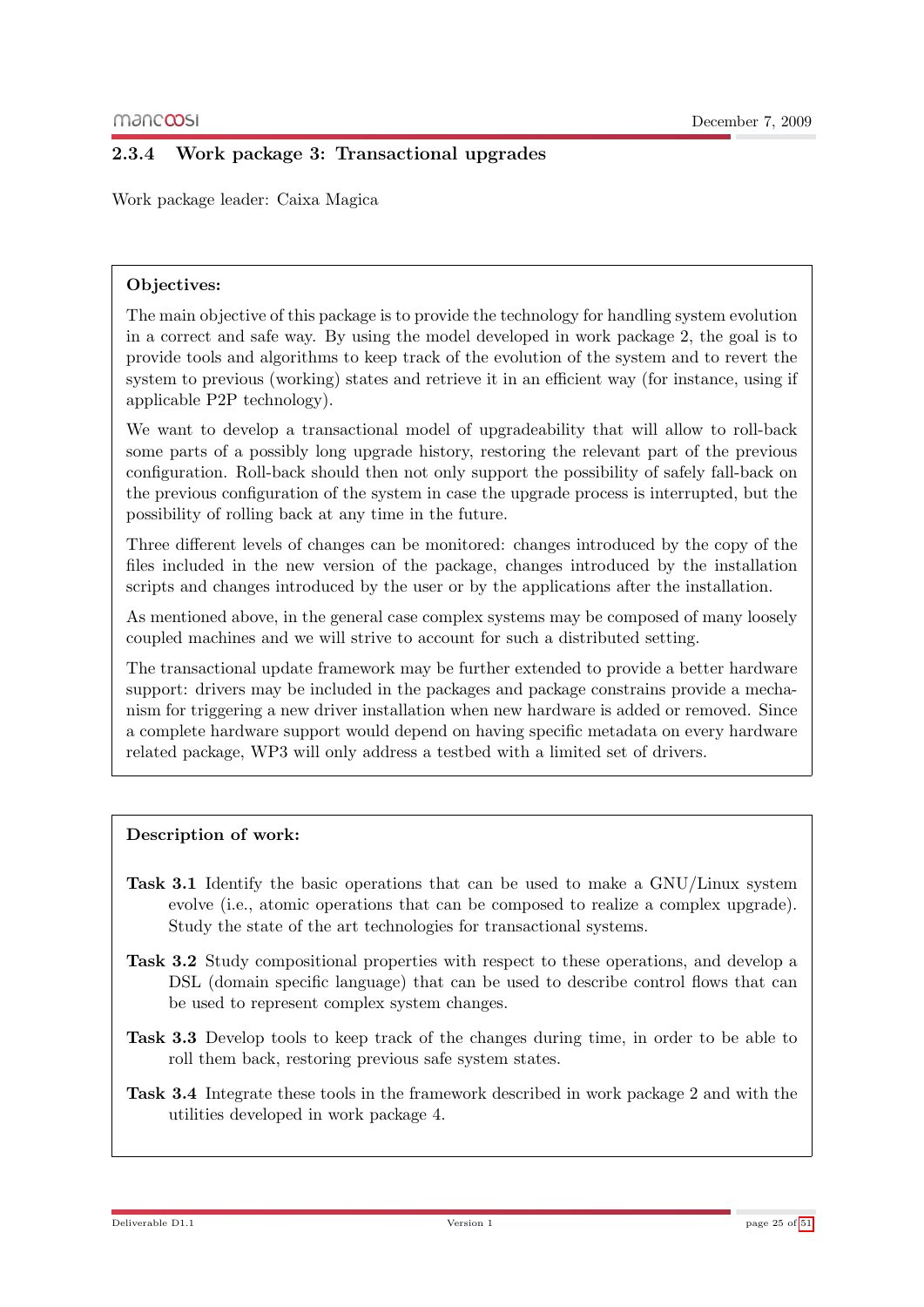| Name | Due date  | Description                                                |
|------|-----------|------------------------------------------------------------|
| D3.1 | $t0+6$    | Survey of the state of the art technologies for handling   |
|      |           | versioning, rollback and state snapshot in complex sys-    |
|      |           | tems.                                                      |
| D3.2 | $t0 + 12$ | First version of the DSL based on the model developed in   |
|      |           | WP2.                                                       |
| D3.3 | $t0 + 36$ | Final version of the rollback component that will be inte- |
|      |           | grated in the framework developed in WP2.                  |

#### Milestones:

| M3.1 | $t0+12$ First version of the DSL based on the model developed in          |
|------|---------------------------------------------------------------------------|
|      | WP2.                                                                      |
| M3.2 | $\mid$ t0+24   First version of the rollback component that will be inte- |
|      | grated in the framework developed in WP2.                                 |
| M3.3 | $t0+36$   Final version of the rollback component that will be inte-      |
|      | grated in the framework developed in WP2.                                 |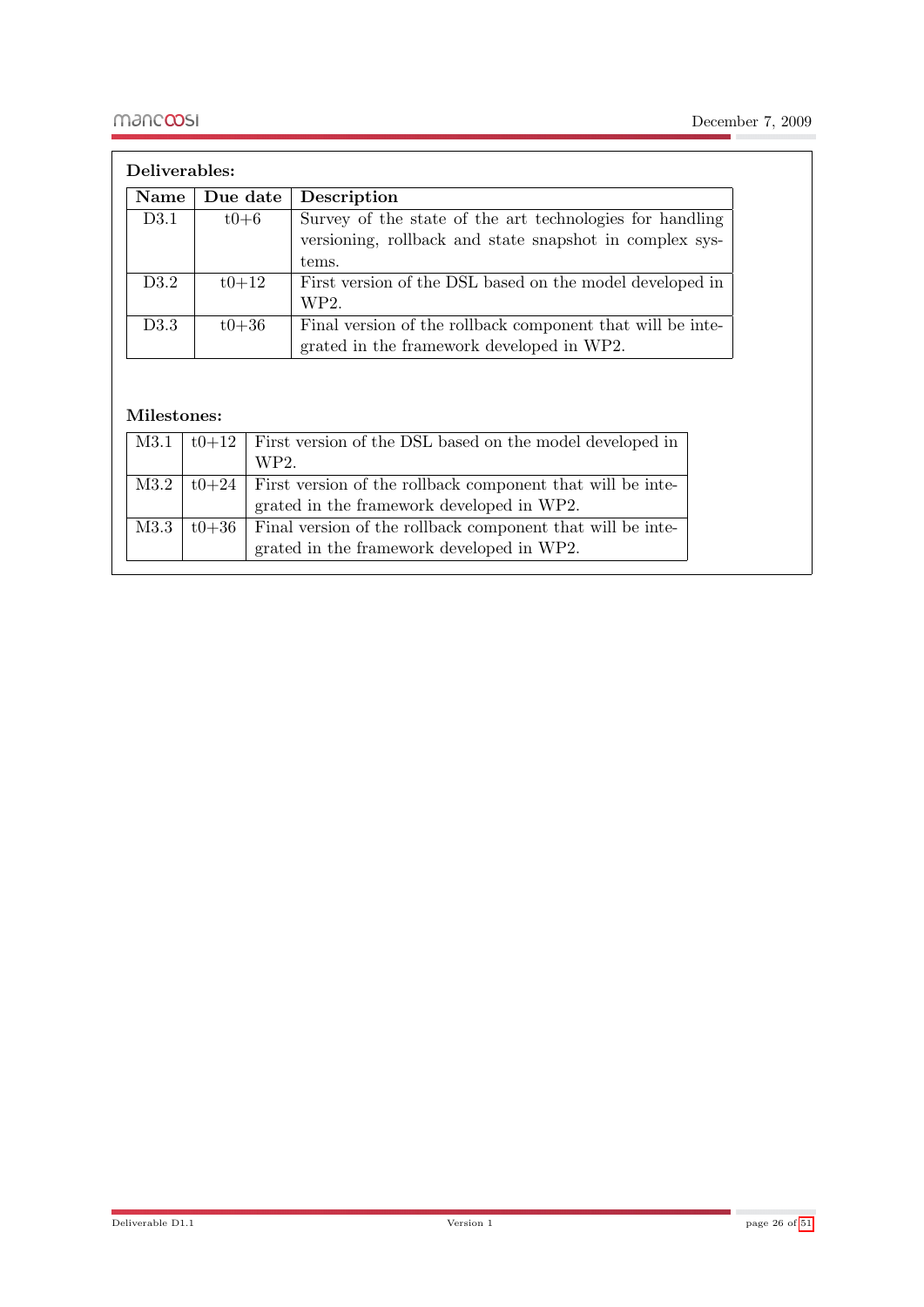### <span id="page-26-0"></span>2.3.5 Work package 4: Study and development of specialized upgradability solvers

Work package leader: University of Nice

#### Objectives:

This workpackage is in charge of developing tools and algorithms to solve the upgradeability problem based on state-of-the-art knowledge coming from the academic partners.

Different state-of-the-art techniques could apply to tackle the upgradeability problem with more or less success. We want to be able to test a large number of optimization algorithms and tools on instances of upgrade problems, to capitalize the experience coming from the research community. A modular platform is a key issue in this process : such a flexibility is a requirement to allow a quick integration and evaluation of a wide range of different possible techniques and algorithms on actual instances of upgrade problems, that will be provided partly by WP5. A significant part of the efforts of the partners will be devoted to the development of the Mancoosi modular platform.

The Mancoosi tools will also benefit from the research efforts of the partners to develop dedicated algorithms. Though different techniques might pretend to solve the upgradeability problem, a subtle tradeoff between efficiency and the quest for a proper solution is required to give the right answer to this problem. Thus, the design of a "fine grain" cooperative framework for the different solvers is required to handle large systems of heterogeneous constraints. Exchange of failure information is a critical issue in such a framework. To achieve this aim, we will develop new dedicated algorithms for the upgradeability problem.

Finally, the competition organized through WP5 will give us the opportunity to compare our tools and algorithms at an international level. This competition is a mean to evaluate our work in a challenging context and to gather new results and ideas to improve the Mancoosi tools and algorithms.

The objectives of this workpackage are highly challenging. The success of WP4 will rely on the important involvement of the Mancoosi partners.

#### Description of work:

The workpackage is organized around the following tasks:

- Task 4.1 develop a tool, based on the Common Upgradeability Description Format (CUDF) defined in WP5, that is able to check a set of proposed solutions to an upgradeability problem, and compute their actual cost, utility and quality values;
- Task 4.2 develop a modular prototype platform manager able to apply various solvers to different upgradeability problems described in the CUDF format and report the solutions found;
- Task 4.3 design algorithms to solve upgradeability problems based on the state-of-the-art in research and develop a prototype solver incorporating the algorithms found;

Task 4.4 take part to the competition organized by the WP5.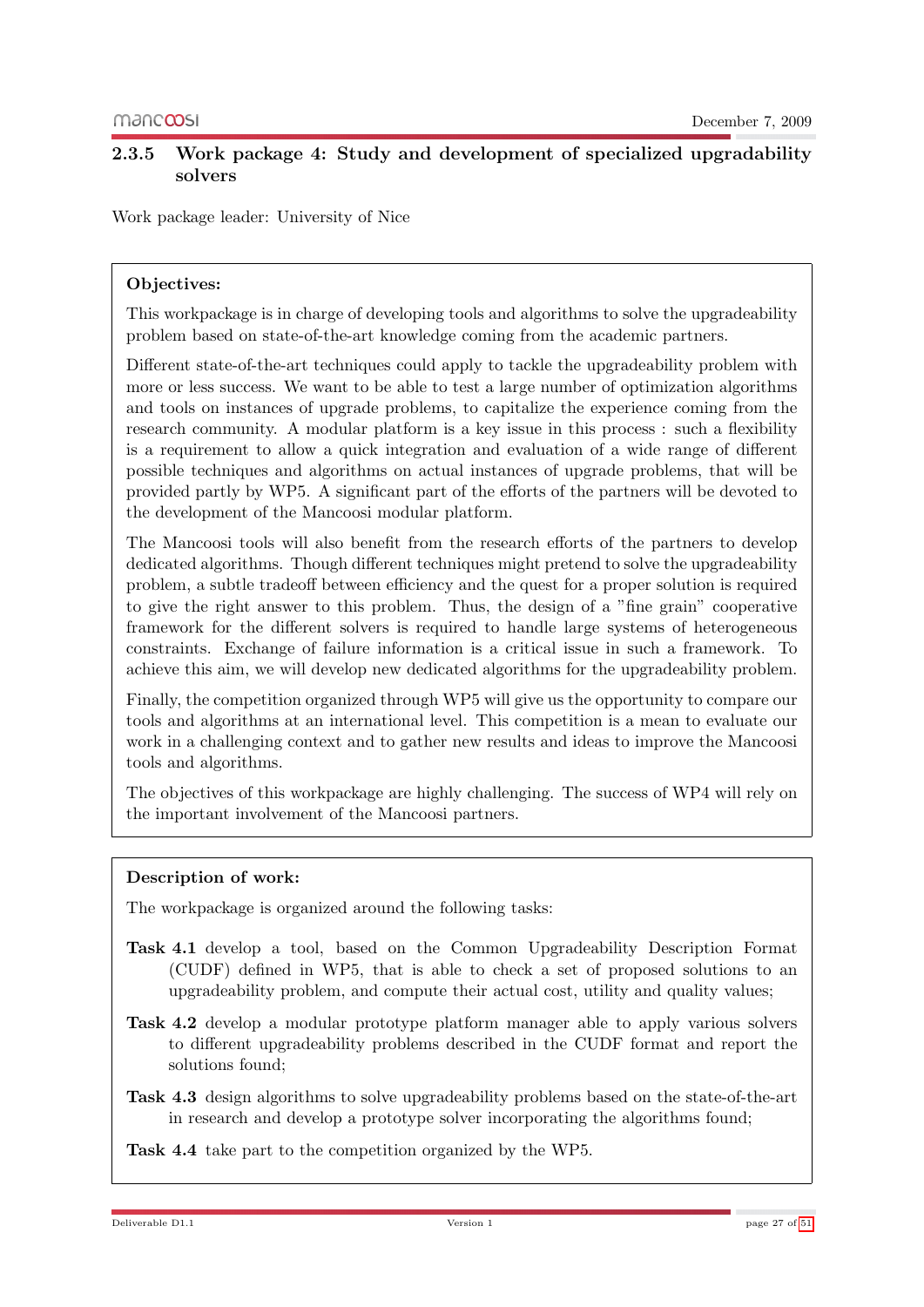| Deliverables: |           |                                                           |
|---------------|-----------|-----------------------------------------------------------|
| Name $ $      | Due date  | Description                                               |
| D4.1          | $t0 + 18$ | First version of the Mancoosi modular platform manager.   |
| D4.2          | $t0 + 24$ | First version of the Mancoosi specialised CUDF solver for |
|               |           | the modular platform manager.                             |
| D4.3          | $t0 + 36$ | Final version of the algorithms and tools.                |

## Milestones:

|      |           | Name   Due date   Description                     |
|------|-----------|---------------------------------------------------|
| M4.1 | $t$ 0+12  | Checker for solutions to upgradeability problems. |
| M4.2 | $t0+24$   | Specialised algorithms and solvers.               |
| M4.3 | $t0 + 36$ | Validation.                                       |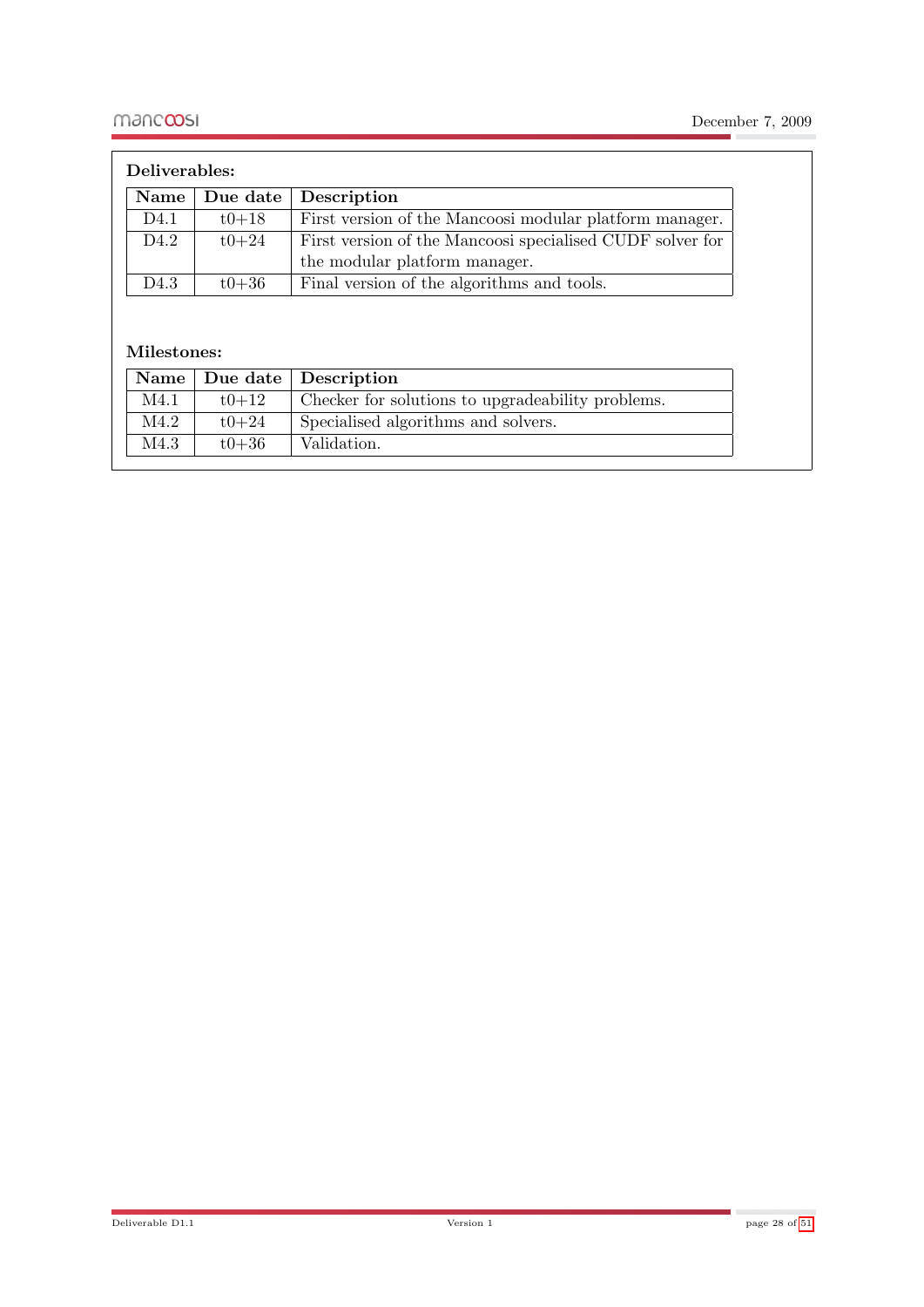## <span id="page-28-0"></span>2.3.6 Work package 5: International competition of constraint solvers for upgradeability problems

Work package leader: University Paris Diderot

#### Objectives:

The main objective of this work package is to capitalize the experience coming from the research community, to attract researchers from all over the world to study this problem, and to foster development of more advanced tools. For this, we will set up an infrastructure allowing to test a large number of optimization algorithms and tools on instances of upgrade problems, and run an annual international competition. Running competitions of automated tools is a well established practice that has effectively promoted great improvements in tools in different areas over the past years, for instance for the termination of computational systems [\[Mar07,](#page-50-7) [MZ07\]](#page-50-4), theorem provers [\[Sut07,](#page-50-5) [PSS02,](#page-50-8) [SS06\]](#page-50-9), and SAT solvers [\[SAT\]](#page-50-6).

#### Description of work:

The workpackage is organized around the following tasks:

- Task 5.1 Define CUDF (Common Upgradeability Description Format), a common, standard format for describing instances and solutions of upgradeability problems, in collaboration with major actors in the industry
- Task 5.2 Develop extensions to commonly used upgradeability and management tools to collect difficult instances and solutions of the upgradeability problems, and represent them in the common format
- Task 5.3 Build an Upgradeability Problems Data Base (UPDB) by lobbying the industry and communities of users to adopt the extended tools, and accept to
	- Provide data from their actual failed upgrades (mention the similar successful experience of popcon in Debian);
	- Produce additional data by running dry-run upgrades, that do not modify the user's system, of randomly selected popular components with respect to their actual installation
- Task 5.4 Organize an international competition of constraint solvers that will allow to confront advanced research algorithms with the actual problems in the data base; this competition may be organized as a joint event with existing main international conferences.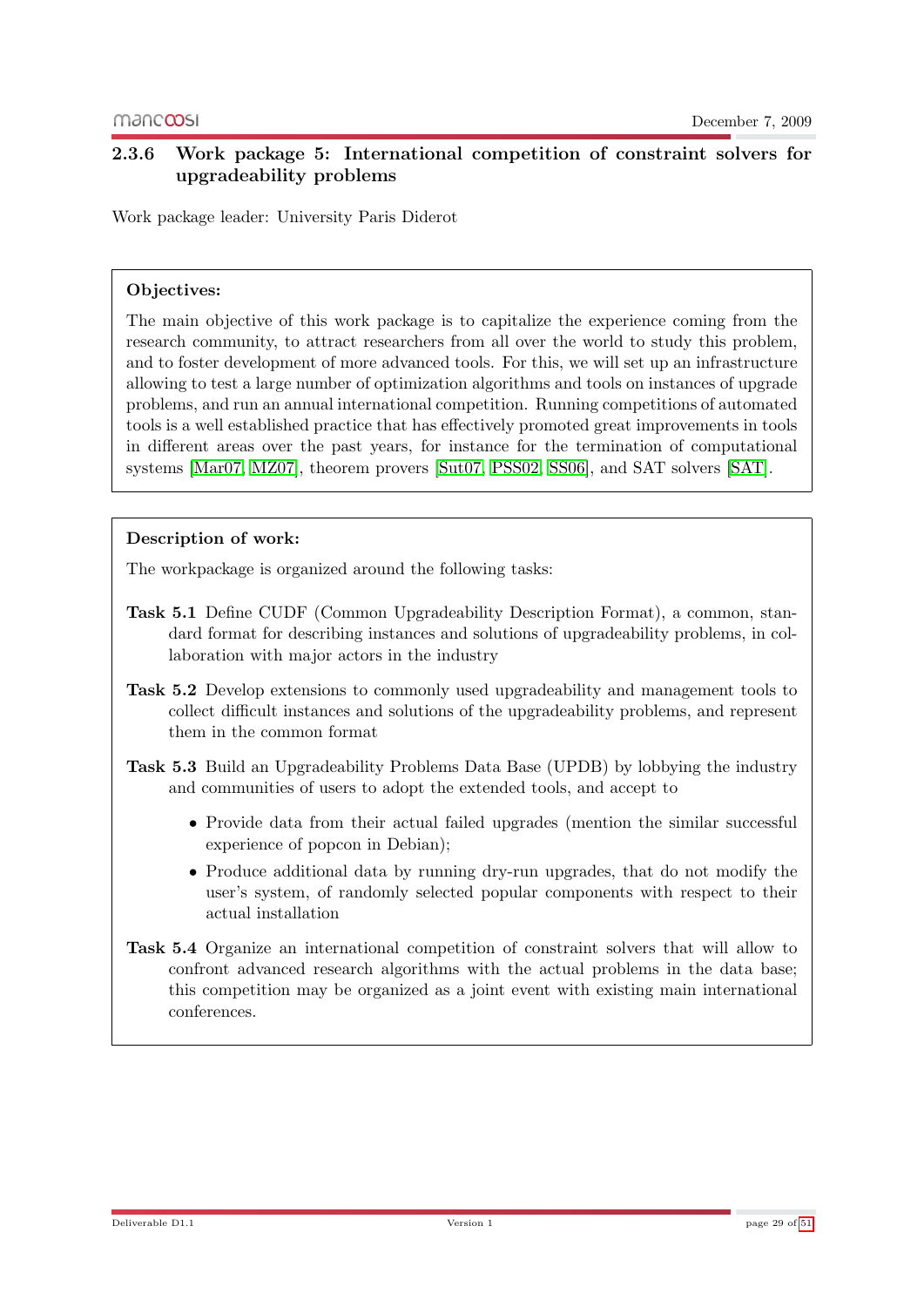| Deliverables:    |           |                                                        |
|------------------|-----------|--------------------------------------------------------|
| Name             | Due date  | Description                                            |
| D5.1             | $t0+9$    | Description of the CUDF format.                        |
| D5.2             | $t0 + 30$ | Extension of an existing package manager to produce    |
|                  |           | traces of ugradeability problems in CUDF format.       |
| D <sub>5.4</sub> | $t0 + 30$ | UPDB infrastructure to collect traces of ugradeability |
|                  |           | problems in CUDF format.                               |
| D <sub>5.4</sub> | $t0 + 36$ | Report on the international competition.               |

#### Milestones:

|      |           | Name   Due date   Description                        |
|------|-----------|------------------------------------------------------|
| M5.1 | $t0 + 9$  | CUDF format for describing upgradeability problems.  |
| M5.2 | $t0 + 15$ | First version of the tools needed to create the UPDB |
| M5.3 | $t0+24$   | First international competition                      |
| M5.4 | $t0 + 36$ | Final validation                                     |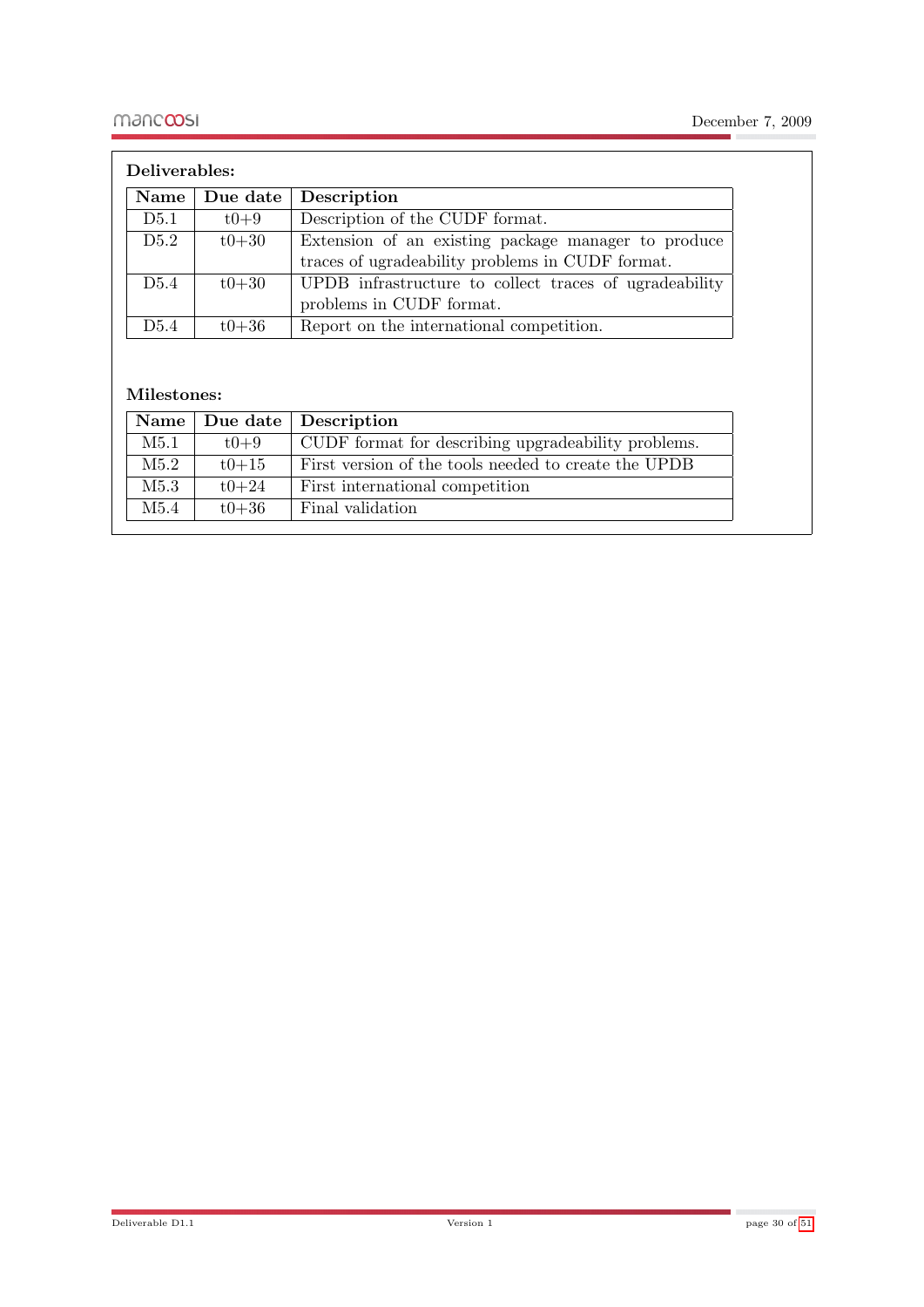## <span id="page-30-0"></span>2.3.7 Work package 6: Dissemination

Work package leader: Edge-IT

#### Objectives:

The objectives of this workpackage are effective dissemination of the vision and of the achievements of the Mancoosi project through the following channels:

- A dedicated web site to promote the models and the tools.
- The organisation and promotion of a mid-term and of a final workshop.
- Research papers from the University partners.
- Conference talks.
- The integration of the Mancoosi tools in the Mandriva, Caixa Mágica and Pixart distributions.
- A dissemination report at the end of every reporting period.

#### Description of work:

Task 6.1 The consortium will participate in coordination events on F/OSS.

- Task 6.2 The consortium will produce a dissemination report at the end of every reporting period. It will comprise web site access analysis, list of submitted research papers and appearance at conferences.
- Task 6.3 Two workshops will be held at month 18 and month 36. Their subjects will be defined as the project moves forwards. The aim will be to promote interest in the community for the researched topics and technologies. We provide here a non limitative list of international conferences that would provide an adequate forum for the workshops; on the constraint solving side, some relevant possibilities are CP (International Conference on Principles and Practice of Constraint Programming, link to the last conference : <http://www.cp2007.org/>; CPAIOR (International Conference on Integration of AI and OR Techniques in Constraint Programming for Combinatorial Optimization Problems, link to the last conference [http://www.cs.brown.edu/sites/](http://www.cs.brown.edu/sites/cpaior07/Welcome.html) [cpaior07/Welcome.html](http://www.cs.brown.edu/sites/cpaior07/Welcome.html)); SAT ( International Conference on Theory and Applications of Satisfiability Testing, link to the last conference : [http://sat07.ecs.soton.](http://sat07.ecs.soton.ac.uk/dispatch.php?disp=sat07) [ac.uk/dispatch.php?disp=sat07](http://sat07.ecs.soton.ac.uk/dispatch.php?disp=sat07)). On the software engineering side, some relevant possibilities are ICSE (International Conference on Software Engineering, [http:](http://www.icse-conferences.org/) [//www.icse-conferences.org/](http://www.icse-conferences.org/)), FSE (ACM Symposium on Foundation of Software Engineering, [http://www.cc.gatech.edu/conferences/fse16/pastsigsoft.](http://www.cc.gatech.edu/conferences/fse16/pastsigsoft.html) [html](http://www.cc.gatech.edu/conferences/fse16/pastsigsoft.html)), ESEC (European Software Engineering Conference, [http://www.idt.mdh.se/](http://www.idt.mdh.se/esec-fse-2007/index.php?choice=related) [esec-fse-2007/index.php?choice=related](http://www.idt.mdh.se/esec-fse-2007/index.php?choice=related)) and ASE (IEEE International Conference on Automated Software Engineering, [http://ase-conferences.org/ase/](http://ase-conferences.org/ase/past/)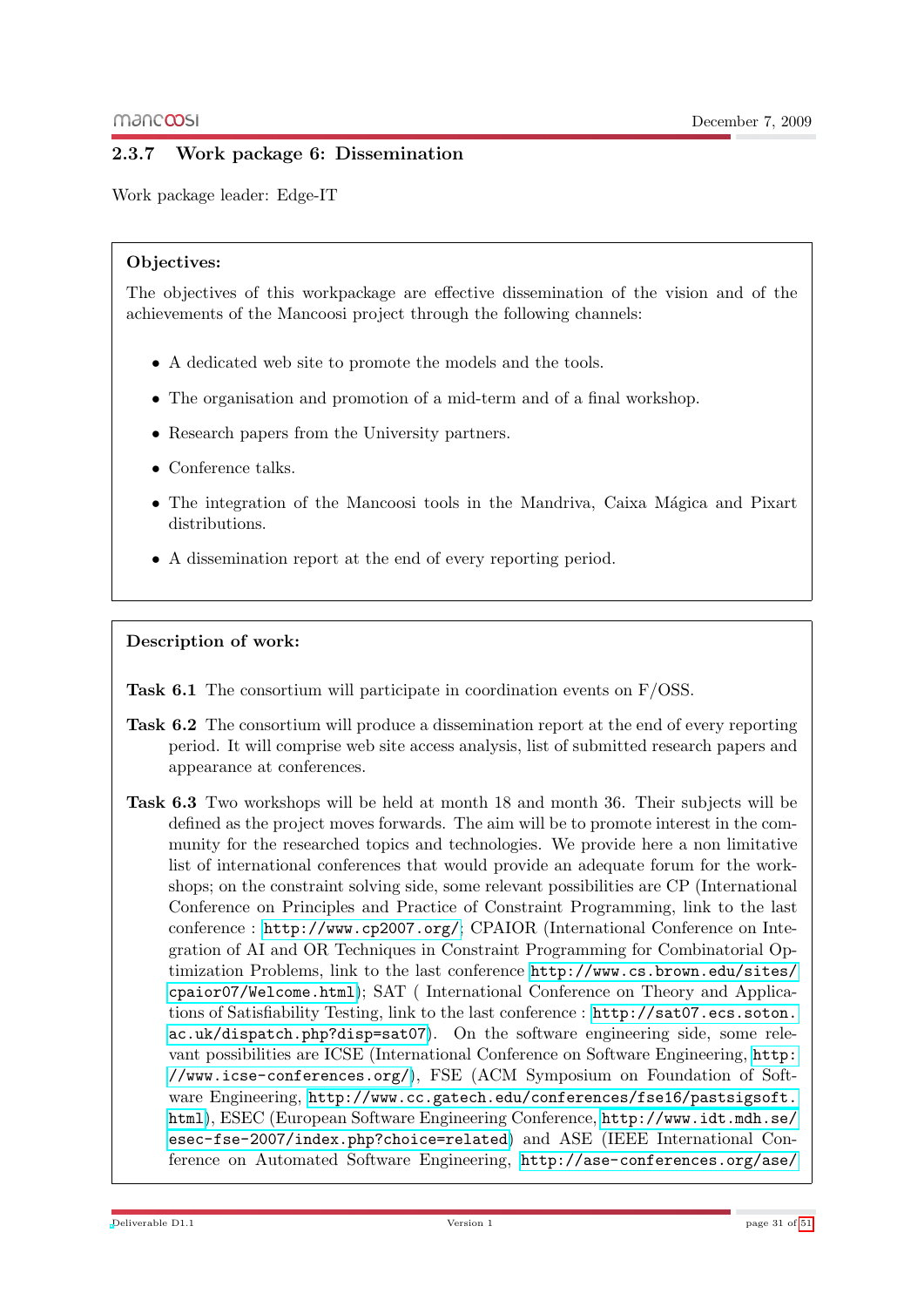[past/](http://ase-conferences.org/ase/past/)). As for the Open Source community at large, events like Linux-Tag, Fosdem or Linux World would be appropriate. Due to the organization structure of these events, it is not possible to determine so long in advance which one will be the actual forum for the workshop.

Task 6.4 The WP2 package management extensions, the WP3 rollback component and the WP4 CUDF solver will be integrated into the Mandriva Linux and the Caixa Mágica distributions.

| Deliverables:    |                |                                                         |
|------------------|----------------|---------------------------------------------------------|
| Name             | Due date       | Description                                             |
| D <sub>6.1</sub> | t0             | Creation of the project website.                        |
| $D6.\{2,3\}$     | $t0+12, t0+24$ | Reports on the outcome of the dissemination activities. |
| D <sub>6.4</sub> | $t0 + 36$      | Final packages of the Mancoosi tools for Mandriva Linux |
|                  |                | and for Caixa Mágica.                                   |
| D <sub>6.5</sub> | $t0 + 36$      | Final plan for using and disseminating knowledge.       |

#### Milestones:

| Name     |           | Due date Description |
|----------|-----------|----------------------|
| $WP6-M1$ | $t0+18$   | First workshop       |
| $WP6-M2$ | $t0 + 36$ | Final workshop.      |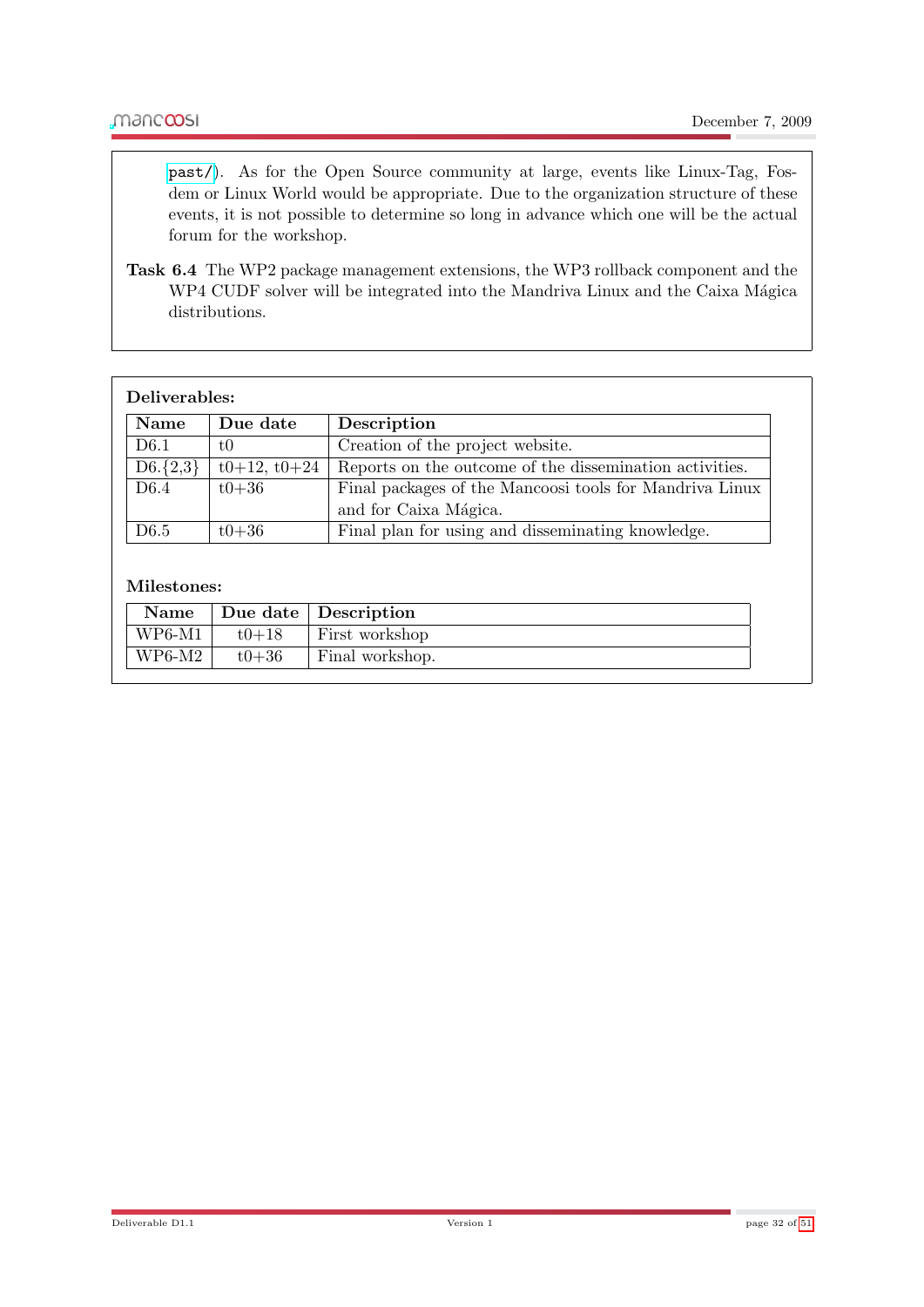## <span id="page-32-0"></span>2.3.8 Work package 7: Collaboration with ICT SSAI&E Projects

Work package leader: EDGE-IT

#### Objectives:

This collaboration task covers the liaison and co-operation activities with the other ICT projects under the WP2007/2008 Objective "Service and Software Architectures, Infrastructure and Engineering.

The cooperation aims at exploiting synergies between the projects and increasing the impact of the ICT initiative.

Description of work: The consortium members commit to provide contributions to the following activities:

- Exploitation of synergies / technical concertation: : participation to workshops, contribution to some of the working groups.
- Joint activities for exchange, dissemination and training.
- Production of dissemination material that can be used for communication towards the general public.
- Contribution to repositories of reference implementations (details to be discussed)

This Task only covers the specific activities that will be done in collaboration with other projects. The other project workpackages cover the individual project activities in some of these areas (e.g., dissemination, standardisation).

Task 7.1 elaboration of the detailed collaboration plan

- at kickoff: the consortium discusses and agrees a way of working, which may start from the existing working groups
- at M6: the final detailed planning for collaboration is delivered

| Deliverables:  |                     |                                             |  |
|----------------|---------------------|---------------------------------------------|--|
| <b>Name</b>    | Due date            | Description                                 |  |
| D7.1           | $T0+6$              | Collaboration activities plan.              |  |
| $D7.\{2,3,4\}$ | T0+12, T0+24, T0+36 | Report of activities done and update of the |  |
|                |                     | plan.                                       |  |

Deliverable D1.1 Version 1 page 33 of [51](#page-50-0)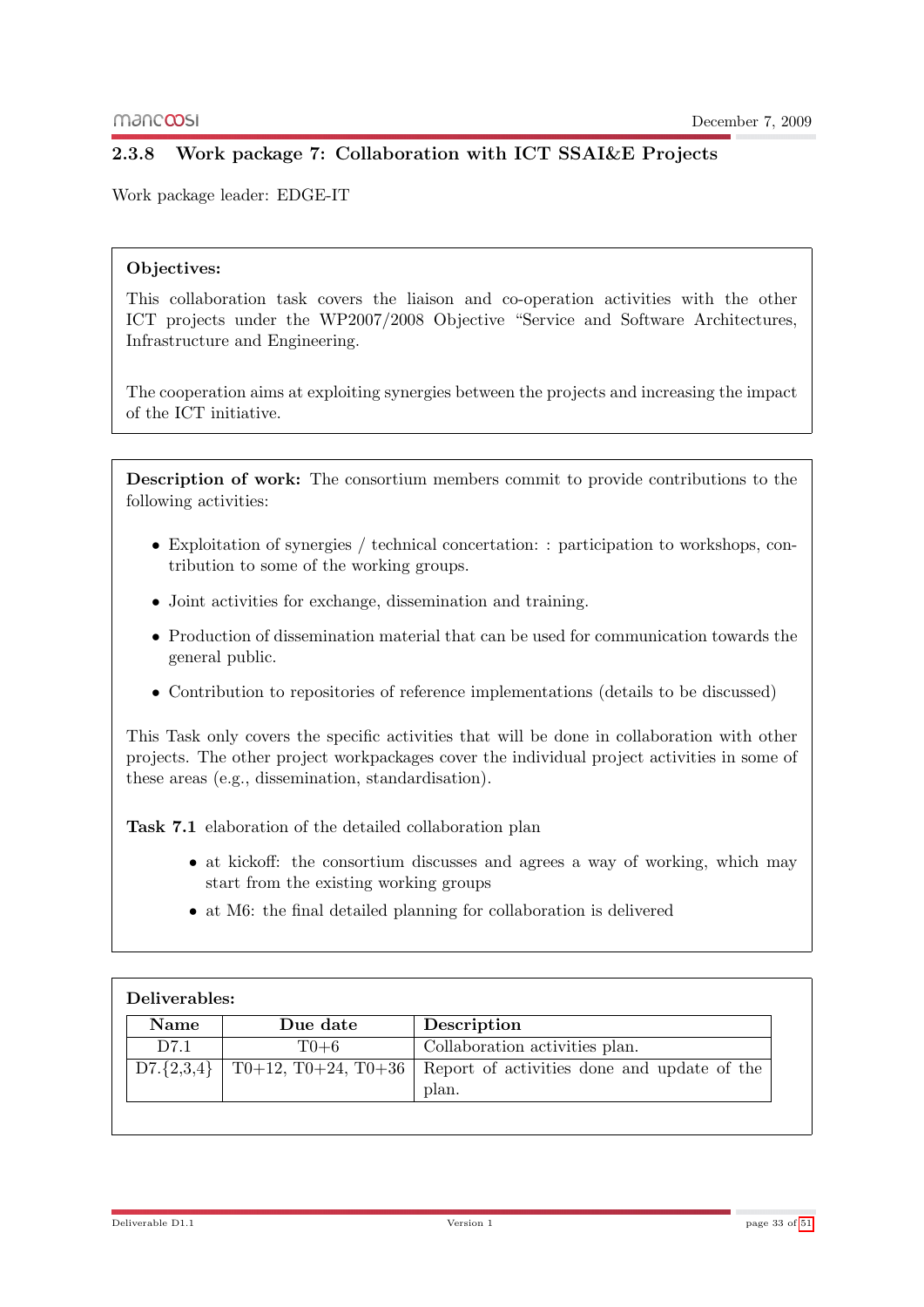## <span id="page-33-0"></span>2.4 Consortium as a whole

To achieve Mancoosi's goals, we have to blend together a range of actors from industry, academia and user communities.

Let's recall that the project is clearly focused on advancing the processes and tools necessary to master the evolution of an open source platform via the definition of formal models of a software platform (WP2) and transactional updates to a software platform (WP3), via the design of algorithms and tools for the discovery and optimisation of upgrade paths (WP4), and via the mobilization of a large research community through an international competition that will multiply the impact of the project (WP5).

To make our work groundbreaking, we will collect large sets of data containing actual, realworld descriptions of update failures and maintenability problems, on an unparalled scale, that will attract international researchers to this novel problem. This needs direct cooperation from distribution editors and their users; for this, we have given a prominent role in the consortium to two fully European Linux distribution editors: EDGE-IT, subsidiary of Mandriva, the leading European distribution editor, who has a very large installed base, and Caixa Magica, the leading distribution in Portugal. We will also secure direct cooperation with the Debian community through an active Debian developer who works for one member of the consortium, and through the Pixart distribution, which is Debian-based. The tools used by these companies and community cover practically all major variants of the existing ones, and provide exceptional first-hand experience. This same set of industrial partners will be paramount in ensuring massive dissemination of the project's results.

For our work to advance the state-of-the-art, we have secured participation of world leading experts in formal models (Università de l'Aquila), in distributed data query and management (Tel Aviv University) and in constraint solving, both from academia (Universit´e de Nice, Université de Paris Diderot, Université Catholique de Louvain have complementary experience in constraint solving and formal methods), from industry (ILOG) and private research bodies (INESC-ID).

These partners have each unique experience in their respective fields, and the consortium is coordinated by University Paris Diderot who has shown in previous projects its ability to blend together academia, industry and the Open Source community.

Some of these partners have already cooperated very successfully in previous projects, and most notably the EDOS FP6 project.<sup>[3](#page-33-1)</sup> This constitutes excellent starting grounds for the success of Mancoosi.

<span id="page-33-1"></span><sup>3</sup> <http://www.edos-project.org>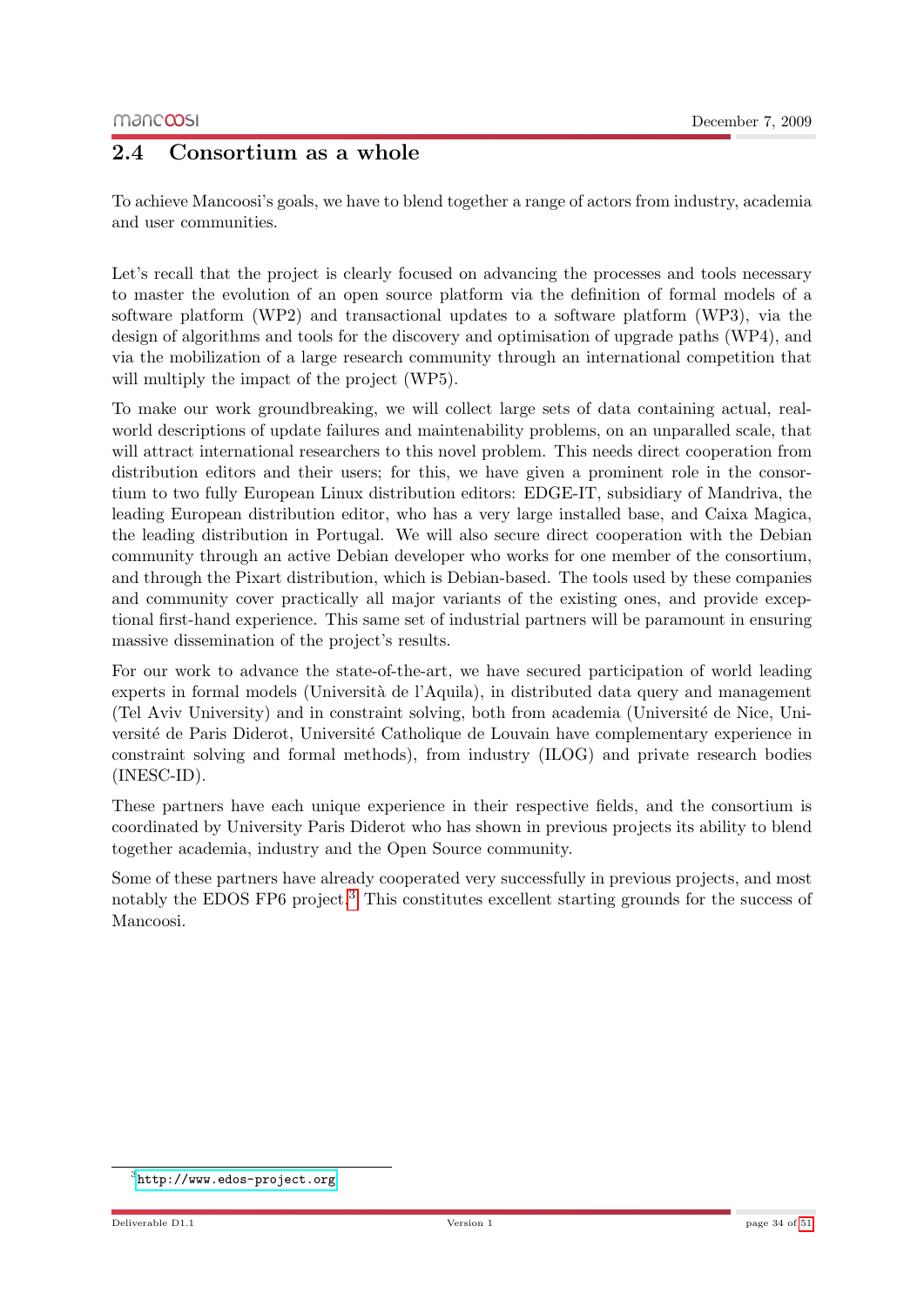DIDEROT

## <span id="page-34-0"></span>2.4.1 University Paris Diderot (JRU - Joint Research Units)

#### Organization description:

University Paris Diderot is the leading multidisciplinary university in France, with teaching and research activities covering science, medicine, linguistics, literature and social sciences. Its focus has always been on excellence in research.

#### Scientific competencies and specific skills for this project:

The Department of Computer Science of University Paris Diderot is composed of two research laboratories which bring together world-renowned researchers in different aspects of formal methods in computer science:

- PPS (UMR 7126) is specialized in topics including programming language design and foundations, formal methods, logic, semantics and proof of programs. PPS hosts a total of approximately 60 researchers, including about thirty permanent researchers, from five different countries.
- LIAFA (UMR 7089) is specialized in topics including algorithms, combinatorics, automata theory, discrete events, specification and verification. LIAFA hosts a total of approximately 70 researchers, including about forty permanent researchers, from ten different countries.

Both laboratories have a long standing experience in Open Source Software, validation of complex software systems, and the creation of sophisticated tools to implement the theoretical algorithms that are the core of their research.

#### Contribution to the project:

Members of the two laboratories will actively contribute to the project by working essentially on workpackages 4 and 5 which require experience in designing optimized algorithms based on formal methods. One of the team members has a long standing experience in SAT-based solvers and is well integrated in the community, so there is a concrete possibility to efficiently publicize the solver competition in the community. Other members of the team have strong connection with the Open Source community, which will make it possible to foster adoption of the project's tools in a wide community. University Paris Diderot will also be the project leader; it has previous experience in collaborating and leading EU projects and has hired an assistant manager in order to efficiently coordinate the consortium.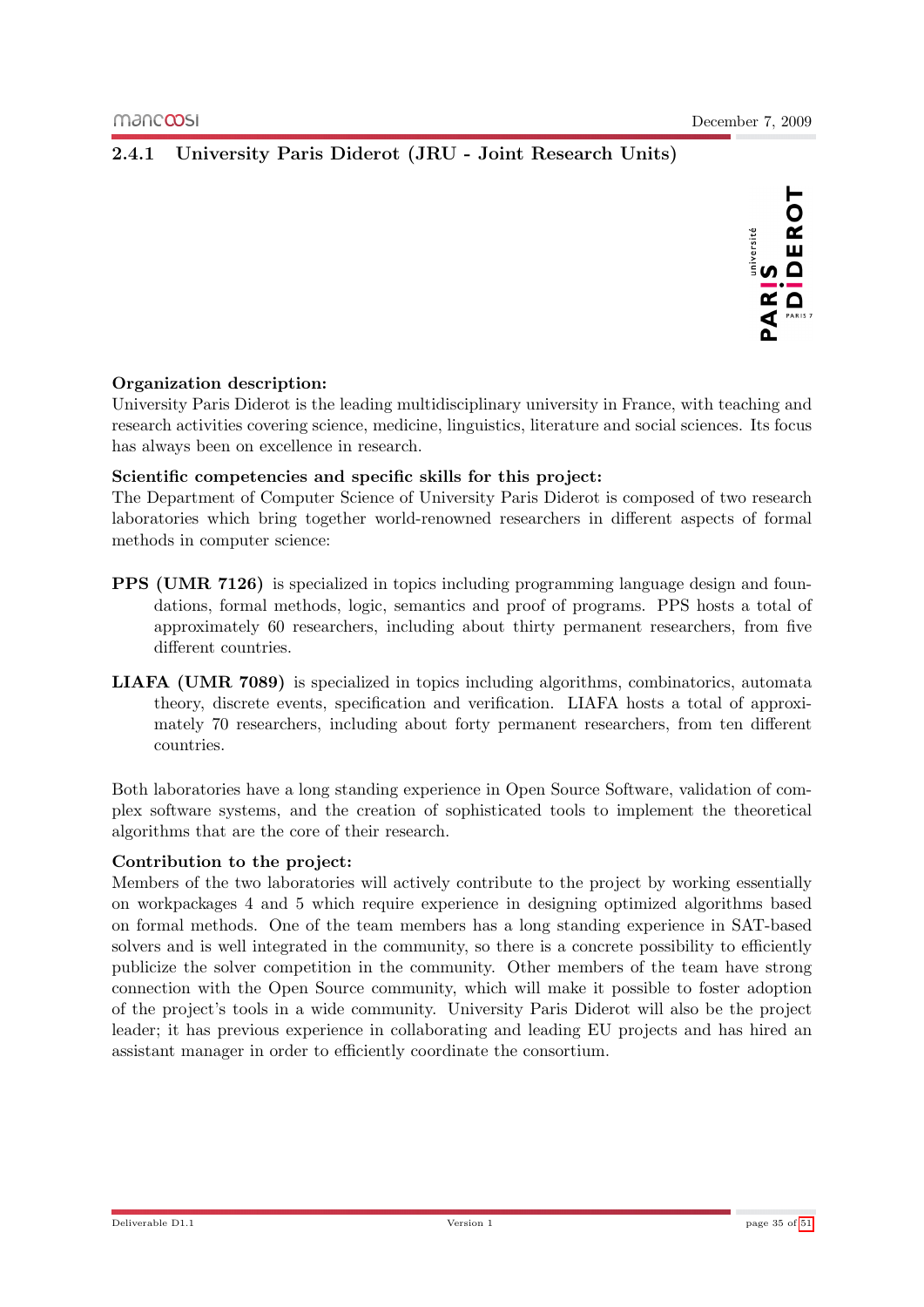#### <span id="page-35-0"></span>2.4.2 Edge-IT



#### Organization description:

Edge-IT is a French SME fully owned by Mandriva, the editor of easy-to-use Linux systems for desktop or server architectures. Edge-IT is the support and consulting center of Mandriva products and focuses on integrating open-source software into complex industrial systems. In order to guarantee an adapted service regardless to circumstances, Edge-IT also provides a professional accompaniment (Consulting, Integration, Architecture, Audit). Edge-IT has a wide knowledge of several Linux distributions, including the Mandriva products.

As a reference support provider of Linux systems, Edge-IT is involved in several large multicountry, multi-competency European projects. Major projects include  $EDOS^4 - F/OSS$  $EDOS^4 - F/OSS$  $EDOS^4 - F/OSS$  engineering and testing improvements, Ucopia – advanced mobility, NEPOMUK – social semantic desktop technologies and QualiPSo – quality platform for open-source software.

#### Scientific competencies and specific skills for this project:

Edge-IT has an extensive know-how on managing complex open-source projects. Edge-IT together with Mandriva maintains a series of tools such as URPMI for easing the management of package dependency on the client side. URPMI is a package management program that wraps around the package manager RPM with the aim that the user does not have suffer the often encountered "dependency hell" when installing software. Edge-IT will take advantage of its synergy with the Mandriva editor for involving the Mandriva Linux community into Mancoosi: the Mandriva community is among the most active communities of contributors to a Linux distribution, eager to integrate better dependency tools into the Mandriva Linux project tool chain.

#### Contribution to the project:

Edge-IT's know-how in producing and maintaining software packages will be instrumental in the activities revolving around the modeling the software artefacts, the upgradability process, and for designing a transactional package manager. Through its involvement into the European Integrated Project QualiPSo, Edge-IT will build upon the general QualiPSo models and ontologies capturing the artefacts of F/OSS projects. Edge-IT will use the well established channels of Mandriva, with a large and international community of users and contributors for disseminating widely the achievements and the vision of the Mancoosi project together with all the partners. Edge-IT will lead WP6.

<span id="page-35-1"></span><sup>4</sup> <http://www.edos-project.org>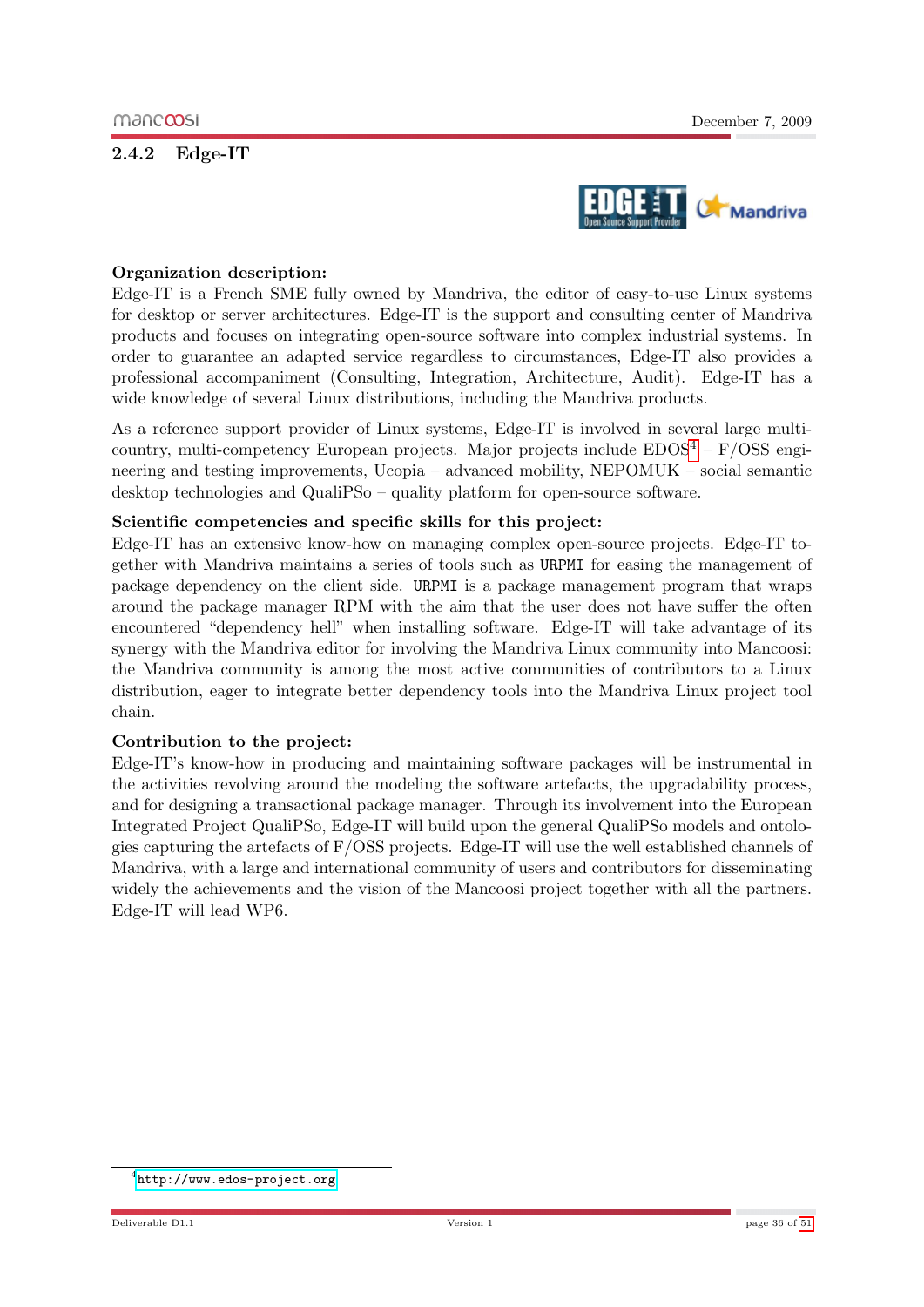## <span id="page-36-0"></span>2.4.3 University of L'Aquila



#### Organization description:

The Computer Science Department at University of L'Aquila (UDA) has developed a solid research and development experience in software engineering. The main focus of the research activities are software architectures, model-driven development, component-based programming, internet-based programming, security and verification issues. It collaborates with different companies in the telecommunication area and up to 2007 UDA has been involved and is involved in several national and international projects among which the MURST (www.miur.it) co-funded project SAHARA, FUTURE – IST-2000-25355, SAILOR – IST-2001-37266, PLASTIC – IST-2006-026955, POPEYE – IST-2006-034241, ARTDECO – Italian project - FIRB 2005.

#### Scientific competencies and specific skills for this project:

UDA has developed a consolidated experience in the field of metamodeling, model manipulation and analysis. Regarding model transformation and weaving, the undertaken research concentrates on the specification of transformation and of the weaving operators, and their application to several problem domains, such as web engineering, software architectures, and middlewarebased communication systems. More recently, the research focus has been shifted on model difference, versioning, and evolution.

#### Contribution to the project:

Members of UDA will contribute to the project by leading Workpackage 2 and by essentially collaborating with Workpackage 3 which require knowledge in the areas of modeling, metamodeling, model transformation as well as model difference.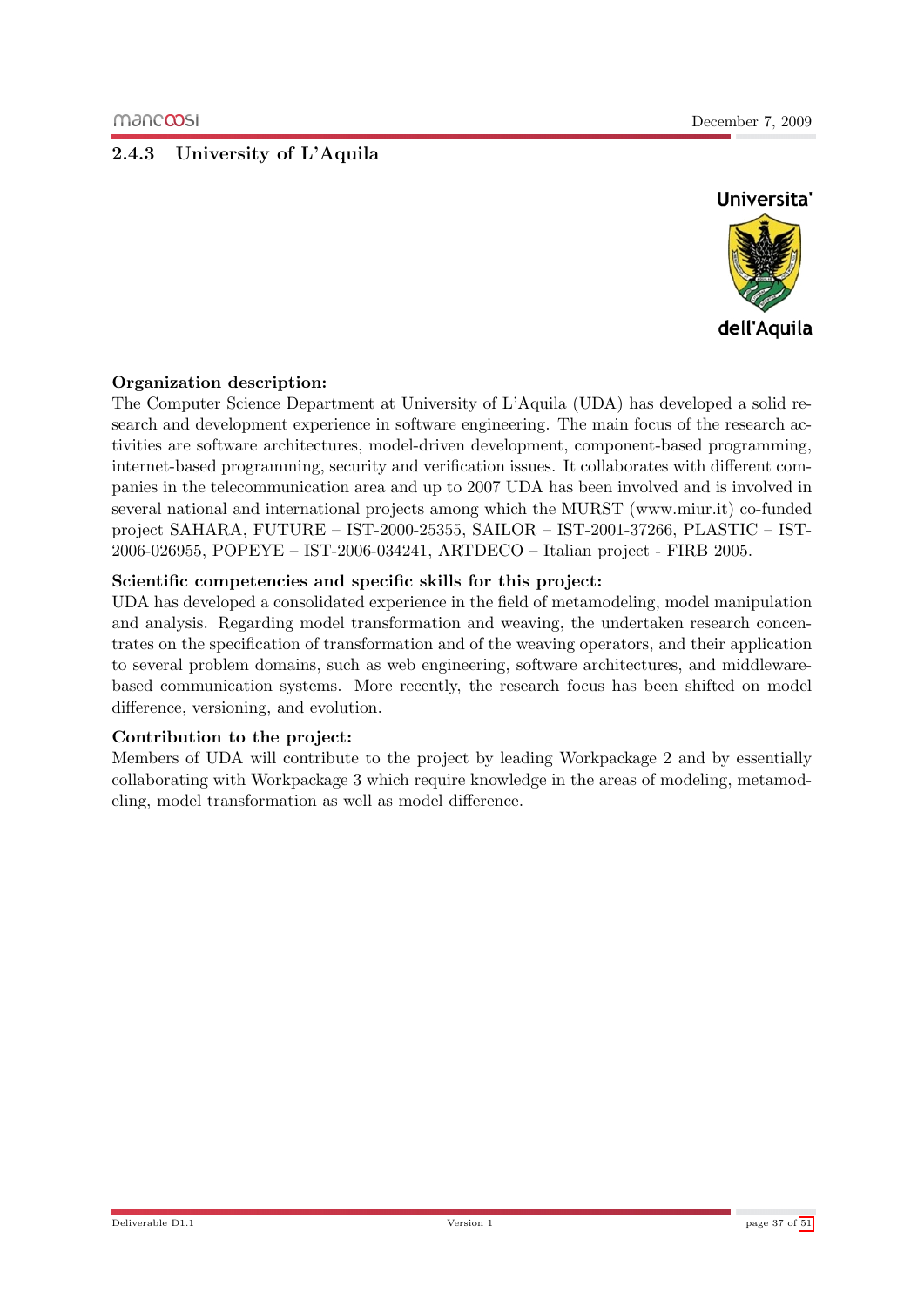#### <span id="page-37-0"></span>2.4.4 Caixa Mágica Software



#### Organization description:

Caixa Mágica Software (CMS) is the SME company responsible for the development and market of the Linux Caixa Mágica, the portuguese Linux distribution. Linux Caixa Mágica is today present in hundreds of portuguese computer stores and specialized resellers, Hospitals, Municipal Authorities, 1.100 schools spread all over the country, more than 10 universities and thousands of enterprises. CMS is involved in the deployment of more than 100 CMS appliance firewalls in portuguese army units and a large scale migration of 20.000 computers for the Ministry of Justice since 2006. CMS was one of the partners of the EDOS project, an FP6 Strep, having participated actively in the different workpackages.

#### Scientific competencies and specific skills for this project:

Caixa Mágica Software has a small but focused research team. Their policy is to develop and be at the state-of-the-art in three well-defined topics of research and be among the world top-class researchers. One of their chosen topics is meta-installers  $[TDL+07]$  $[TDL+07]$ . Since 2006 they define new features for Apt-get, the most used meta-installer in the world. Their team developed the first rollback approach and this feature is being integrated in apt-rpm and contributed to Apt main branch (Debian).

#### Contribution to the project:

Caixa Magica's skills in meta-installers together with their know-how in managing Linux Caixa Mágica repositories and the previous research work can provide a strong industrial set of competencies to MANCOOSI and strong leadership of WP3.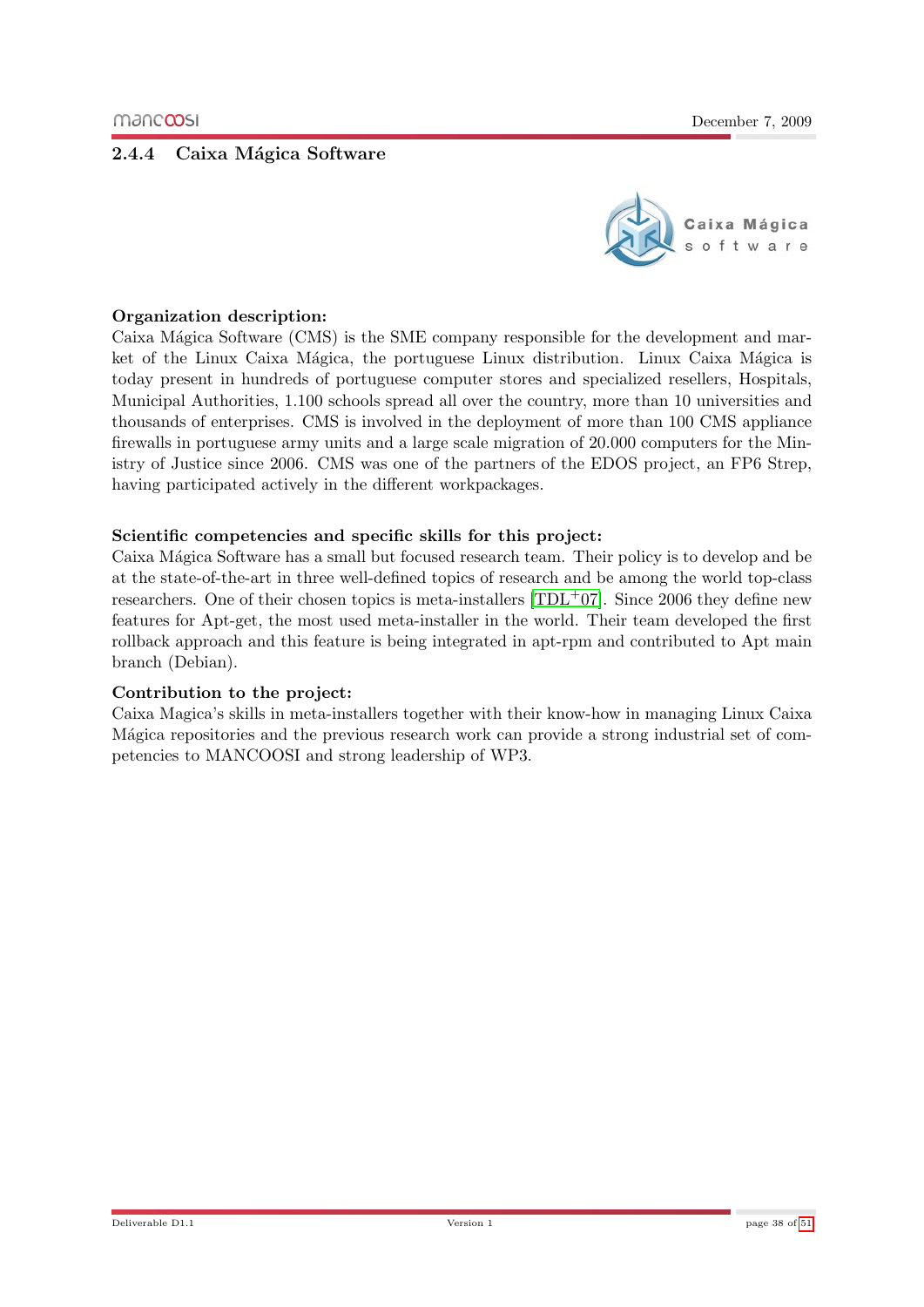## <span id="page-38-0"></span>2.4.5 INESC-ID



#### Organization description:

INESC-ID is a not-for-profit privately owned institution dedicated to advanced research and development in the domains of electronics, telecommunications and information technologies. INESC-ID was awarded the status of "Laboratório Associado" by the Ministry of Science, Technology and Higher Education in recognition of the high scientific merit of the institution according to external international and independent evaluations. INESC-ID is mainly owned by Instituto Superior Técnico (IST), the School of Engineering of the Technical University of Lisbon. Most of its PhD researchers are teaching staff of IST. It integrates more than 70 PhDs and 100 post-graduation students.

#### Scientific competencies and specific skills for this project:

INESC-ID has been involved in Boolean Satisfiability (SAT) and Pseudo-Boolean (PB) Solving and Optimization since 1995 with the development of GRASP by João Marques-Silva. The most competitive SAT solvers available today (zChaff, BerkMin, MiniSAT) are based on the concepts of non-chronological backtracking and clause learning introduced in GRASP. In the last decade, members of INESC-ID have further developed new competitive SAT/PB solvers and proposed several new techniques to improve its performance. Current state-of-the-art SAT/PB solvers are extremely fast due to the use of techniques to prune the search space and dedicated data structures. SAT/PB solvers have been recently applied to upgradeability problems.

#### Contribution to the project:

Members of INESC-ID have experience in developing and applying SAT/PB solvers to real world problems. They have already participated in the SAT competition and the PB evaluation, and are involved in the organisation of the PB evaluation from its first edition. INESC-ID planned contribution includes the study and development of specialized upgradeability solvers, to be applied not only to metadata but also to real data, as well as supporting the organization of the international competition of constraint solvers for upgradeability problems.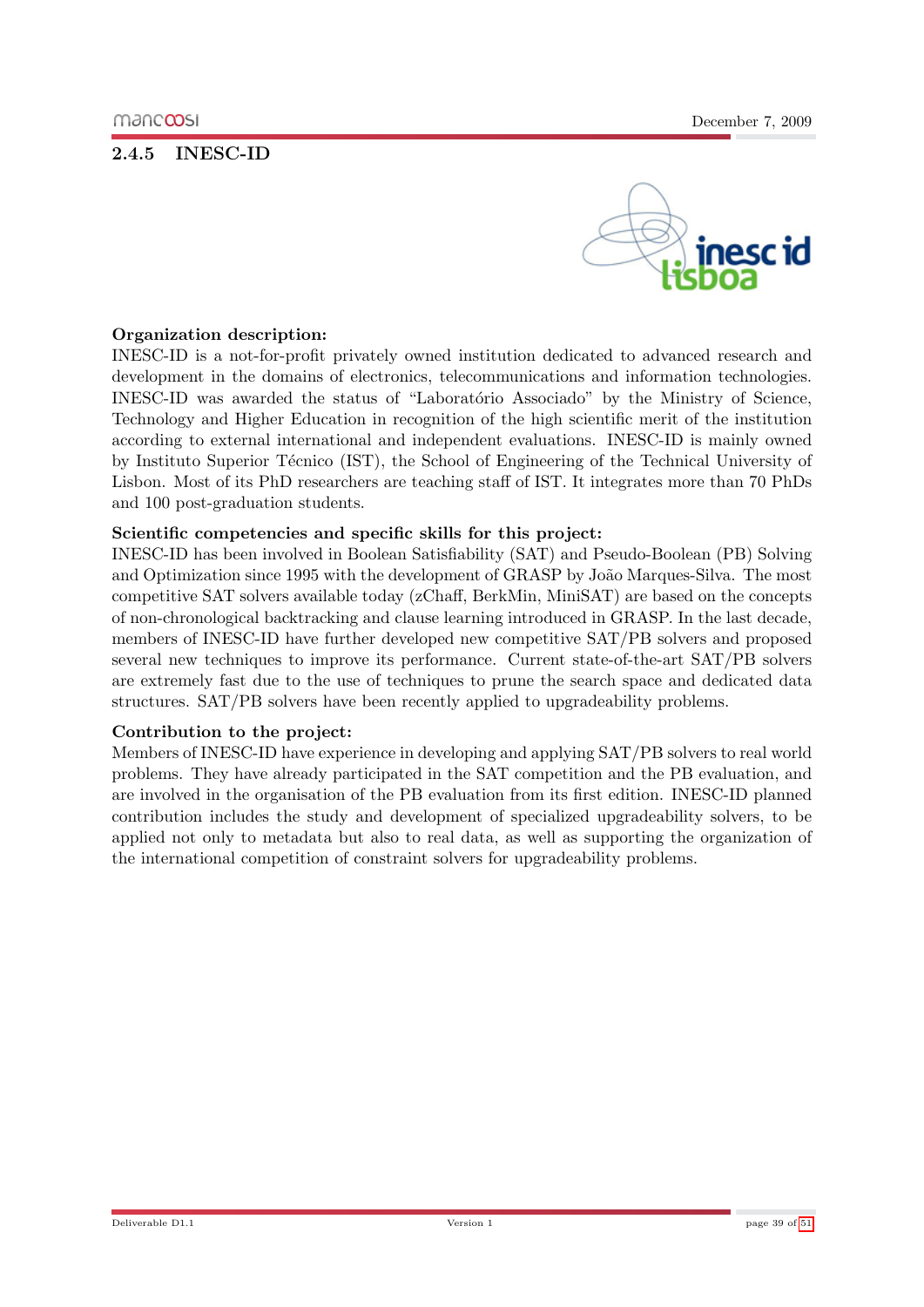## <span id="page-39-0"></span>2.4.6 University of Nice-Sophia Antipolis (JRU - Joint Research Units)



#### Organization description:

With a staff of more than a thousand of researchers and teachers, the university of Nice-Sophia Antipolis develops researches in most of the scientific fields and is committed to research excellence in mathematics, physics and computer sciences to name a few.

#### Scientific competencies and specific skills for this project:

The CeP project (which stands for "Constraints and Proofs") belongs to the I3S laboratory, a CNRS and university of Nice Sophia Antipolis joined research laboratory (UMR 6070). The CeP project gathers constraint programming experts and proof technique experts.

The CeP project has a significant knowledge in the handling of continuous constraints, and in the use of constraints for the verification and validation of software. Its main contributions range from global optimisation to dedicated solvers, global constraints and combination of different solving techniques like SAT and CSP over finite domains.

#### Contribution to the project:

The CeP project members will actively contribute to the project by working essentially on workpackage 4 through their expertise in constraint programming, optimisation and logic programming. They will also be involved in the workpackage 5 and take part in the definition of CUDF.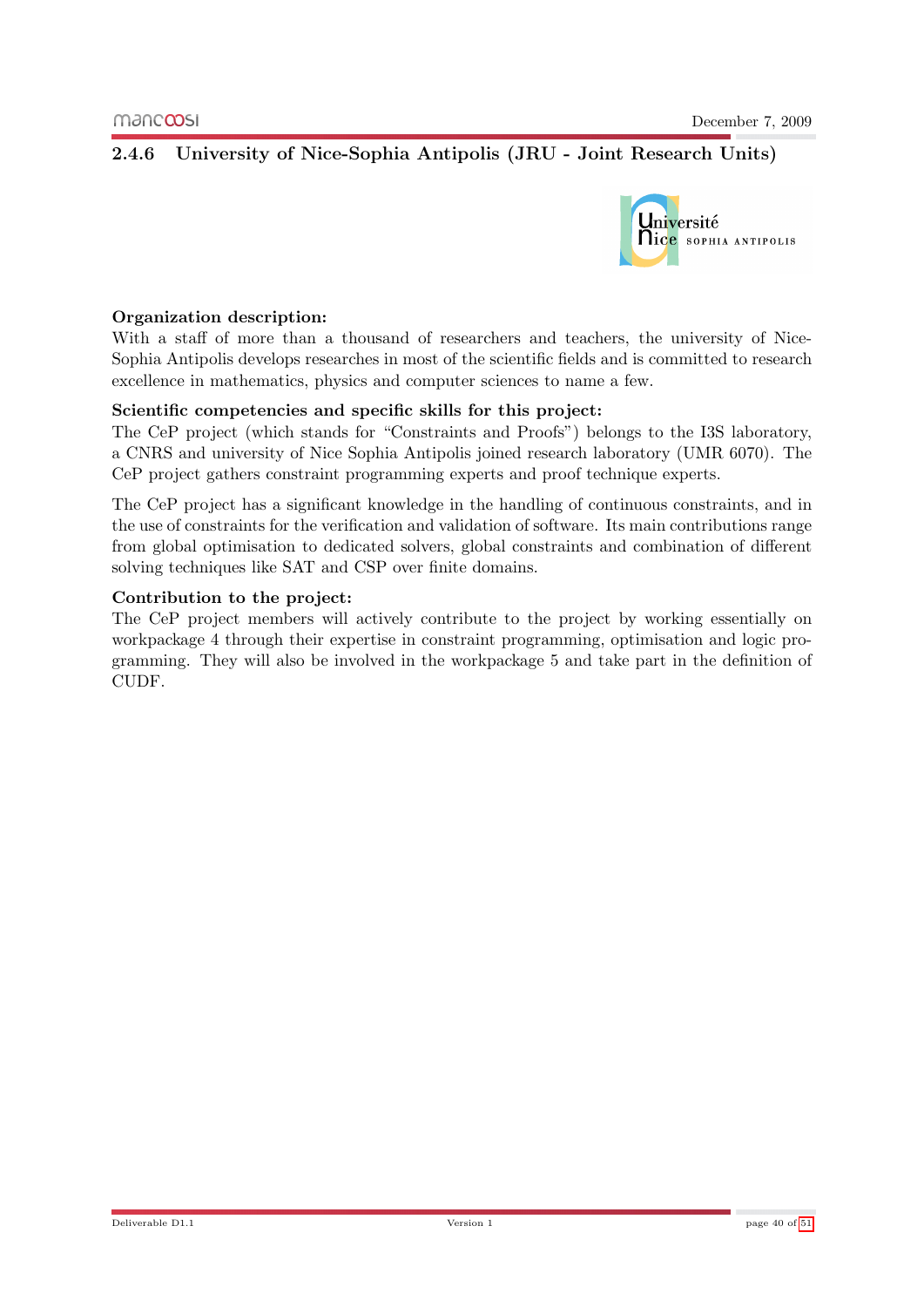#### <span id="page-40-0"></span>2.4.7 Tel Aviv University



#### Organization description:

Tel Aviv University is the largest university in Israel, offering an extensive range of study programs and research in the arts and sciences, within its Faculties of Engineering, Exact Sciences, Life Sciences, Medicine, Humanities, Law, Social Sciences, Arts and Management. The School of Computer Science maintains a leading edge in both teaching and research. Extensive international collaboration between faculty members and colleagues abroad, and cooperation with Israel high-tech sector, advance and enrich the School wide-ranging research program.

#### Scientific competencies and specific skills for this project:

The Databases Research Group, led by Prof. Tova Milo, is a world leading group in the Databases and Web-based information management field. The group research areas include advanced data base applications such as data integration, XML and semi-structured information, web-based and peer to peer applications management and monitoring. The group research focuses on studying the fundamental problems that are raised by modern information and knowledge management systems and determining novel solutions to solve these problems. Over the last three years the group had specialized in the management of information related to Open Source Software, in the context of the EDOS EU project.<sup>[5](#page-40-1)</sup> The group expertise in data management as well as in open source software management are essential to the present project.

#### Contribution to the project:

The group contribution is most significant in WP2 and WP3 of the project. Specifically, major tasks in WP2 require the modeling and querying of software data, which is precisely the group expertise. Similarly, WP3 involves the management of updates and the monitoring and analyzing of streams of data (software changes/updates in this case), which again is one of the group expertise. The Tel Aviv research group specializes in the management of information distributed over the Web which is one of the the challenges to be tackled given the distributed nature of open source software managements. The group had already previously collaborated successfully with various members of the project (most notably Edge-IT, Caixa Magica and Paris Diderot). This collaborative work is expected to continue here.

<span id="page-40-1"></span><sup>5</sup> <http://www.edos-project.org>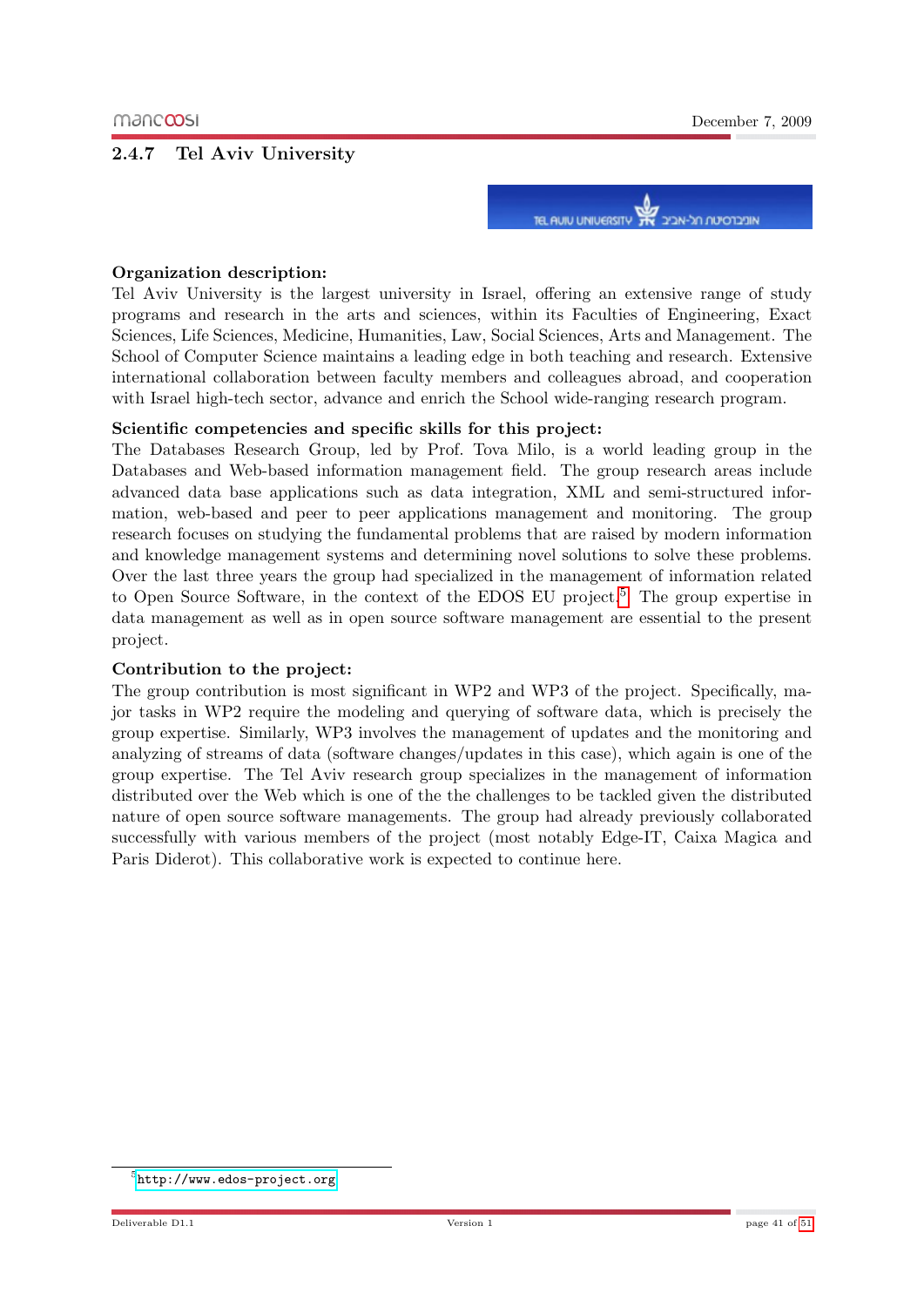## <span id="page-41-0"></span>2.4.8 ILOG SA



#### Organization description:

ILOG delivers software and services that empower customers to make better decisions faster and manage change and complexity. Over 2,500 corporations and more than 465 leading software vendors rely on ILOG's market-leading business rule management systems (BRMS), supply chain planning and scheduling applications as well as its optimization and visualization software components, to achieve dramatic returns on investment, create market-defining products and services, and sharpen their competitive edge. ILOG was founded in 1987 and employs more than 800 people worldwide.

#### Scientific competencies and specific skills for this project:

ILOG is a worldwide leader in optimization technologies and provides high-quality industrial optimization components, ILOG CPLEX being the most widely known. This leadership has been achieved thanks to more than twenty PhDs working in optimization R&D who are highly visible in the academic world, publishing papers or organizing workshops and conferences.

#### Contribution to the project:

ILOG has strong experience in solving combinatorial problems in industry, like transportation and manufacturing, and has also some experience in product configuration with two products dedicated to these problems (Configurator and JConfigurator). Nevertheless, software configuration is quite different, and the Mancoosi project is a good opportunity for ILOG to learn in this specific domain, technically, but also in terms of market in the software industry.

ILOG will mainly contribute to the workpackage WP4 by exploring and providing algorithms for solving the combinatorial aspects of the problem. ILOG is interested in developing a multicriteria optimization model for the upgradeability problem, and in developping a solver for this problem. We expect to reuse part of this solver in other application areas. For example, we think that the stability of solution is an important criterion for the upgradeability problem, and, thus, we will need to work on stability of solution. As stability is a common criterion in many applications and in a wide range of domain (scheduling, time-tabling,...) we expect to design some generic solutions and to reuse them in other contexts.

ILOG will also be involved in the workpackage WP5 for defining the CUDF.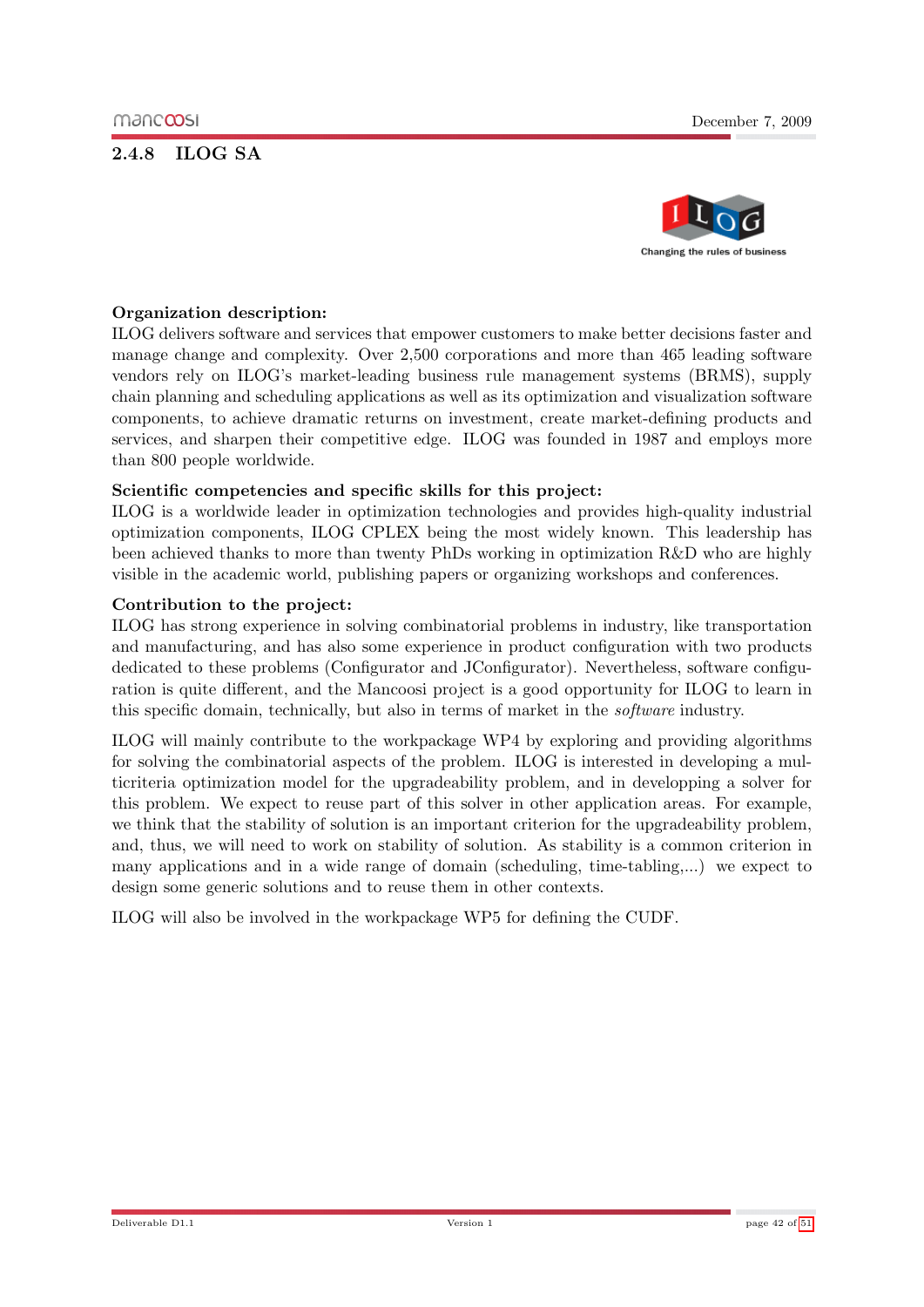## <span id="page-42-0"></span>2.4.9 University of Louvain



#### Organization description:

The Catholic University of Louvain, founded in 1425, was split in 1971, giving birth to two independent entities, UCL (Université catholique de Louvain) and its sister university KUL (Katholieke Universiteit Leuven). While the KUL remained in Louvain, UCL established itself in the new town of Louvain-la-Neuve. UCL currently has more than 20000 students (including 4000 foreign students), 3000 teaching and research personnel, and 1800 technical and administrative personnel. The Department of Computing Science and Engineering at UCL (INGI) is part of the Faculty of Applied Science. The department is recognized worldwide for its contributions to dependable distributed computing, networking, constraint and logic programming, programming languages, and software engineering. Major releases by the department include the KAOS methodology and its tools for requirements engineering and the open source Mozart Programming System.

#### Scientific competencies and specific skills for this project:

The Programming Languages group at INGI is recognized for its contributions in programming languages, distributed programming, computer science education, open source software development, and constraint programming. The group is currently the main developer and maintainer of the Mozart Programming System, a major open source platform for program development, distributed programming, programming education, and constraint programming (see www.mozartoz.org). The group is currently coordinating the European project SELFMAN, which brings together two open source consortia, Mozart and the ObjectWeb consortium, to develop techniques for self management of large-scale distributed systems (see www.ist-selfman.org).

#### Contribution to the project:

UCL will participate in the development of a tool providing transactional updates over a looselycoupled distributed system, together with the other participants of WP3. This tool will draw on the expertise of UCL in building loosely-coupled distributed systems with imperfect failure detection (such as the Internet). UCL will develop a solver for resolving upgradability constraints and integrate it with the transactional tool, together with the participants of WP4. The specification of the upgradability process will be based on the model developed in WP1; UCL will participate there to ensure that this specification is appropriate for the transactional tool and its constraint solver.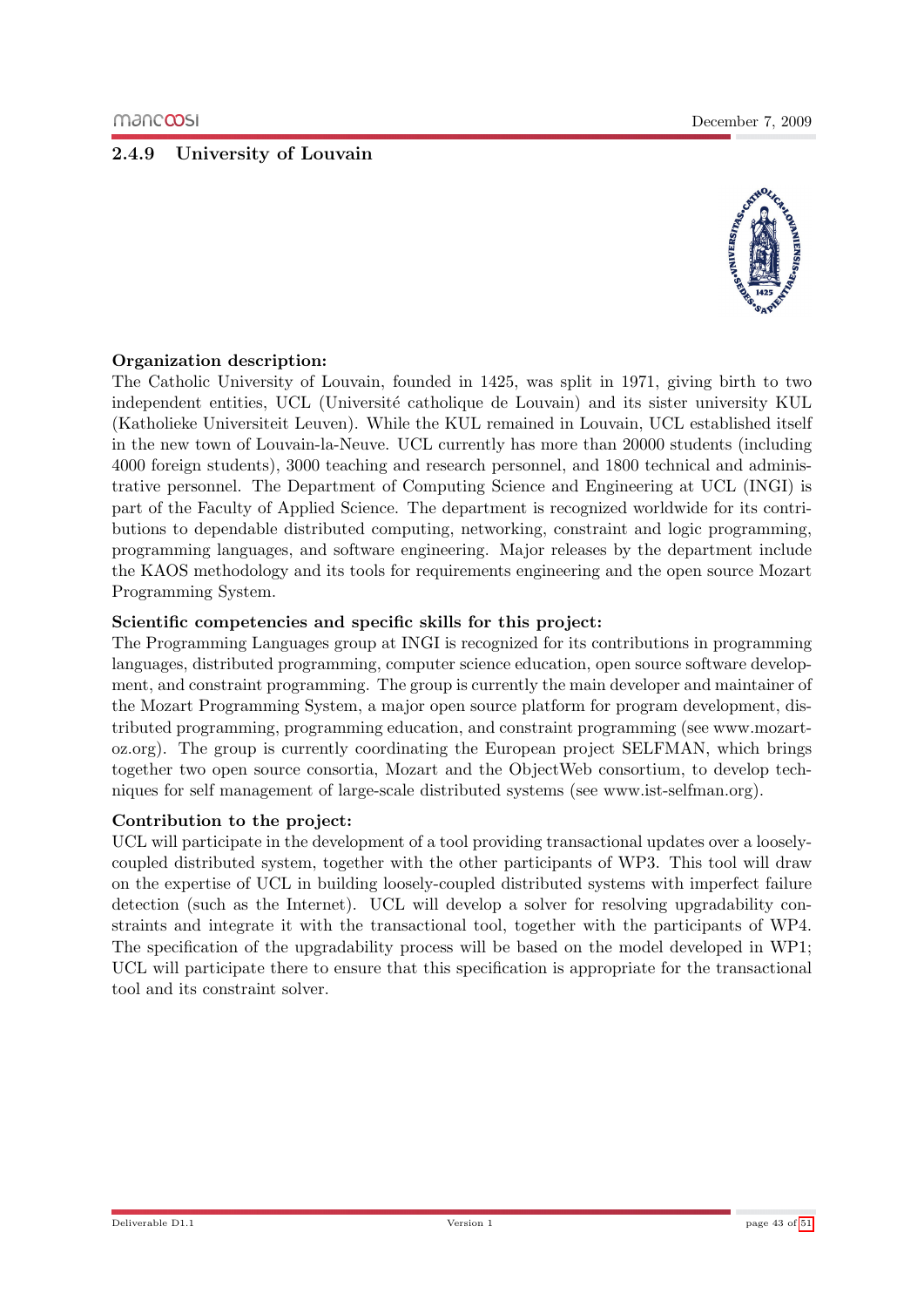#### <span id="page-43-0"></span>2.4.10 Pixart Argentina



#### Organization description:

Pixart is the company responsible for the development and marketing of Rxart Linux, the Spanish Linux distribution. Linux Rxart is today present in hundreds of Latin American computer stores and specialized resellers. It is used daily in many hospitals, municipal authorities, schools, universities and the Army in Argentina, as well as Chile and Peru, and is gaining acceptance in larger markets.

#### Scientific competencies and specific skills for this project:

Pixart has a small but focused research team. Our policy is to develop and be at the state-of-theart in a few well-defined research and developement areas, ranging from hardware developement to meta-installers. Our team developed the first Rxart installer, based on the Debian infrastructure, so we have working experience with the problems in the apt-get installer, and its integration in the Rxart product.

#### Contribution to the project:

Pixart will bring to the consortium the Rxart Linux know-how in managing Linux Rxart repositories, and platform configuration; it will also provide a valuable testbed for the tools developed in the project.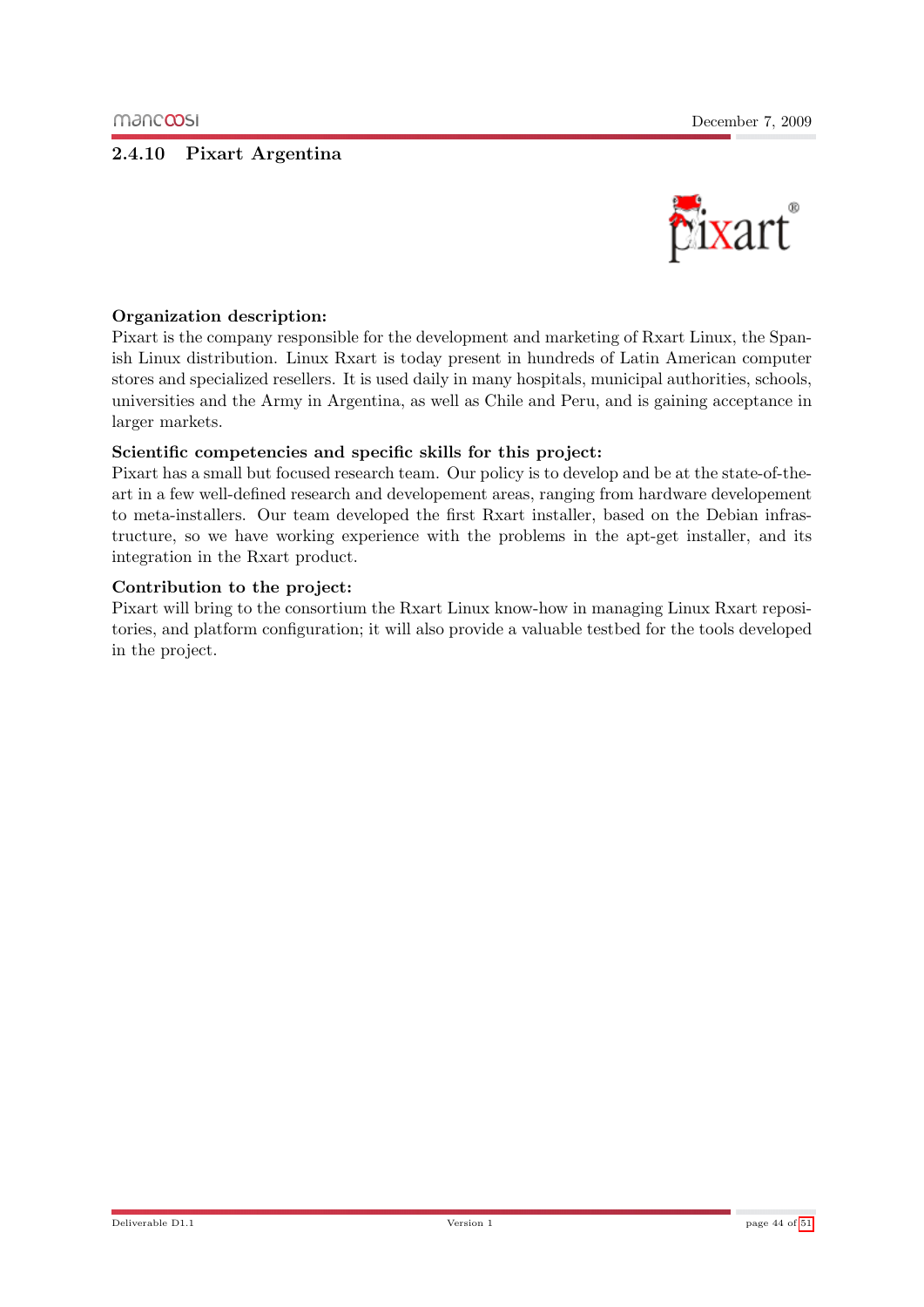## <span id="page-44-0"></span>Chapter 3

# Impact

## <span id="page-44-1"></span>3.1 Strategic impact

Complex systems like Linux distributions and other large Open Source Software (F/OSS) projects (Apache, Eclipse, OpenOffice.org....) rely on a software distribution model where new elements can be added to the system or existent ones can be updated. Today, with the growing number of F/OSS bundles and the complex web of constraints at stake, this model is facing new challenges in the area of upgradeability.

The negative impact of an unsatisfactory trustworthiness in the management of the complexity of the Open Source infrastructure goes far beyond the F/OSS industry. A reliable management of the F/OSS infrastructure is critical for the different European industries to be independent of the powerful American software houses.

At the same time, user expectations of "just working" systems, ignoring the growing complexity and inter-dependencies of computer systems, have never been higher.

Institutions and enterprises are starting out research in this direction. The EDOS project<sup>[1](#page-44-2)</sup> funded within the FP6 was a pioneer, and its outcomes are being carried out by others. Opium, a Univ. of California [\[TSJL07\]](#page-50-11) project in collaboration with Linspire company, is one of the groups that followed the steps of EDOS and are now publishing and deploying tools on the subject.

The Mancoosi scientific challenges can hardly be tackled by a single European institution since different research areas are necessary and since there is the need for a strong liaison between research centers, universities and industry. Beside, F/OSS success requires the involvement of a strong and wide international community.

The Mancoosi consortium has reached an interesting balance with different kinds of organizations, from six different countries. Universities (University of Paris Diderot, Nice, L'Aquila, Tel Aviv and Louvain), Research Centers (INESC-ID), a worldwide leading company (Ilog) and SME Linux distribution companies (Edge-IT, Caixa Mágica and Pixart), which constitute the Consortium, have the knowledge and the conditions to reach Mancoosi goals and therefore to have a strong impact on research and industry.

The Mancoosi consortium proposes to provide a set of algorithms, techniques and tools for managing the complexity of the F/OSS infrastructure. WP2 modeling outcomes will allow to

<span id="page-44-2"></span><sup>1</sup> <http://www.edos-project.org>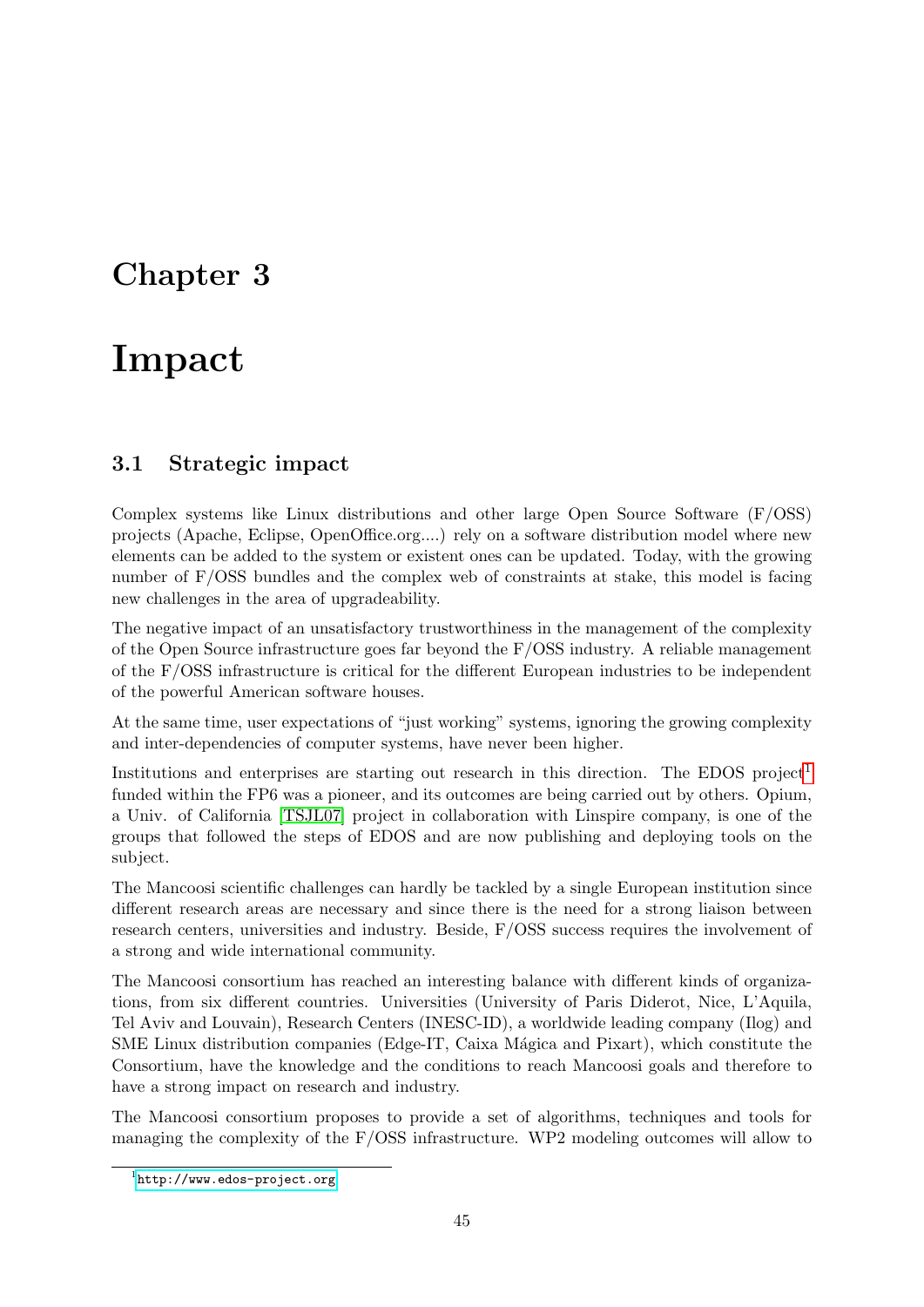formalize the upgradeability problem. WP3 transactional upgrades will provide algorithms and software tools which allow robust roll-back and distributed retrieval of packages with positive impact on F/OSS software installation but also on the distribution of hardware drivers. The study of solvers in WP4 and WP5 will result in better algorithms and will pursue the improvement of the state of the art in SAT and PBO problems. This will have impact not only on the dependency solving topic but also in other NP-complete problems.

These specific points will result in a "higher level of software reliability" and "improved mastering of complex systems" defined as expected impacts of the Objective ICT-2007.1.2 of the Work Programme 2007. In fact, much of the drawbacks mentioned by organizations in deploying Linux relate to the difficulty in installing or upgrading software and lack of hardware support, topics that are directly or indirectly addressed by the present project.

Mancoosi also expects to reach other impact of Objective ICT-2007.1.2, namely the creation of "new opportunities for SMEs" and other companies through open and standard platforms for the "next generation operating systems". Without the proposed enhancement of software distribution, it will be very difficult to foster this new generation of operating systems. They will simply miss the distribution of components and will fail in its adoption.

Collaboration to international standards is planned to be done not only individually by partners (such as the case of Edge-IT/Mandriva and Caixa Mágica conformance with LSB and other Linux Foundation standardization efforts) but also by the Consortium. The CUDF format designed within WP5 will be considered to be submitted to the relevant standardization organizations.

In modeling the software artefacts and the upgradability process, Mancoosi will have an impact on the ongoing work within the QualiPSo Integrating Project, running until 2010. Among other goals, QualiPSo aims indeed at "identifying factors for trustworthiness of F/OSS products". Mancoosi will contribute to the identification, the modeling and the instrumentation of the trustworthiness of the upgrade process.

Linux distributions are the basis of more and more computer infrastructures. Their quality and reliability are then crucial to all systems based on Linux. Mancoosi outcomes will be integrated in distributions and other projects for the following reasons:

- it is package type neutral (both deb and rpm),
- it is clearly integrated in open source and commercially related activities,
- it is open source itself,
- it will help companies to integrate their offer for open source.

Progress on automatic tools for upgradeability problems will have an important impact to the administration of software package repositories done by software distribution editors. The problem consists here in upgrading the packages comprising a whole repository of software packages. This is a leap in complexity since we do not just have to maintain the consistency of the relations between packages, as it is in the case for the upgradeability problem as seen by the administrator of a single client machine. Rather, the invariant that we have to maintain between versions of the repositories is now expressed by a quantification over all possible installations that can be performed based on a version of the repository. In most cases this means ensuring that every set of packages that could be installed relative to the old version of the repository can also be installed in the new version.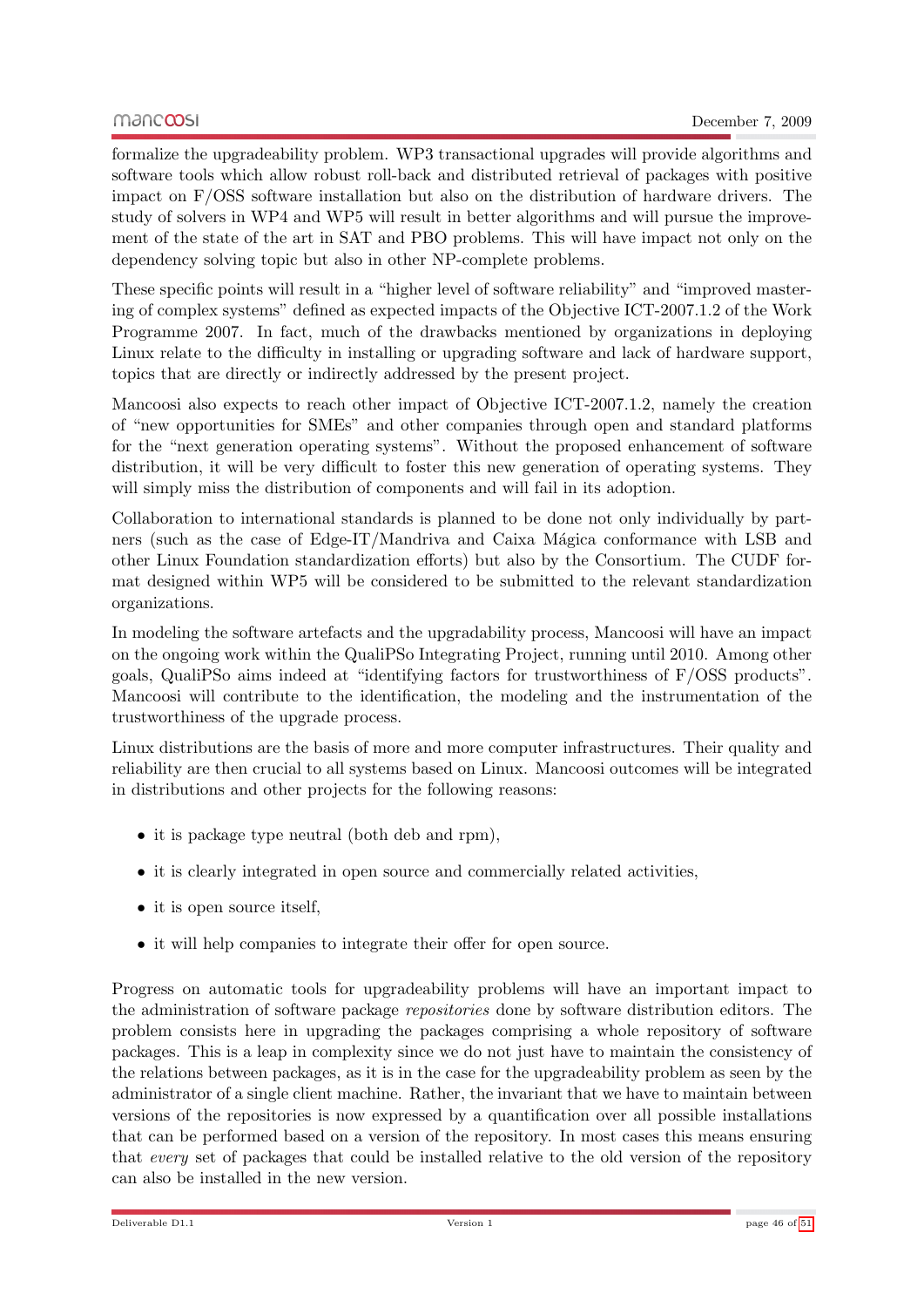This is a very real problem that currently has to be solved every day in case of the Debian testing distribution which evolves by upgrades of its packages. This is currently done by hand with some rudimentary tool support. With more than 20.000 available packages it is almost impossible to find optimal solutions by hand, and major bulks of package migrations, like those induced by upgrades of fundamental libraries, can currently only be achieved by brute force and at the price of breaking many package relations. The urgent need of good automatic tool support for this task has recently been recognized by the participants of the Debian Quality Assurance meeting which was held in December 2006 on the premises of Linex in Badajoz, Spain. We are confident that the techniques we propose to develop in this project will be used in the Debian context.

Finally, it is important to remark that the technology developed in Mancoosi will provide a strategic advantage for various European enterprises: Edge-IT and CaixaMagica will be able to provide for their user base a much more manageable infrastructure, ILOG will profit from the advanced techniques to improve its component model, and third party software vendors (even proprietary ones) will have a common reference model for integrating their products in the various Linux distributions.

Mancoosi is going to significantly change the way complex software systems are managed today, and become a reference for the software systems of the future.

## <span id="page-46-0"></span>3.2 Plan for the use and dissemination of foreground

Open Source. The consortium as a whole is entirely committed to the Open Source distribution model. As such, all the software deliverables as well as the intermediate revisions will be freely accessible to the public. Moreover, a homepage on the internet will be dedicated to the project, with links and/or software to download, including reports and articles.

By nature. By nature, the project aims at developing a set of tools that will address fundamental stability and manageability issues for a wide set of software platforms, ranging from servers in the data centers to the very desktop or laptop computers used by millions of people in day to day work. These tools will disseminate the consortium technologies worldwide, and highly increase the visibility of European R&D on the planet.

Beyond the lifetime of this project, the source code will live the life of regular Open Source software, with volunteers that may pick up the job and carry on. Since the tools we will develop have high visibility, due to the millions of actual users that will adopt them, there is no doubt that the work will be adopted by the community.

## Industrial exploitation

The processes tackled by Mancoosi relate to core engineering and business activities of the three Linux software editors Edge-IT, Caixa Mágica and Pixart taking part in the project. The Mancoosi achievements will hence have direct repercussions on the user experience with the Mandriva Linux / Caixa Mágica operating systems. The industrial exploitation of Mancoosi outcome will consist in embedding the Mancoosi tools into the products of the two editors. The tool chain produced by Mancoosi will lay the foundations for a new generation of solutions able to address with a greater efficiency the upgrade management of enterprise workstations and servers, which currently represents a critical issue in terms of resources and risks. We intend to stress the following industrial applications within the project :

## WP2 - Models for the description of software artifacts and the upgradeability pro-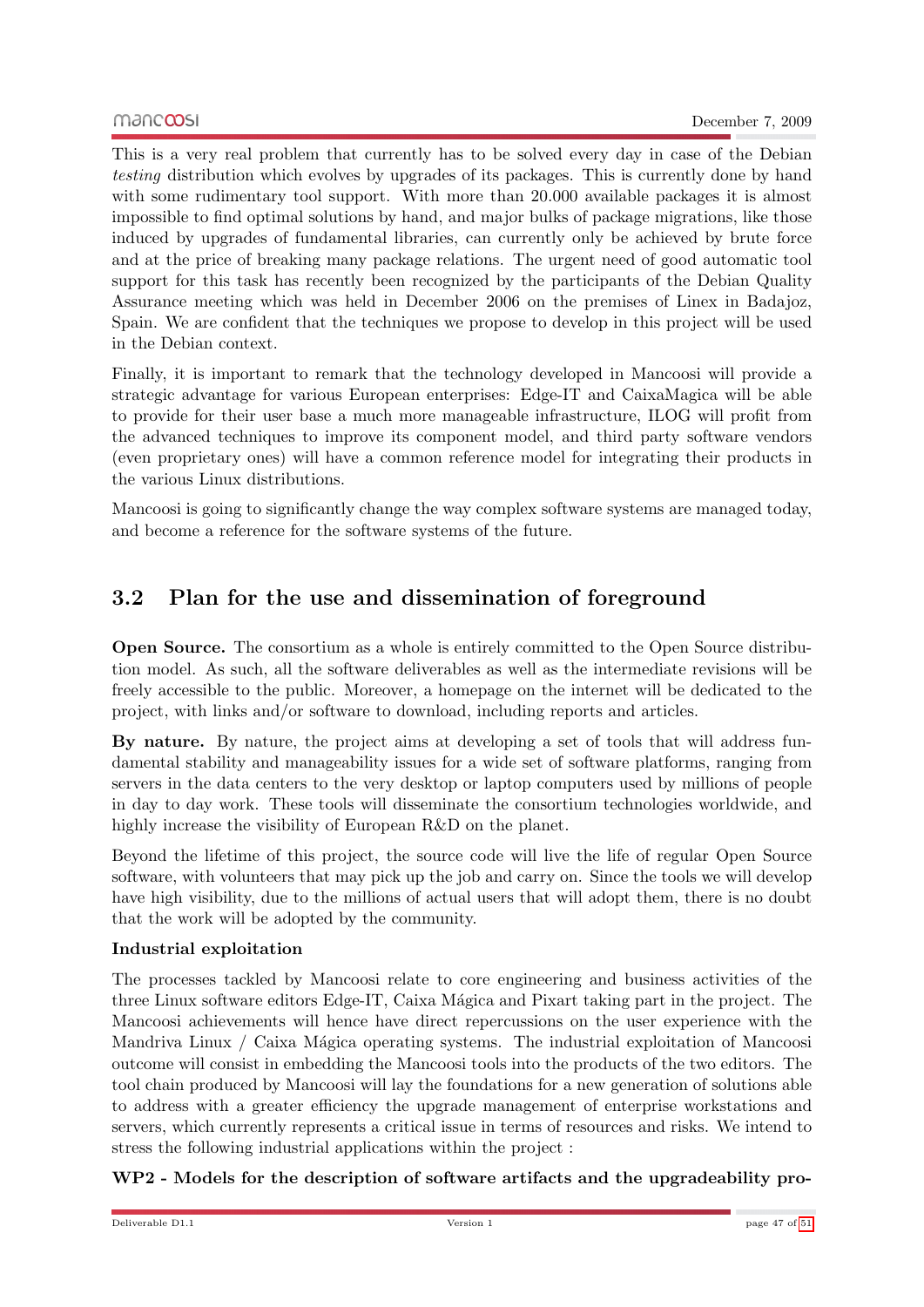Even if this metamodel is crucial to prepare the rollback function, this task also has a direct industrial application : improving support productivity and quality. When receiving a support demand, the first step is always to determine the state and the history of the problem. We propose to give the possibility to the user to send the machine status description and the associated history generated by the tools developped in WP2 to the support team. With these informations, the support team will be able to solve the problem more easily.

The possibility to improve the support quality and to increase its productivity, is crucial for the industrial partners as it is a key revenue for open source industry. This tool is useful for Linux distribution editors but also for software editor support operations.

At the same time, we will use this possibility to add a "system history" within the Edge-IT next generation technical asset management tool (Pulse 2).

#### WP3 - Rollback feature

The software set up rollback feature is one of the most common demand for Linux distributions.

Edge-IT will integrate it in its next generation technical asset management tool (Pulse 2). Pulse integrates today a possibility to deploy a machine and then keeps its software profile updated compared to a reference profile. Once prepared at the packaging level, the possibility to roll back a whole update on one or many machine will be added to Pulse, in its second version (Pulse 2).

Rollback features will be included in future versions of the different distributions. In order to test this idea, a limited "server distribution" will be designed. The marketing argument for this distribution will be "roll back included". The whole distribution will be built around this feature, and it will be guaranteed that during upgrades, it will be possible to roll back to a previous software state.

The market share of the different distributions in the project is small. We expect this feature to boost significantly this market share, and the associated revenues.

WP4 and WP5 - Upgradeability solvers This technology offers the possibility to adapt an existing distribution to different uses :

- Embedded market: small footprint is preferred:
- Corporate market: reversibility of upgrades is preferred;
- Consumer market: functionality is preferred to reversibility.

#### Additional industrial exploitations

Outcomes from Mancoosi will also provide new models of deploying a Linux Distribution. With better dependency solving meta-installers, Edge-IT and Caixa Mágica will have larger software repositories with several versions of the same package. This is important for appliances and embedded Linux where older versions are used for long periods.

Caixa Mágica plans to differentiate from other Linux Distributions with a stable and powerful meta-installer based on Apt and with integration of algorithms devised in Mancoosi. This technical argument will be used to achieve better results in our product at stores and on-line sites. Cross-selling with professional services and training is also expected. Finally, our line of security appliances will integrate also the meta-installer and therefore contributing to the stability of the overall solution.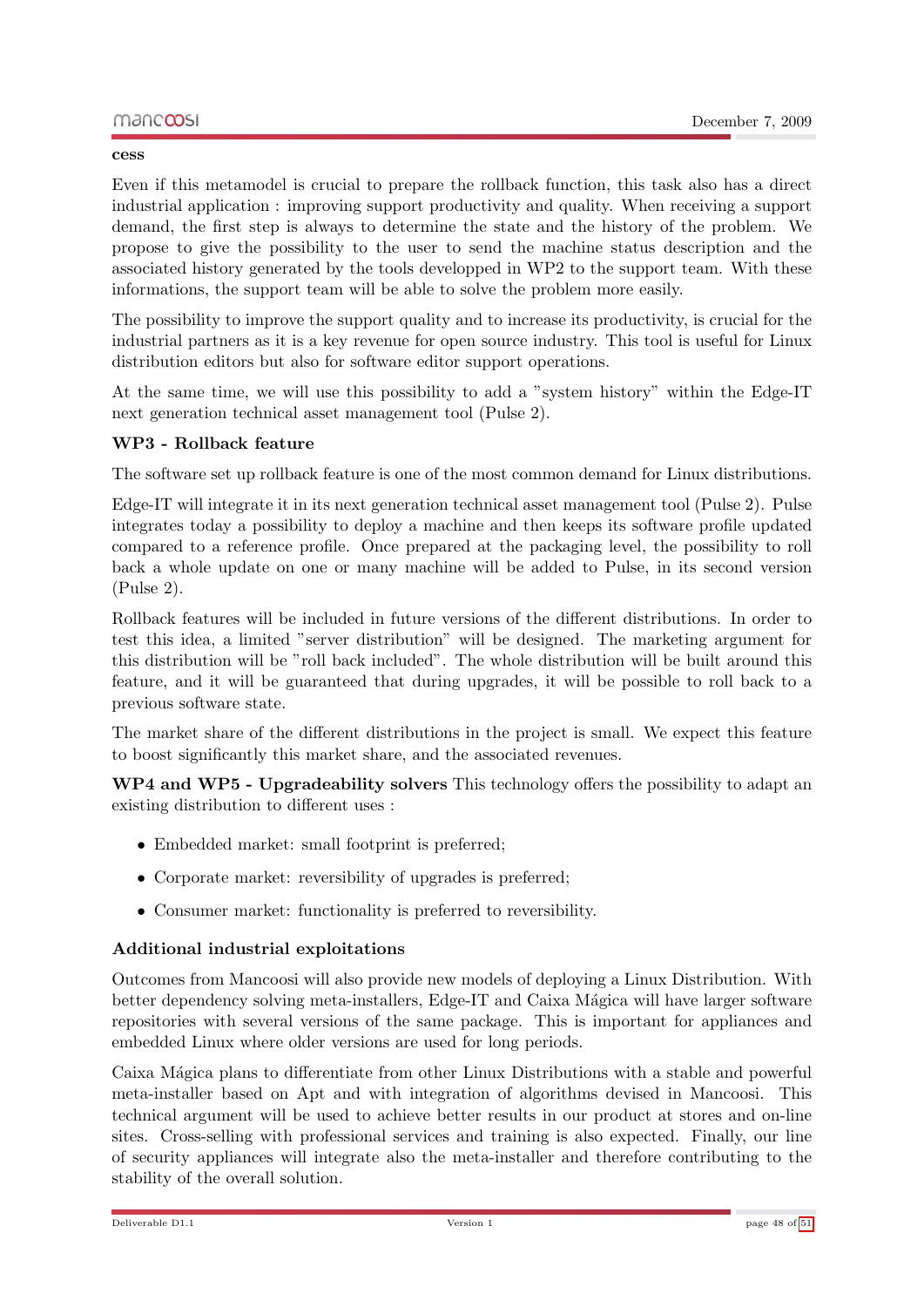ILOG has strong experience in solving combinatorial problems in industry, like transportation and manufacturing, and has also some experience in product configuration with two products dedicated to these problems (Configurator and JConfigurator). Nevertheless, software configuration is quite different, and the Mancoosi project is a good opportunity for ILOG to learn in this specific domain, technically, but also in term of market in the software industry. Moreover, ILOG plans to reuse part of the Mancoosi solver in other application areas, when several criteria need to be optimized, or when stability of solution is needed like for the upgradeability problem (scheduling, time-tabling,...).

Hype. The open source community relies heavily on hype, be it good or bad. But it does have interesting effects: the source code is opened to the scrutiny of everyone, from different age, background, experience, or technical preferences. Only interesting software will be successful with this crowd, for no other criteria than usability, interest, and sometimes source readability if the code is not maintained anymore. Hype goes up easily if something addresses a common desire, it even goes higher if there are actually something to try on, and it is at its highest if one can freely download it. We plan on advertising our software through those channels as the development process reaches maturity, using well-known website such as freshmeat.net, sourceforge, and slashdot. Our measure of success will be the feedback we get from the Open Source community, be it remarks, ideas, or even source code.

Public Bodies. Researchers at the public bodies from the consortium will publish their results via their standard activities, like journal or conference articles.